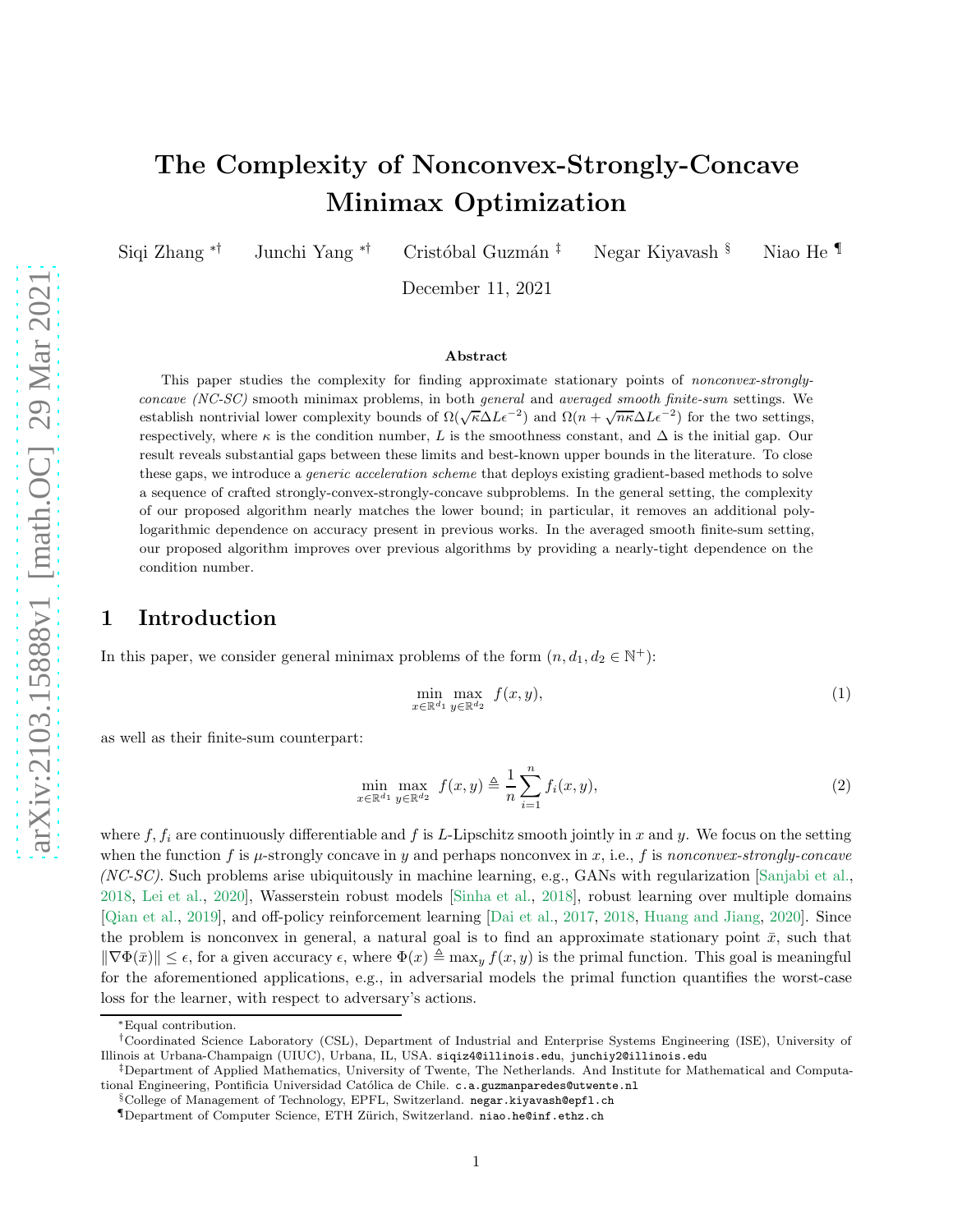<span id="page-1-0"></span>

| Setting             | <b>Our Lower Bound</b>                                     | Our Upper Bound                                                      | <b>Previous Upper Bound</b>                                                                                                                                              |
|---------------------|------------------------------------------------------------|----------------------------------------------------------------------|--------------------------------------------------------------------------------------------------------------------------------------------------------------------------|
| NC-SC, general      | $\Omega(\sqrt{\kappa}\Delta L\epsilon^{-2})$               | $\tilde{O}(\sqrt{\kappa}\Delta L\epsilon^{-2})$                      | $O(\kappa^2 \Delta L \epsilon^{-2})$ [Lin et al., 2020a]                                                                                                                 |
|                     | Theorem 3.1                                                | Section 4.2                                                          | $\tilde{O}(\sqrt{\kappa}\Delta L\epsilon^{-2}\log^2\frac{1}{\epsilon})$ [Lin et al., 2020b]                                                                              |
| $NC$ -SC, FS, $AS1$ | $\Omega\left(n+\sqrt{n\kappa}\Delta L\epsilon^{-2}\right)$ | $\tilde{O}((n + n^{\frac{3}{4}}\sqrt{\kappa})\Delta L\epsilon^{-2})$ | $\begin{cases} \tilde{O}(n + \sqrt{n}\kappa^2 \Delta L \epsilon^{-2}) & n \geq \kappa^2 \\ O((n\kappa + \kappa^2) \Delta L \epsilon^{-2}) & n \leq \kappa^2 \end{cases}$ |
|                     | Theorem 3.2                                                | Section 4.2                                                          | [Luo et al., 2020, Xu et al., 2020a]                                                                                                                                     |

 $<sup>1</sup>$  FS: finite-sum, AS: averaged smooth; see Section [2](#page-3-0) for definitions.</sup>

Table 1: Upper and lower complexity bounds for finding an approximate stationary point. Here  $\tilde{O}(\cdot)$  hides poly-logarithmic factor in L,  $\mu$  and  $\kappa$ . L: Lipschitz smoothness parameter,  $\mu$ : strong concavity parameter,  $\kappa$ : condition number  $\frac{L}{\mu}$ ;  $\Delta$ : initial gap of the primal function.

There exists a number of algorithms for solving NC-SC problems in the general setting, including GDmax [\[Nouiehed et al.,](#page-16-3) [2019](#page-16-3)], GDA [\[Lin et al.,](#page-16-0) [2020a\]](#page-16-0), alternating GDA [\[Yang et al.](#page-17-4), [2020a,](#page-17-4) Bot and Böhm, [2020,](#page-14-2) [Xu et al.,](#page-17-5) [2020b\]](#page-17-5), Minimax-PPA [\[Lin et al.,](#page-16-1) [2020b\]](#page-16-1). Specifically, GDA and its alternating variant both achieve the complexity of  $O(\kappa^2 \Delta L \epsilon^{-2})$  [\[Lin et al.](#page-16-0), [2020a,](#page-16-0) [Yang et al.](#page-17-4), [2020a\]](#page-17-4), where  $\kappa \triangleq \frac{L}{\mu}$  is the condition number and  $\Delta \triangleq \Phi(x_0) - \inf_x \Phi(x)$  is the initial function gap. Recently, [\[Lin et al.,](#page-16-1) [2020b\]](#page-16-1) provided the best-known complexity of  $O(\sqrt{\kappa}\Delta L\epsilon^{-2}\cdot \log^2(\frac{\kappa L}{\epsilon}))$  achieved by Minimax-PPA, which improves the dependence on the condition number but suffers from an extra poly-logarithmic factor in  $\frac{1}{\epsilon}$ .

In the finite-sum setting, several algorithms have been proposed recently, e.g., SGDmax [\[Jin et al.](#page-15-2), [2020](#page-15-2)], PGSMD [\[Rafique et al.](#page-17-6), [2018\]](#page-17-6), Stochastic GDA [\[Lin et al.](#page-16-0), [2020a\]](#page-16-0), SREDA and its variants [\[Luo et al.](#page-16-2), [2020,](#page-16-2) [Xu et al.,](#page-17-3) [2020a\]](#page-17-3). In particular, [\[Lin et al.](#page-16-0), [2020a](#page-16-0)] proved that Stochastic GDA attains the complexity of  $O(\kappa^3 \epsilon^{-4})$ . [\[Luo et al.](#page-16-2), [2020](#page-16-2)] recently showed the state-of-the-art result achieved by SREDA: when  $n \geq \kappa^2$ , the complexity is  $\tilde{O}(n \log \frac{\kappa}{\epsilon} + \sqrt{n} \kappa^2 \Delta L \epsilon^{-2})$ , which is sharper than the batch Minimax-PPA algorithm; when  $n \leq \kappa^2$ , the complexity is  $O((n\kappa + \kappa^2)\Delta L\epsilon^{-2})$ , which is sharper than Stochastic GDA.

Despite this active line of research, whether these state-of-the-art complexity bounds can be further improved remains elusive. As a special case by restricting the domain of y to a singleton, lower bounds for nonconvex smooth minimization, e.g., [\[Carmon et al.](#page-14-3), [2019a](#page-14-3)[,b,](#page-14-4) [Fang et al.](#page-15-3), [2018](#page-15-3), [Zhou and Gu,](#page-18-0) [2019](#page-18-0), [Arjevani et al.,](#page-14-5) [2019](#page-14-5)], hardly capture the dependence on the condition number  $\kappa$ , which plays a crucial role in the complexity for general NC-SC smooth minimax problems. In many of the aforementioned machine learning applications, the condition number is often proportional to the inverse of the regularization parameter, and could be quite large in practice. For example, in statistical learning, where  $n$  represents the sample size, the optimal regularization parameter (i.e. with optimal empirical/generalization trade-off) leads to  $\kappa = \Omega(\sqrt{n})$  [\[Shalev-Shwartz and Ben-David](#page-17-7), [2014\]](#page-17-7).

This motivates the following fundamental questions: What is the complexity limit for NC-SC problems in the general and finite-sum settings? Can we design new algorithms to meet the performance limits and attain optimal dependence on the condition number?

### <span id="page-1-3"></span>1.1 Contributions

Our contributions, summarized in Table [1,](#page-1-0) are as follows:

<span id="page-1-2"></span>• We establish nontrivial lower complexity bounds for finding an approximate stationary point of nonconvexstrongly-concave (NC-SC) minimax problems. In the general setting, we prove an  $\Omega(\sqrt{\kappa}\Delta L\epsilon^{-2})$  lower complexity bound which applies to arbitrary deterministic linear-span algorithms interacting with the classical first-order oracle. In the finite-sum setting, we prove an  $\Omega(n+\sqrt{n\kappa}\Delta L\epsilon^{-2})$  lower complexity bound (when  $\kappa = \Omega(n)$ )<sup>[1](#page-1-1)</sup> for the class of *averaged smooth functions* and arbitrary linear-span algorithms interacting with a (randomized) incremental first-order oracle (precise definitions in Sections [2](#page-3-0) and [3\)](#page-4-0).

<span id="page-1-1"></span><sup>&</sup>lt;sup>[1](#page-1-2)</sup> A concurrent work by [Han et al.](#page-15-4) [\[2021](#page-15-4)] appeared on arXiv two weeks ago, and provided a similar lower bound result for finite-sum NC-SC problems under probabilistic arguments based on geometric random variables.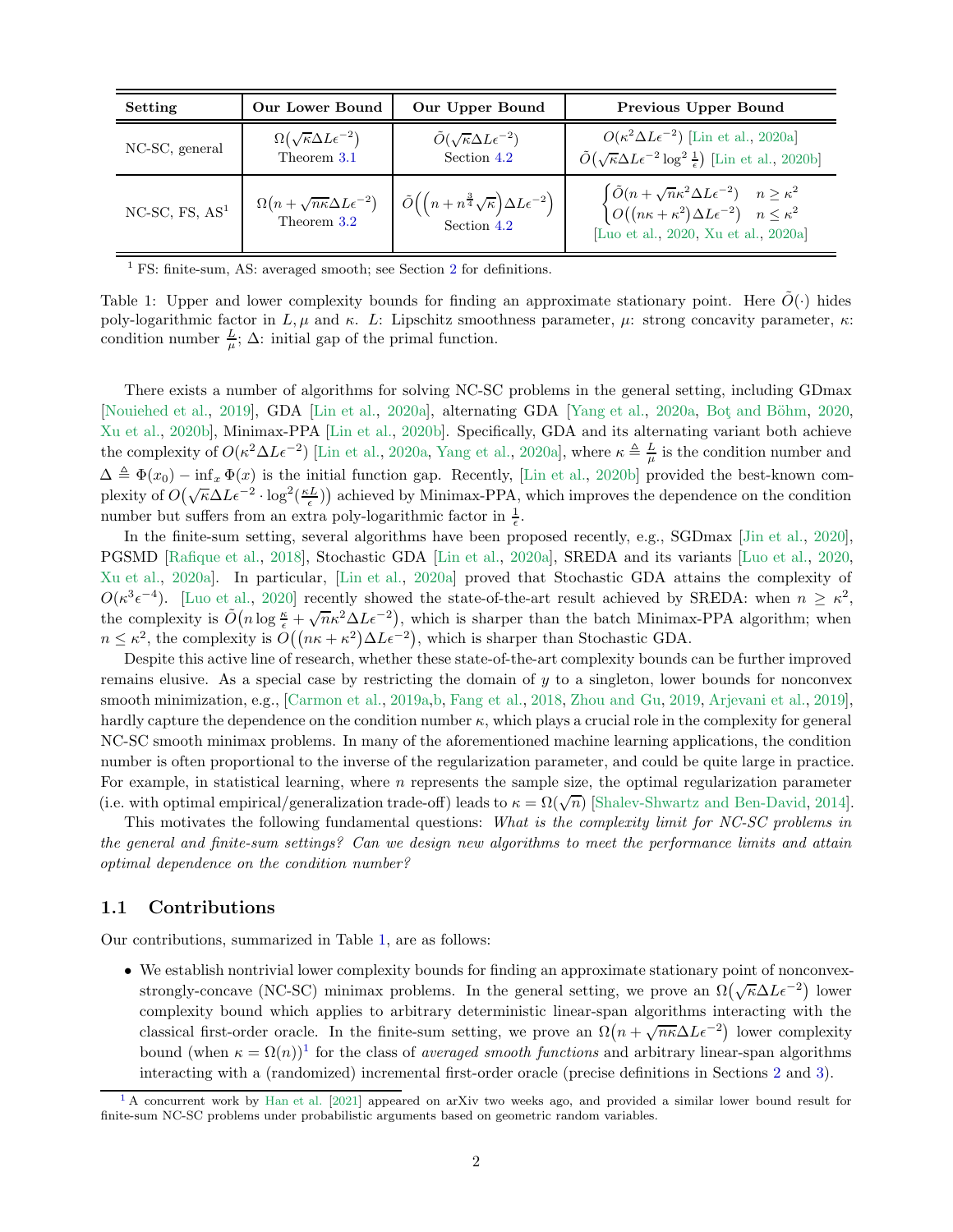Our lower bounds build upon two main ideas: first, we start from an NC-SC function whose primal function mimics the lower bound construction in smooth nonconvex minimization [\[Carmon et al.](#page-14-3), [2019a\]](#page-14-3). Crucially, the smoothness parameter of this primal function is boosted by an  $\Omega(\kappa)$  factor, which strengthens the lower bound. Second, the NC-SC function has an alternating zero-chain structure, as utilized in lower bounds for convex-concave settings [\[Ouyang and Xu,](#page-16-4) [2019\]](#page-16-4). The combination of these features leads to a hard instance for our problem.

• To bridge the gap between the lower bounds and existing upper bounds in both settings, we introduce a generic Catalyst acceleration framework for NC-SC minimax problems, inspired by [\[Lin et al.](#page-16-5), [2018a,](#page-16-5) [Yang et al.,](#page-18-1) [2020b\]](#page-18-1), which applies existing gradient-based methods to solving a sequence of crafted stronglyconvex-strongly-concave (SC-SC) minimax subproblems. When combined with the extragradient method, the resulting algorithm achieves an  $\tilde{O}(\sqrt{\kappa}\Delta L\epsilon^{-2})$  complexity in terms of gradient evaluations, which tightly matches the lower bound in the general setting (up to logarithmic terms in constants) and shaves off the extra poly-logarithmic term in  $\frac{1}{\epsilon}$  required by the state-of-the-art [\[Lin et al.,](#page-16-1) [2020b](#page-16-1)]. When combined with stochastic variance-reduced method, the resulting algorithm achieves an overall  $\tilde{O}((n + n^{3/4}\sqrt{\kappa})\Delta L\epsilon^{-2})$ complexity for averaged smooth finite-sum problems, which has nearly-tight dependence on the condition number and improves on the best-known upper bound when  $n \leq \kappa^4$ .

### 1.2 Related Work

Lower bounds for minimax problems. Information-based complexity (IBC) theory [\[Traub et al.](#page-17-8), [1988](#page-17-8)], which derives the minimal number of oracle calls to attain an approximate solution with a desired accuracy, is often used in lower bound analysis of optimization algorithms. Unlike the case of minimization [\[Nemirovski and Yudin](#page-16-6), [1983,](#page-16-6) [Nesterov,](#page-16-7) [2018,](#page-16-7) [Agarwal et al.](#page-14-6), [2009](#page-14-6), [Woodworth and Srebro,](#page-17-9) [2016,](#page-17-9) [Foster et al.,](#page-15-5) [2019,](#page-15-5) [Carmon et al.](#page-14-3), [2019a](#page-14-3)[,b](#page-14-4), [Fang et al.](#page-15-3), [2018,](#page-15-3) [Zhou and Gu,](#page-18-0) [2019,](#page-18-0) [Arjevani et al.](#page-14-5), [2019\]](#page-14-5), lower bounds for minimax optimization are far less understood; only a few recent works provided lower bounds for finding an approximate saddle point of (strongly)-convex-(strongly)-concave minimax problems [\[Ouyang and Xu](#page-16-4), [2019,](#page-16-4) [Zhang et al.](#page-18-2), [2019](#page-18-2), [Ibrahim et al.,](#page-15-6) [2020,](#page-15-6) [Xie et al.,](#page-17-10) [2020,](#page-17-10) [Yoon and Ryu](#page-18-3), [2021](#page-18-3)]. Instead, this paper considers lower bounds for NC-SC minimax problems of finding an approximate stationary point, which requires different techniques for constructing zero-chain properties. Note that there exists another line of research on the purely stochastic setting, e.g., [\[Rafique et al.,](#page-17-6) [2018,](#page-17-6) [Luo et al.](#page-16-2), [2020,](#page-16-2) [Xu et al.](#page-17-3), [2020a\]](#page-17-3); constructing lower bounds in that setting is out of the scope of this paper.

Complexity of making gradient small. In nonconvex optimization, most lower and upper complexity bound results are presented in terms of the gradient norm (see a recent survey [\[Danilova et al.](#page-14-7), [2020\]](#page-14-7) and references therein for more details). For convex optimization, the optimality gap based on the objective value is commonly used as the convergence criterion. The convergence in terms of gradient norm, albeit easier to check, are far less studied in the literature until recently; see e.g., [\[Nesterov](#page-16-8), [2012,](#page-16-8) [Allen-Zhu](#page-14-8), [2018](#page-14-8), [Foster et al.,](#page-15-5) [2019,](#page-15-5) [Carmon et al.,](#page-14-4) [2019b,](#page-14-4) Diakonikolas and Guzmán, [2021\]](#page-15-7) for convex minimization and [\[Diakonikolas,](#page-15-8) [2020,](#page-15-8) [Diakonikolas and Wang,](#page-15-9) [2021,](#page-15-9) [Yoon and Ryu](#page-18-3), [2021\]](#page-18-3) for convex-concave smooth minimax problems.

Nonconvex minimax optimization. In NC-SC setting, as we mentioned, there has been several substantial works. Among them, [\[Lin et al.,](#page-16-1) [2020b\]](#page-16-1) achieved the best dependency on condition number by combining proximal point algorithm with accelerated gradient descent. [\[Luo et al.](#page-16-2), [2020\]](#page-16-2) introduced a variance reduction algorithm, SREDA, and [\[Xu et al.](#page-17-3), [2020a\]](#page-17-3) enhanced the analysis to allow bigger stepsize. [\[Yuan et al.,](#page-18-4) [2021,](#page-18-4) [Guo et al.](#page-15-10), [2020\]](#page-15-10) provided algorithms for NC-SC minimax formulation of AUC maximization problems with an additional assumption that the primal function satisfies Polyak-Lojasiewicz condition. In addition, nonconvex-concave minimax optimization, i.e., the function  $f$  is only concave in  $y$ , is extensively explored by [\[Zhang et al.,](#page-18-5) [2020,](#page-18-5) [Ostrovskii et al.,](#page-16-9) [2020,](#page-16-9) [Thekumparampil et al.](#page-17-11), [2019](#page-17-11), [Zhao,](#page-18-6) [2020,](#page-18-6) [Nouiehed et al.,](#page-16-3) [2019,](#page-16-3) [Yang et al.](#page-18-1), [2020b](#page-18-1)]. Recently, [\[Daskalakis et al.](#page-14-9), [2020\]](#page-14-9) showed that for general smooth nonconvex-nonconcave objectives the computation of approximate first-order locally optimal solutions is intractable. Therefore, another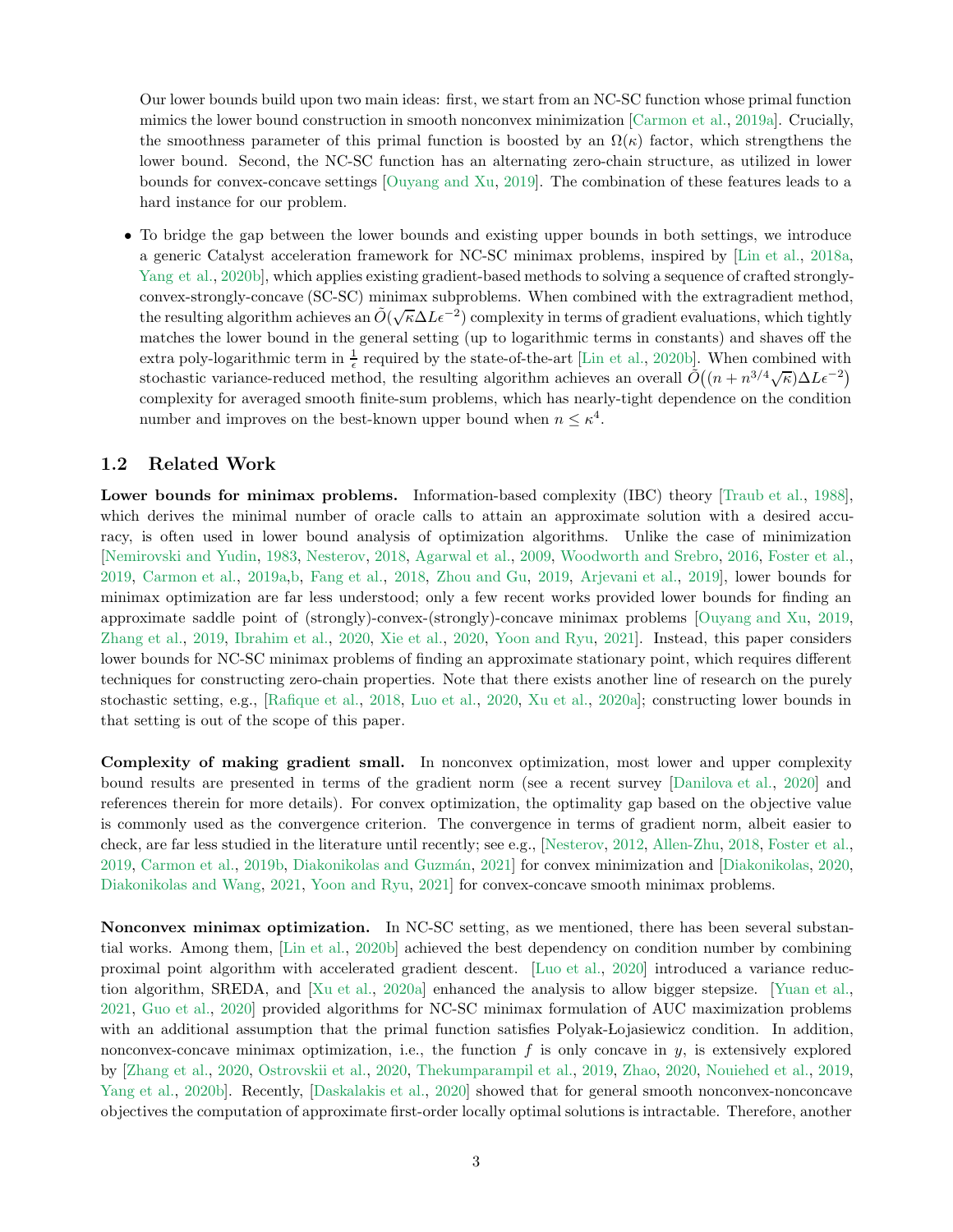line of research is devoted to searching for solutions under additional structural properties [\[Yang et al.](#page-18-7), [2020c,](#page-18-7) [Zhou et al.](#page-18-8), [2017,](#page-18-8) [Yang et al.,](#page-17-4) [2020a,](#page-17-4) [Song et al.](#page-17-12), [2020](#page-17-12), [Mertikopoulos et al.,](#page-16-10) [2019,](#page-16-10) [Malitsky,](#page-16-11) [2019,](#page-16-11) [Diakonikolas et al.](#page-15-11), [2020,](#page-15-11) [Lin et al.,](#page-16-12) [2018b](#page-16-12)].

Catalyst acceleration. The catalyst framework was initially studied in [\[Lin et al.,](#page-16-13) [2015\]](#page-16-13) for convex minimization and extended to nonconvex minimization in [\[Paquette et al.](#page-17-13), [2018\]](#page-17-13) to obtain accelerated algorithms. A similar idea to accelerate SVRG appeared in [\[Frostig et al.,](#page-15-12) [2015](#page-15-12)]. These work are rooted on the proximal point algorithm (PPA) [\[Rockafellar,](#page-17-14) [1976](#page-17-14), Güler, [1991\]](#page-15-13) and inexact accelerated PPA [Güler, [1992](#page-15-14)]. Recently, [\[Yang et al.](#page-18-1), [2020b\]](#page-18-1) generalized the idea and obtained state-of-the-art results for solving strongly-convex-concave and nonconvex-concave minimax problems. In contrast, this paper introduces a new catalyst acceleration scheme in the nonconvex-strongly-concave setting, which relies on completely different parameter settings and stopping criterion.

# <span id="page-3-0"></span>2 Preliminaries

**Notations** Throughout the paper, we use **dom** F as the domain of a function  $F, \nabla F = (\nabla_x F, \nabla_y F)$  as the full gradient,  $\|\cdot\|$  as the  $\ell_2$ -norm. We use 0 to represent zero vectors or scalars,  $e_i$  to represent unit vector with the *i*-th element being 1. For nonnegative functions  $f(x)$  and  $g(x)$ , we say  $f = O(g)$  if  $f(x) \le cg(x)$  for some c > 0, and further write  $f = \tilde{O}(g)$  to omit poly-logarithmic terms on constants L,  $\mu$  and  $\kappa$ , while  $f = \Omega(g)$  if  $f(x) \geq cg(x)$  (see more in Appendix [A\)](#page-19-0).

We introduce definitions and assumptions used throughout.

**Definition 2.1 (Primal and Dual Functions)** For a function  $f(x, y)$ , we define  $\Phi(x) \triangleq \max_y f(x, y)$  as the primal function, and  $\Psi(y) \triangleq \min_x f(x, y)$  as the dual function. We also define the primal-dual gap at a point  $(\bar{x}, \bar{y})$  as  $\text{gap}_f(\bar{x}, \bar{y}) \triangleq \max_{y \in \mathbb{R}^{d_2}} f(\bar{x}, y) - \min_{x \in \mathbb{R}^{d_1}} f(x, \bar{y}).$ 

**Definition 2.2 (Lipschitz Smoothness)** We say a function  $f(x, y)$  is L-Lipschitz smooth (L-S) jointly in x and y if it is differentiable and for any  $(x_1, y_1), (x_2, y_2) \in \mathbb{R}^{d_1} \times \mathbb{R}^{d_2}$ ,  $\|\nabla_x f(x_1, y_1) - \nabla_x f(x_2, y_2)\| \le L(\|x_1 - x_2\|)$  $x_2 \| + \|y_1 - y_2\|$  and  $\|\nabla_y f(x_1, y_1) - \nabla_y f(x_2, y_2)\| \le L(\|x_1 - x_2\| + \|y_1 - y_2\|)$ , for some  $L > 0$ .

**Definition 2.3 (Average / Individual Smoothness)** We say  $f(x,y) = \frac{1}{n} \sum_{i=1}^{n} f_i(x,y)$  or  $\{f_i\}_{i=1}^{n}$  is Laveraged smooth (L-AS) if each  $f_i$  is differentiable, and for any  $(x_1, y_1), (x_2, y_2) \in \mathbb{R}^{d_1} \times \mathbb{R}^{d_2}$ , we have

$$
\frac{1}{n}\sum_{i=1}^{n} \|\nabla f_i(x_1, y_1) - \nabla f_i(x_2, y_2)\|^2 \leq L^2 \left( \|x_1 - x_2\|^2 + \|y_1 - y_2\|^2 \right).
$$
 (3)

We say  $f$  or  ${f_i}_{i=1}^n$  is L-individually smooth (L-IS) if each  $f_i$  is L-Lipschitz smooth.

Average smoothness is a weaker condition than the common Lipschitz smoothness assumption of each component in finite-sum / stochastic minimization [\[Fang et al.](#page-15-3), [2018,](#page-15-3) [Zhou and Gu,](#page-18-0) [2019\]](#page-18-0). Similarly in minimax problems, the following proposition summarizes the relationship among these different notions of smoothness.

<span id="page-3-2"></span>**Proposition 2.1** Let  $f(x,y) = \frac{1}{n} \sum_{i=1}^{n} f_i(x,y)$ . Then we have: (a) If the function f is L-IS or L-AS, then it is L-S. (b) If f is L-IS, then it is  $(2L)$ -AS. (c) If f is L-AS, then  $f(x,y) + \frac{\tau_x}{2}||x - \tilde{x}||^2 - \frac{\tau_y}{2}$  $\frac{\tau_y}{2} \|y - \tilde{y}\|^2$  is  $\sqrt{2}(L+\max\{\tau_x,\tau_y\})$ -AS for any  $\tilde{x}$  and  $\tilde{y}$ .

**Definition 2.4 (Strong Convexity)** A differentiable function  $g : \mathbb{R}^{d_1} \to \mathbb{R}$  is convex if  $g(x_2) \geq g(x_1) +$  $\langle \nabla g(x_1), x_2 - x_1 \rangle$  for any  $x_1, x_2 \in \mathbb{R}^{d_1}$ . Given  $\mu \geq 0$ , we say f is  $\mu$ -strongly convex if  $g(x) - \frac{\mu}{2} ||x||^2$  is convex, and it is  $\mu$ -strongly concave if  $-g$  is  $\mu$ -strongly convex.

<span id="page-3-1"></span>Next we introduce main assumptions throughout this paper.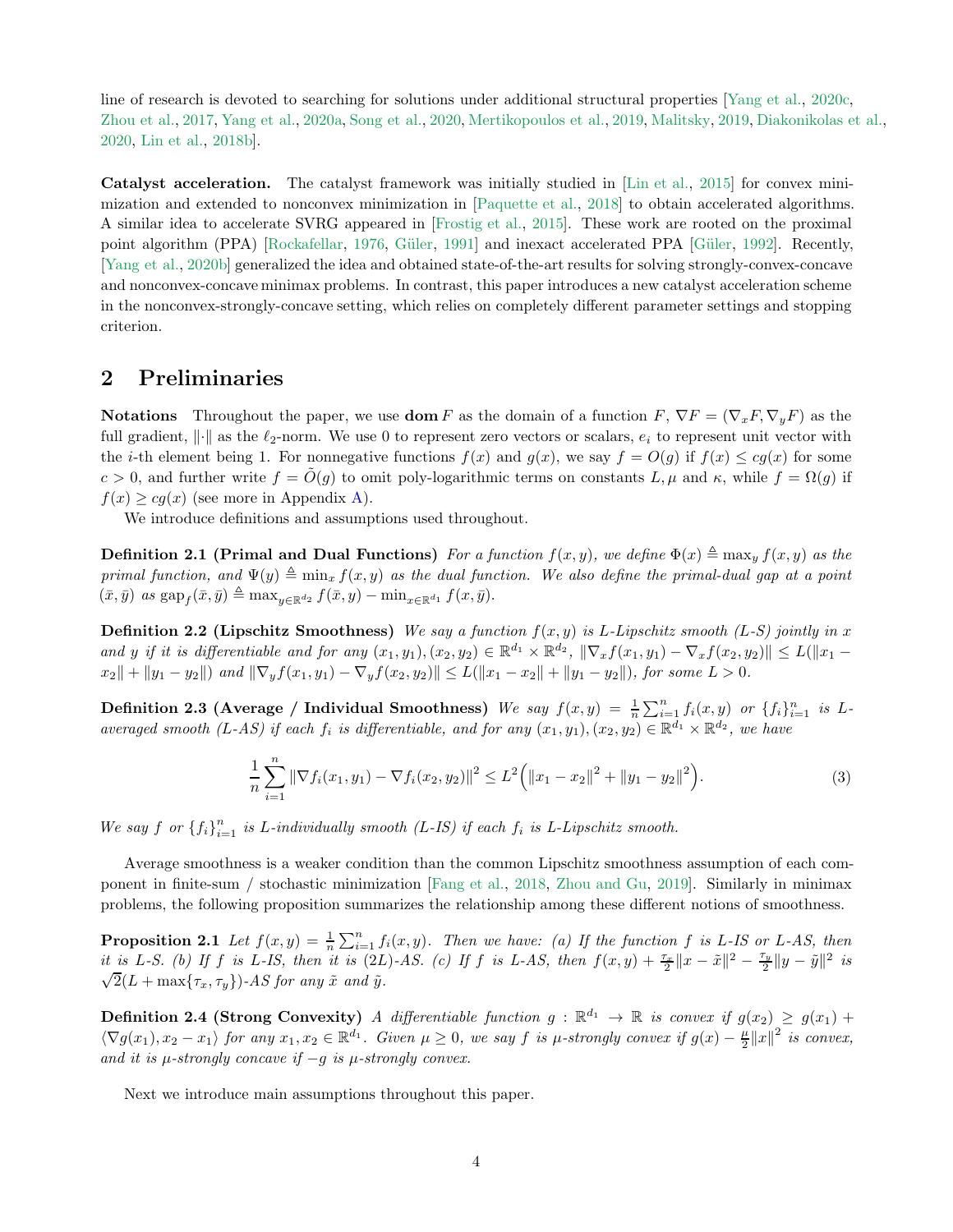**Assumption 2.1 (Main Settings)** We assume that  $f(x, y)$  in [\(1\)](#page-0-0) is a nonconvex-strongly-concave (NC-SC) function such that f is L-S, and  $f(x, \cdot)$  is  $\mu$ -strongly concave for any fixed  $x \in \mathbb{R}^{d_1}$ ; for the finite-sum case, we further assume that  ${f_i}_{i=1}^n$  is L-AS. We assume that the initial primal suboptimality is bounded:  $\Phi(x_0)$  –  $\inf_x \Phi(x) \leq \Delta$ .

Under Assumption [2.1,](#page-3-1) the primal function  $\Phi(\cdot)$  is differentiable and  $2\kappa L$ -Lipschitz smooth [\[Lin et al.,](#page-16-1) [2020b,](#page-16-1) Lemma 23] where  $\kappa \triangleq \frac{L}{\mu}$ . Throughout this paper, we use the stationarity of the primal function as the convergence criterion.

**Definition 2.5 (Convergence Criterion)** For a differentiable function  $\Phi$ , a point  $\bar{x} \in$  **dom**  $\Phi$  is called an  $\epsilon$ -stationary point of  $\Phi$  if  $\|\nabla \Phi(\bar{x})\| \leq \epsilon$ .

Another commonly used criterion is the stationarity of f, i.e.,  $\|\nabla_x f(\bar{x}, \bar{y})\| \leq \epsilon$ ,  $\|\nabla_y f(\bar{x}, \bar{y})\| \leq \epsilon$ . This is a weaker convergence criterion. We refer readers to [\[Lin et al.,](#page-16-0) [2020a,](#page-16-0) Section 4.3] for the comparison of these two criteria.

# <span id="page-4-0"></span>3 Lower Bounds for NC-SC Minimax Problems

In this section, we establish lower complexity bounds (LB) for finding approximate stationary points of NC-SC minimax problems, in both general and finite-sum settings. We first present the basic components of the oracle complexity framework [\[Nemirovski and Yudin](#page-16-6), [1983\]](#page-16-6) and then proceed to the details for each case. For simplicity, in this section only, we denote  $x_d$  as the d-th coordinate of x and  $x^t$  as the variable x in the t-th iteration.

### 3.1 Framework and Setup

We study the lower bound of finding primal stationary point under the well-known oracle complexity framework [\[Nemirovski and Yudin](#page-16-6), [1983](#page-16-6)], here we first present the basics of the framework.

Function class We consider the nonconvex-strongly-concave (NC-SC) function class, as defined in Assumption [2.1,](#page-3-1) with parameters  $L, \mu, \Delta > 0$ , denoted by  $\mathcal{F}_{NCSC}^{L,\mu,\Delta}$ .

**Oracle class** We consider different oracles for the general and finite-sum settings. Define  $z \triangleq (x, y)$ .

- For the general setting, we consider the *first-order oracle (FO)*, denoted as  $\mathbb{O}_{\text{FO}}(f, \cdot)$ , that for each query on point z, it returns the gradient  $\mathbb{O}_{\text{FO}}(f, z) \triangleq (\nabla_x f(x, y), \nabla_y f(x, y)).$
- For the finite-sum setting, incremental first-order oracle (IFO) is often used in lower bound analysis [\[Agarwal and Bottou,](#page-14-10) [2015](#page-14-10)]. This oracle for a function  $f(x,y) = \frac{1}{n} \sum_{i=1}^{n} f_i(x,y)$ , is such that for each query on point z and given  $i \in [n]$ , it returns the gradient of the *i*-th component, i.e.,  $\mathbb{O}_{\text{IFO}}(f, z, i) \triangleq$  $(\nabla_x f_i(x, y), \nabla_y f_i(x, y))$ ,. Here, we consider averaged smooth IFO and individually smooth IFO, denoted as  $\mathbb{O}_{\text{IFO}}^{L,AS}(f)$  and  $\mathbb{O}_{\text{IFO}}^{L,IS}(f)$ , where  $\{f_i\}_{i=1}^n$  is L-AS or L-IS, respectively.

Algorithm class In this work, we consider the class of *linear-span algorithms* interacting with oracle  $\mathbb{O}$ , denoted as  $\mathcal{A}(\mathbb{O})$ . These algorithms satisfy the following property: if we let  $(z^t)_t$  be the sequence of queries by the algorithm, where  $z^t = (x^t, y^t)$ ; then for all t, we have

$$
z^{t+1} \in \text{Span}\{z^0, \cdots, z^t; \mathbb{O}(f, z^0), \cdots, \mathbb{O}(f, z^t)\}.
$$
 (4)

For the finite-sum case, the above protocol fits with many existing deterministic and randomized linear-span algorithms. We distinguish the general and finite-sum setting by specifying the used oracle, which is  $\mathbb{O}_{\text{FO}}$  or  $\mathbb{O}_{\text{IFO}}$ , respectively. Most existing first-order algorithms, including simultaneous and alternating update algorithms,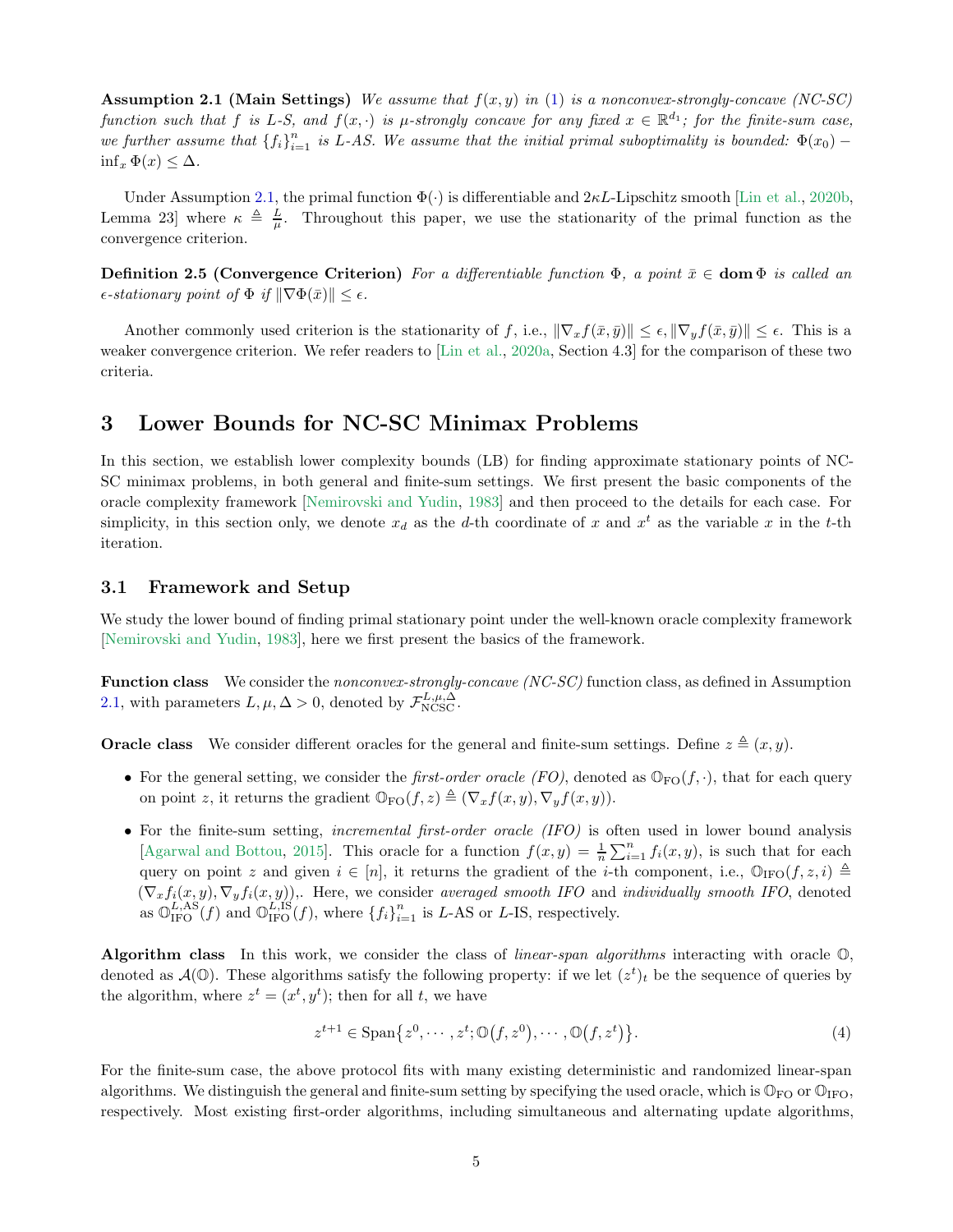can be formulated as linear-span algorithms. It is worth pointing out that typically the linear span assumption is used without loss of generality, since there is a standard reduction from deterministic linear-span algorithms to arbitrary oracle based deterministic algorithms [\[Nemirovsky,](#page-16-14) [1991,](#page-16-14) [1992,](#page-16-15) [Ouyang and Xu,](#page-16-4) [2019](#page-16-4)]. We defer this extension for future work.

Complexity measures The efficiency of algorithms is quantified by the *oracle complexity* [\[Nemirovski and Yudin](#page-16-6), [1983](#page-16-6)] of finding an  $\epsilon$ -stationary point of the primal function: for an algorithm  $A \in \mathcal{A}(\mathbb{O})$  interacting with a FO oracle  $\mathbb{O}$ , an instance  $f \in \mathcal{F}$ , we define

$$
T_{\epsilon}(f,\mathbf{A}) \triangleq \inf \left\{ T \in \mathbb{N} \middle| \|\nabla \Phi(x^T)\| \le \epsilon \right\}
$$
\n<sup>(5)</sup>

as the minimum number of oracle calls A makes to reach stationarity convergence. For the general case, we define the worst-case complexity

<span id="page-5-0"></span>
$$
\text{Compl}_{\epsilon}(\mathcal{F}, \mathcal{A}, \mathbb{O}) \triangleq \sup_{f \in \mathcal{F}} \inf_{\mathbf{A} \in \mathcal{A}(\mathbb{O})} T_{\epsilon}(f, \mathbf{A}). \tag{6}
$$

For the finite-sum case, we consider the *randomized complexity* [\[Braun et al.](#page-14-11), [2017\]](#page-14-11):

<span id="page-5-2"></span>
$$
\operatorname{Compl}_{\epsilon}(\mathcal{F}, \mathcal{A}, \mathbb{O}) \triangleq \sup_{f \in \mathcal{F}} \inf_{\mathbf{A} \in \mathcal{A}(\mathbb{O})} \mathbb{E} \, T_{\epsilon}(f, \mathbf{A}). \tag{7}
$$

Following the motivation of analysis discussed in Section [1.1,](#page-1-3) we will use the zero-chain argument for the analysis. First we define the notion of (first-order) zero-chain [\[Carmon et al.](#page-14-4), [2019b\]](#page-14-4) and activation as follows.

**Definition 3.1 (Zero Chain, Activation)** A function  $f : \mathbb{R}^d \to \mathbb{R}$  is a first-order zero-chain if for any  $x \in \mathbb{R}^d$ ,

$$
\text{supp}\{x\} \subseteq \{1, \cdots, i-1\} \implies \text{supp}\{\nabla f(x)\} \subseteq \{1, \cdots, i\},\tag{8}
$$

where  $\text{supp}\{x\} \triangleq \{i \in [d] \mid x_i \neq 0\}$  and  $[d] = \{1, \dots, d\}$ . For an algorithm initialized at  $0 \in \mathbb{R}^d$ , with iterates  ${x<sup>t</sup>}$ <sub>t</sub>, we say coordinate *i* is activated at  $x<sup>t</sup>$ , if  $x<sup>t</sup>$   $\neq$  0 and  $x<sup>s</sup>$  = 0, for any  $s < t$ .

# 3.2 General NC-SC Problems

First we consider the *general NC-SC* (Gen-NC-SC) minimax optimization problems. Following the above framework, we choose function class  $\mathcal{F}_{N\text{CSC}}^{L,\mu,\Delta}$ , oracle  $\mathbb{O}_{\text{FO}}$ , linear-span algorithms A, and we analyze the complexity defined in  $(6)$ .

Hard instance construction Inspired by the hard instances constructed in [\[Ouyang and Xu,](#page-16-4) [2019,](#page-16-4) [Carmon et al.](#page-14-4), [2019b](#page-14-4)], we introduce the following function  $F_d : \mathbb{R}^{d+1} \times \mathbb{R}^{d+2} \to \mathbb{R}$   $(d \in \mathbb{N}^+)$  and

$$
F_d(x, y; \lambda, \alpha) \triangleq \lambda_1 \langle B_d x, y \rangle - \lambda_2 \|y\|^2 - \frac{\lambda_1^2 \sqrt{\alpha}}{2\lambda_2} \langle e_1, x \rangle + \frac{\lambda_1^2 \alpha}{2\lambda_2} \sum_{i=1}^d \Gamma(x_i) - \frac{\lambda_1^2 \alpha}{4\lambda_2} x_{d+1}^2 + \frac{\lambda_1^2 \sqrt{\alpha}}{4\lambda_2},\tag{9}
$$

<span id="page-5-1"></span>where  $\lambda = (\lambda_1, \lambda_2) \in \mathbb{R}^2$  is the parameter vector,  $e_1 \in \mathbb{R}^{d+1}$  is the unit vector with the only non-zero element in the first dimension,  $\Gamma : \mathbb{R} \to \mathbb{R}$  and  $B_d \in \mathbb{R}^{(d+2)\times(d+1)}$  are

$$
B_d = \begin{bmatrix} 1 & 1 \\ 1 & -1 \\ 1 & -1 \\ 1 & -1 \end{bmatrix}, \quad \Gamma(x) = 120 \int_1^x \frac{t^2(t-1)}{1+t^2} dt. \tag{10}
$$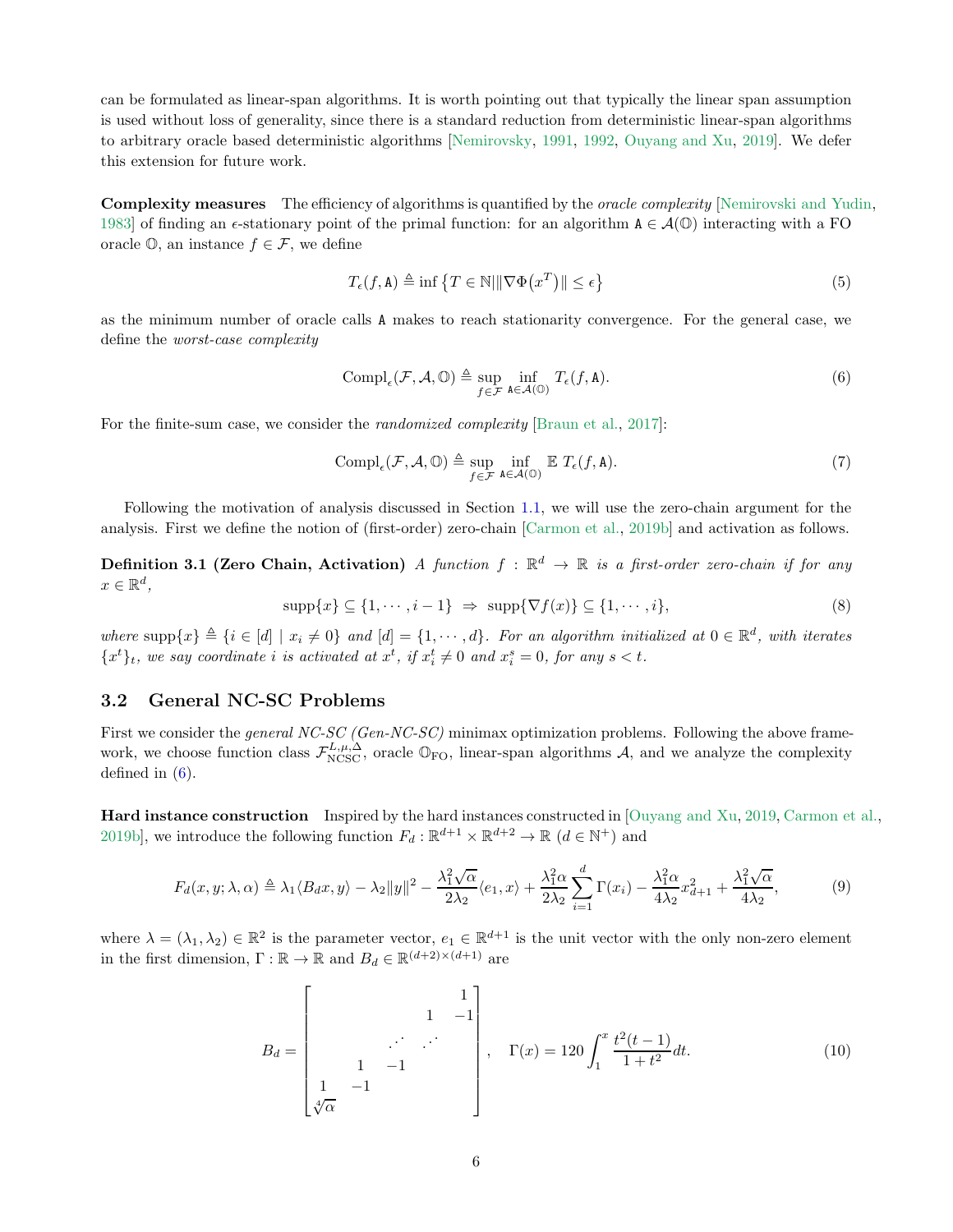Matrix  $B_d$  essentially triggers the activation of variables at each iteration, and function Γ introduces nonconvexity in x to the instance. By the first-order optimality condition of  $F_d(x, \cdot; \lambda, \alpha)$ , we can compute its primal function,  $\Phi_d$ :

$$
\Phi_d(x; \lambda, \alpha) \triangleq \max_{y \in \mathbb{R}^{d+1}} F_d(x, y; \lambda, \alpha)
$$
  
= 
$$
\frac{\lambda_1^2}{2\lambda_2} \left( \frac{1}{2} x^\top A_d x - \sqrt{\alpha} x_1 + \frac{\sqrt{\alpha}}{2} + \alpha \sum_{i=1}^d \Gamma(x_i) + \frac{1 - \alpha}{2} x_{d+1}^2 \right),
$$
 (11)

<span id="page-6-3"></span><span id="page-6-2"></span>where  $A_d \in \mathbb{R}^{(d+1)\times(d+1)}$  is

$$
A_{d} = (B_{d}^{\top} B_{d} - e_{d+1} e_{d+1}^{\top}) = \begin{bmatrix} 1 + \sqrt{\alpha} & -1 & & & \\ -1 & 2 & -1 & & \\ & & -1 & 2 & \ddots & \\ & & & \ddots & \ddots & -1 \\ & & & & \ddots & 2 & -1 \\ & & & & & -1 & 1 \end{bmatrix} .
$$
 (12)

The resulting primal function resembles the worst-case functions used in lower bound analysis of minimization problems [\[Nesterov](#page-16-7), [2018](#page-16-7), [Carmon et al.,](#page-14-4) [2019b\]](#page-14-4).

Zero-Chain Construction First we summarize key properties of the instance and its zero-chain mechanism. We further denote  $\hat{e}_i \in \mathbb{R}^{d+2}$  as the unit vector for the variable y and define  $(k \ge 1)$ 

$$
\mathcal{X}_k \triangleq \text{Span}\{e_1, e_2, \cdots, e_k\}, \quad \mathcal{X}_0 \triangleq \{0\},
$$
  

$$
\mathcal{Y}_k \triangleq \text{Span}\{\hat{e}_{d+2}, \hat{e}_{d+1}, \cdots, \hat{e}_{d-k+2}\}, \quad \mathcal{Y}_0 \triangleq \{0\},
$$
 (13)

<span id="page-6-0"></span>then we have the following properties for  $F_d$ .

**Lemma 3.1 (Properties of**  $F_d$ ) For any  $d \in \mathbb{N}^+$  and  $\alpha \in [0, 1]$ ,  $F_d(x, y; \lambda, \alpha)$  in [\(9\)](#page-5-1) satisfies:

- (i) The function  $F_d(x, \cdot; \lambda, \alpha)$  is  $L_F$ -Lipschitz smooth where  $L_F = \max\left\{\frac{200\lambda_1^2\alpha}{\lambda_2}, 2\lambda_1, 2\lambda_2\right\}$ .
- (ii) For each fixed  $x \in \mathbb{R}^{d+1}$ ,  $F_d(x, \cdot; \lambda, \alpha)$  is  $\mu_F$ -strongly concave where  $\mu_F = 2\lambda_2$ .
- (*iii*) The following properties hold:
	- a)  $x = y = 0 \implies \nabla_x F_d \in \mathcal{X}_1, \nabla_y F_d = 0.$ b)  $x \in \mathcal{X}_k$ ,  $y \in \mathcal{Y}_k \implies \nabla_x F_d \in \mathcal{X}_{k+1}$ ,  $\nabla_y F_d \in \mathcal{Y}_k$ . c)  $x \in \mathcal{X}_{k+1}, y \in \mathcal{Y}_k \implies \nabla_x F_d \in \mathcal{X}_{k+1}, \nabla_y F_d \in \mathcal{Y}_{k+1}.$
- (iv) For  $L \ge \mu > 0$ , if  $\lambda = \lambda^* = (\lambda_1^*, \lambda_2^*) = (\frac{L}{2}, \frac{\mu}{2})$  and  $\alpha \le \frac{\mu}{100L}$ , then  $F_d$  is L-Lipschitz smooth. Moreover for any fixed  $x \in \mathbb{R}^{d+1}$ ,  $F_d(x, \cdot; \lambda, \alpha)$  is  $\mu$ -strongly concave.

The proof of Lemma [3.1](#page-6-0) is deferred to Appendix [C.1.1.](#page-21-0) The first two properties show that function  $F_d$  is Lipschitz smooth and NC-SC; the third property above suggests that, starting from  $(x, y) = (0, 0)$ , the activation process follows an "alternating zero-chain" form [\[Ouyang and Xu](#page-16-4), [2019\]](#page-16-4). That is, for a linear-span algorithm, when  $x \in \mathcal{X}_k$ ,  $y \in \mathcal{Y}_k$ , the next iterate will at most activate the  $(k+1)$ -th coordinate of x while keeping y fixed; similarly when  $x \in \mathcal{X}_{k+1}$ ,  $y \in \mathcal{Y}_k$ , the next iterate will at most activate the  $(d-k+1)$ -th element of y. We need the following properties of  $\Phi_d$  for the lower bound argument.

<span id="page-6-1"></span>**Lemma 3.2 (Properties of**  $\Phi_d$ ) For any  $\alpha \in [0,1]$  and  $x \in \mathbb{R}^{d+1}$ , if  $x_d = x_{d+1} = 0$ , we have: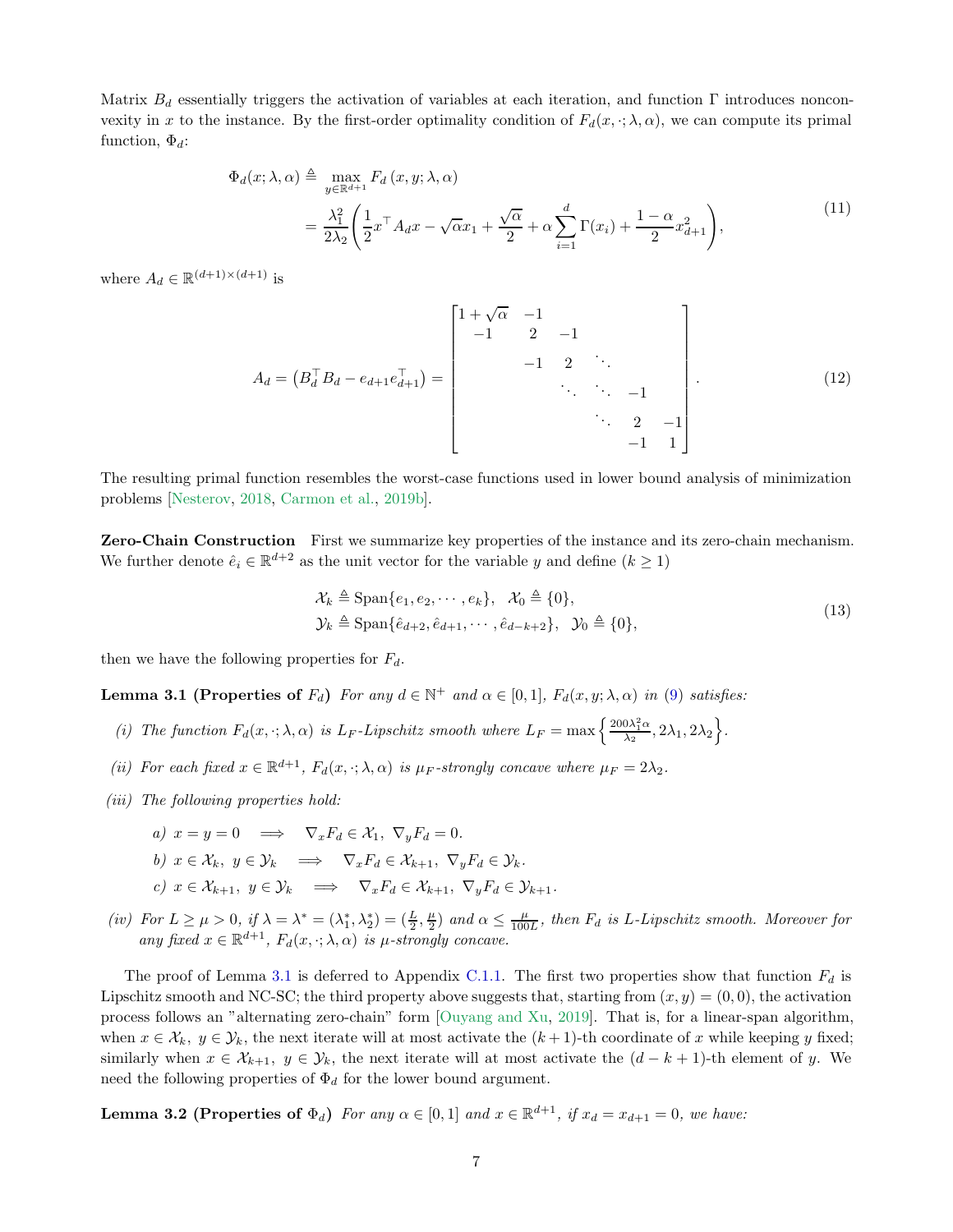(i)  $\|\nabla \Phi_d(x; \lambda, \alpha)\| \geq \frac{\lambda_1^2}{8\lambda_2} \alpha^{3/4}.$  $(ii) \Phi_d(0; \lambda, \alpha) - \inf_{x \in \mathbb{R}^{d+1}} \Phi_d(x; \lambda, \alpha) \leq \frac{\lambda_1^2}{2\lambda_2} \left( \frac{\sqrt{\alpha}}{2} + 10\alpha d \right).$ 

We defer the proof of Lemma [3.2](#page-6-1) to Appendix [C.1.2.](#page-22-0) This lemma indicates that, starting from  $(x, y) = (0, 0)$ with appropriate parameter settings, the primal function  $\Phi_d$  will not approximate stationarity until the last two coordinates are activated. Now we are ready to present our final lower bound result for the general NC-SC case.

<span id="page-7-0"></span>Theorem 3.1 (LB for Gen-NC-SC) For the linear-span first-order algorithm class A, parameters  $L, \mu, \Delta >$ 0, and accuracy  $\epsilon$  satisfying  $\epsilon^2 \le \min\left(\frac{\Delta L}{6400}, \frac{\Delta L \sqrt{\kappa}}{38400}\right)$ , we have

$$
Compl_{\epsilon} \left( \mathcal{F}_{N\text{CSC}}^{L,\mu,\Delta}, \mathcal{A}, \mathbb{O}_{\text{FO}} \right) = \Omega \left( \sqrt{\kappa} \Delta L \epsilon^{-2} \right). \tag{14}
$$

The hard instance in the proof is established based on  $F<sub>d</sub>$  in [\(9\)](#page-5-1). We choose the scaled function  $f(x, y)$  =  $\eta^2 F_d(\frac{x}{\eta}, \frac{y}{\eta}; \lambda^*, \alpha)$  as the final hard instance, which preserves the smoothness and strong convexity (by Lemma [B.3\)](#page-20-0), while appropriate setting of  $\eta$  will help to fulfill the requirements on the initial gap and large gradient norm (before thorough activation) of the primal function. The detailed statement and proof of Theorem [3.1](#page-7-0) are presented in Appendix [C.1.3.](#page-23-0)

Remark 3.1 (Tightness of Theorem [3.1\)](#page-7-0) The best-known upper bounds for general NC-SC problems are  $O(\Delta L\kappa^2\epsilon^{-2})$  [\[Lin et al.](#page-16-1), [2020a](#page-16-0), Bot and Böhm, [2020](#page-14-2)] and  $\tilde{O}(\Delta\sqrt{\kappa}L\epsilon^{-2}\log^2{\frac{1}{\epsilon}})$  [Lin et al., [2020b](#page-16-1)]. Therefore, our result exhibits significant gaps in terms of the dependence on  $\epsilon$  and  $\kappa$ . In order to mitigate these gaps, we propose faster algorithms in Section [4.](#page-9-1) On the other hand, compared to the  $\Omega(\Delta L\epsilon^{-2})$  lower bound for nonconvex smooth minimization [\[Carmon et al.,](#page-14-3) [2019a](#page-14-3)], our result reveals an explicit dependence on  $\kappa$ .

# 3.3 Finite-Sum NC-SC Problems

The second case we consider is finite-sum NC-SC (FS-NC-SC) minimax problems, for the function class  $\mathcal{F}^{L,\mu,\Delta}_{\text{NCSC}}$ , the linear-span algorithm class  $A$  and the averaged smooth IFO class  $\mathbb{O}^{L,AS}_{\text{IFO}}$ . The complexity is defined in [\(7\)](#page-5-2).

**Hard instance construction** To derive the finite-sum hard instance, we modify  $F_d$  in [\(9\)](#page-5-1) with orthogonal matrices defined as follows.

**Definition 3.2 (Orthogonal Matrices)** For positive integers  $a, b, n \in \mathbb{N}^+$ , we define a matrix sequence  ${\bf U}^{(i)}\}_{i=1}^n \in \textbf{Orth}(a, b, n)$  if for each  $i, j \in \{1, \cdots, n\}$  and  $i \neq j$ ,  ${\bf U}^{(i)}$ ,  ${\bf U}^{(j)} \in \mathbb{R}^{a \times b}$  and  ${\bf U}^{(i)}({\bf U}^{(i)})^\top = {\bf I} \in \mathbb{R}^{a \times a}$ and  $\mathbf{U}^{(i)}(\mathbf{U}^{(j)})^{\top} = \mathbf{0} \in \mathbb{R}^{a \times a}$ .

Here the intuition for the finite-sum hard instance is combining n independent copies of the hard instance in the general case  $(9)$ , then appropriate orthogonal matrices will convert the n independent variables with dimension d into one variable with dimension  $n \times d$ , which results in the desired hard instance. To preserve the zero chain property, for  $\{U^{(i)}\}_{i=1}^n \in \textbf{Orth}(d+1, n(d+1), n)$ ,  $\{V^{(i)}\}_{i=1}^n \in \textbf{Orth}(d+2, n(d+2), n)$ ,  $\forall n, d \in \mathbb{N}^+$ and  $x \in \mathbb{R}^{n(d+1)}$ ,  $y \in \mathbb{R}^{n(d+2)}$ , we set  $\mathbf{U}^{(i)}$  and  $\mathbf{V}^{(i)}$  by concatenating n matrices:

$$
\mathbf{U}^{(i)} = \begin{bmatrix} \mathbf{0}_{d+1} & \cdots & \mathbf{0}_{d+1} & \mathbf{I}_{d+1} & \mathbf{0}_{d+1} & \cdots & \mathbf{0}_{d+1} \end{bmatrix}, \n\mathbf{V}^{(i)} = \begin{bmatrix} \mathbf{0}_{d+2} & \cdots & \mathbf{0}_{d+2} & \mathbf{I}_{d+2} & \mathbf{0}_{d+2} & \cdots & \mathbf{0}_{d+2} \end{bmatrix},
$$
\n(15)

<span id="page-7-1"></span>where  $\mathbf{0}_d, \mathbf{I}_d \in \mathbb{R}^{d \times d}$  are the zero and identity matrices respectively, while the *i*-th matrix above is the identity matrix. Hence,  $\mathbf{U}^{(i)}x$  will be the  $(id - d + 1)$ -th to the  $(id)$ -th elements of x, similar property also holds for  ${\bf V}^{(i)}u.$ 

The hard instance construction here follows the idea of that in the deterministic hard instance [\(9\)](#page-5-1), the basic motivation is that its primal function will be a finite-sum form of the primal function  $\Phi_d$  defined in the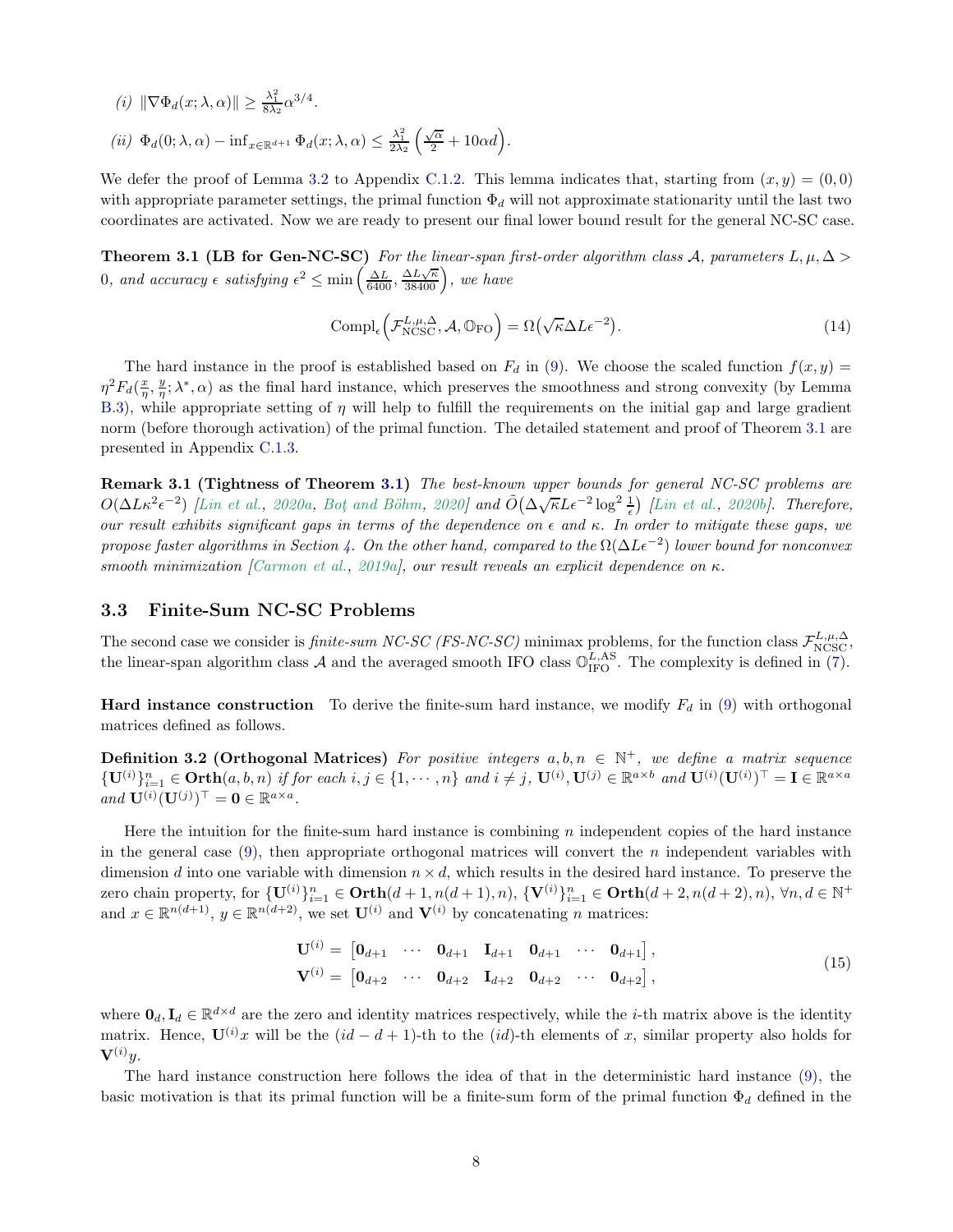deterministic case [\(11\)](#page-6-2). We choose the following functions  $H_d: \mathbb{R}^{d+1} \times \mathbb{R}^{d+2} \to \mathbb{R}$ ,  $\Gamma_d^n: \mathbb{R}^{n(d+1)} \to \mathbb{R}$  and

$$
H_d(x, y; \lambda, \alpha) \triangleq \lambda_1 \langle B_d x, y \rangle - \lambda_2 ||y||^2 - \frac{\lambda_1^2 \sqrt{\alpha}}{2\lambda_2} \langle e_1, x \rangle - \frac{\lambda_1^2 \alpha}{4\lambda_2} x_{d+1}^2 + \frac{\lambda_1^2 \sqrt{\alpha}}{4\lambda_2},
$$
  

$$
\Gamma_d^n(x) \triangleq \sum_{i=1}^n \sum_{j=i(d+1)-d}^{i(d+1)-1} \Gamma(x_j),
$$
 (16)

then  $\bar{f}_i, \bar{f}: \mathbb{R}^{n(d+1)} \times \mathbb{R}^{n(d+2)} \to \mathbb{R}, \{U^{(i)}\}_{i=1}^n \in \text{Orth}(d+1, n(d+1), n), \{V^{(i)}\}_{i=1}^n \in \text{Orth}(d+2, n(d+2), n)$ and

$$
\bar{f}_i(x,y) \triangleq H_d\Big(\mathbf{U}^{(i)}x,\mathbf{V}^{(i)}y;\lambda,\alpha\Big) + \frac{\lambda_1^2 \alpha}{2n\lambda_2} \Gamma_d^n(x),
$$
\n
$$
\bar{f}(x,y) \triangleq \frac{1}{n} \sum_{i=1}^n \bar{f}_i(x,y) = \frac{1}{n} \sum_{i=1}^n \left[ H_d\Big(\mathbf{U}^{(i)}x,\mathbf{V}^{(i)}y;\lambda,\alpha\Big) + \frac{\lambda_1^2 \alpha}{2n\lambda_2} \Gamma_d^n(x) \right],
$$
\n(17)

<span id="page-8-0"></span>note that by denoting  $\Gamma_d(x) \triangleq \sum_{i=1}^d \Gamma(x_i)$ , it is easy to find that

<span id="page-8-2"></span>
$$
\Gamma_d^n(x) = \sum_{i=1}^n \sum_{j=i(d+1)-d}^{i(d+1)-1} \Gamma(x_j) = \sum_{i=1}^n \Gamma_d \left( \mathbf{U}^{(i)} x \right) = \sum_{i=1}^n \sum_{j=1}^d \Gamma \left( \left( \mathbf{U}^{(i)} x \right)_j \right).
$$
(18)

<span id="page-8-1"></span>Define  $u^{(i)} \triangleq \mathbf{U}^{(i)}x$ , we summarize the properties of the above functions in the following lemma.

**Lemma 3.3 (Properties of**  $\bar{f}$ ) For the above functions  $\{\bar{f}_i\}_i$  and  $\bar{f}$  in [\(17\)](#page-8-0), they satisfy that:

(i) 
$$
\{\bar{f}_i\}_i
$$
 is  $L_F$ -AS where  $L_F = \sqrt{\frac{1}{n} \max \left\{ 16\lambda_1^2 + 8\lambda_2^2, \frac{C_\gamma^2 \lambda_1^4 \alpha^2}{n\lambda_2^2} + \frac{\lambda_1^4 \alpha^2}{\lambda_2^2} + 8\lambda_1^2 \right\}}$ .

(ii)  $\bar{f}$  is  $\mu_F$ -strongly concave on y where  $\mu_F = \frac{2\lambda_2}{n}$ .

- (iii) For  $n \in \mathbb{N}^+$ ,  $L \ge 2n\mu > 0$ , if we set  $\lambda = \lambda^* = (\lambda_1^*, \lambda_2^*) = (\sqrt{\frac{n}{40}}L, \frac{n\mu}{2})$ ,  $\alpha = \frac{n\mu}{50L} \in [0, 1]$ , then  $\{\bar{f}_i\}_i$  is L-AS and  $\bar{f}$  is  $\mu$ -strongly concave on y.
- (iv) Define  $\bar{\Phi}(x) \triangleq \max_y \bar{f}(x, y)$ , then we have

$$
\bar{\Phi}(x) = \frac{1}{n} \sum_{i=1}^{n} \bar{\Phi}_i(x), \quad \text{where} \quad \bar{\Phi}_i(x) \triangleq \Phi_d(\mathbf{U}^{(i)}x), \tag{19}
$$

while  $\Phi_d$  is defined in [\(11\)](#page-6-2).

<span id="page-8-3"></span>We defer the proof of Lemma [3.3](#page-8-1) to Appendix [C.2.1.](#page-25-0) From Lemma [3.2,](#page-6-1) we have

$$
\bar{\Phi}(0) - \inf_{x \in \mathbb{R}^{n(d+1)}} \bar{\Phi}(x) = \sup_{x \in \mathbb{R}^{n(d+1)}} \frac{1}{n} \sum_{i=1}^{n} (\bar{\Phi}(0) - \bar{\Phi}_i(x)) \le \frac{1}{n} \sum_{i=1}^{n} \sup_{x \in \mathbb{R}^{d+1}} (\bar{\Phi}(0) - \bar{\Phi}_i(x))
$$
\n
$$
= \frac{1}{n} \sum_{i=1}^{n} \left( \sup_{x \in \mathbb{R}^{d+1}} \left( \Phi_d(0) - \Phi_d(\mathbf{U}^{(i)} x) \right) \right) \le \frac{\lambda_1^2}{2\lambda_2} \left( \frac{\sqrt{\alpha}}{2} + 10\alpha d \right).
$$
\n(20)

Define the index set  $\mathcal I$  as all the indices  $i \in [n]$  such that  $u_d^{(i)} = u_{d+1}^{(i)} = 0$ ,  $\forall i \in \mathcal I$ . Suppose that  $|\mathcal I| > \frac{n}{2}$ , by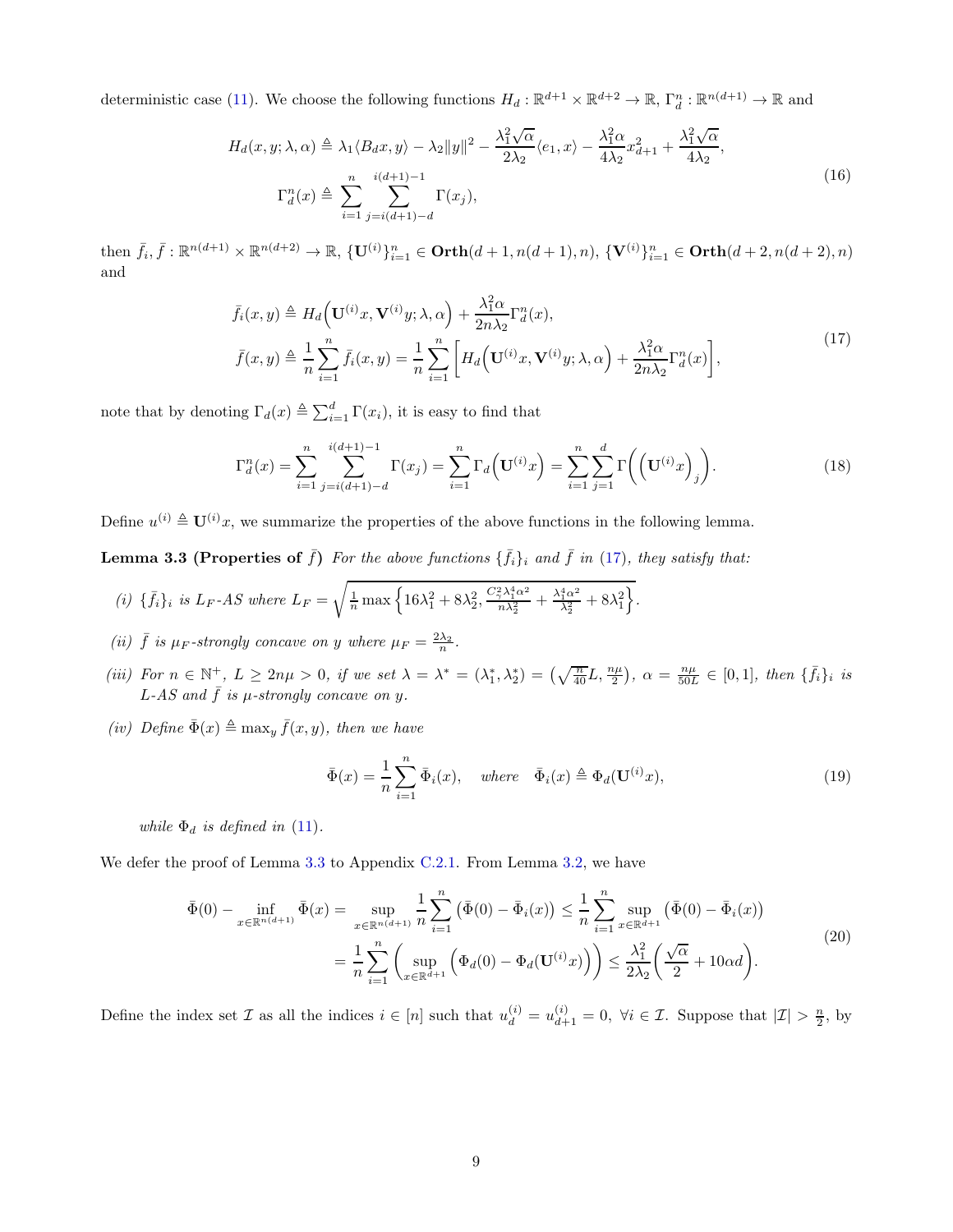orthogonality and Lemma [3.2](#page-6-1) we have

<span id="page-9-2"></span>
$$
\|\nabla\bar{\Phi}(x)\|^2 = \left\|\frac{1}{n}\sum_{i=1}^n \nabla\bar{\Phi}_i(x)\right\|^2 = \left\|\frac{1}{n}\sum_{i=1}^n \nabla\Big(\Phi_d\Big(\mathbf{U}^{(i)}x\Big)\Big)\right\|^2 = \frac{1}{n^2}\left\|\sum_{i=1}^n \Big(\mathbf{U}^{(i)}\Big)^\top \nabla\Phi_d\Big(\mathbf{U}^{(i)}x\Big)\right\|^2
$$
  
\n
$$
= \frac{1}{n^2}\sum_{i=1}^n \left\|\Big(\mathbf{U}^{(i)}\Big)^\top \nabla\Phi_d\Big(\mathbf{U}^{(i)}x\Big)\right\|^2 = \frac{1}{n^2}\sum_{i=1}^n \left\|\nabla\Phi_d\Big(u^{(i)}\Big)\right\|^2 \ge \frac{1}{n^2}\sum_{i\in\mathcal{I}} \left\|\nabla\Phi_d\Big(u^{(i)}\Big)\right\|^2 \quad (21)
$$
  
\n
$$
\ge \frac{1}{n^2}\frac{n}{2}\left(\frac{\lambda_1^2}{8\lambda_2}\alpha^{\frac{3}{4}}\right)^2 = \frac{\lambda_1^4}{128n\lambda_2^2}\alpha^{\frac{3}{2}}.
$$

<span id="page-9-0"></span>Now we arrive at our final theorem for the averaged smooth FS-NC-SC case as follows.

**Theorem 3.2 (LB for AS FS-NC-SC)** For the linear-span algorithm class A, parameters  $L, \mu, \Delta > 0$  and component size  $n \in \mathbb{N}^+$ , if  $L \geq 2n\mu > 0$ , the accuracy  $\epsilon$  satisfies that  $\epsilon^2 \leq \min\left(\frac{\sqrt{\alpha}L^2\Delta}{76800n\mu}\right)$  $\frac{\sqrt{\alpha}L^2\Delta}{76800n\mu}, \frac{\alpha L^2\Delta}{1280n\mu}, \frac{L^2\Delta}{\mu}\right)$  where  $\alpha = \frac{n\mu}{50L} \in [0,1]$ , then we have

$$
Compl_{\epsilon} \left( \mathcal{F}_{NCSC}^{L,\mu,\Delta}, \mathcal{A}, \mathbb{O}_{\text{IFO}}^{L,AS} \right) = \Omega \left( n + \sqrt{n\kappa} \Delta L \epsilon^{-2} \right). \tag{22}
$$

The theorem above indicates that for any  $A \in \mathcal{A}$ , we can construct a function  $f(x, y) = \frac{1}{n} \sum_{i=1}^{n} f_i(x, y)$ , such that  $f \in \mathcal{F}_{NCSC}^{L,\mu,\Delta}$  and  $\{f_i\}_i$  is L-AS, and A requires at least  $\Omega(n+\sqrt{n\kappa}\Delta L\epsilon^{-2})$  IFO calls to attain an approximate stationary point of its primal function (in terms of expectation). The hard instance construction is based on  $\bar{f}$  and  $\bar{f}_i$  above [\(17\)](#page-8-0), combined with a scaling trick similar to the one in the general case. Also we remark that lower bound holds for small enough  $\epsilon$ , while the requirement on  $\epsilon$  is comparable to those in existing literature, e.g. [\[Zhou and Gu,](#page-18-0) [2019,](#page-18-0) [Han et al.,](#page-15-4) [2021\]](#page-15-4). The detailed statement and proof of the theorem are deferred to Appendix [C.2.2.](#page-29-0)

Remark 3.2 (Tightness of Theorem [3.2\)](#page-9-0) The state-of-the-art upper bound for NC-SC finite-sum problems is  $\tilde{O}(n + \sqrt{n}\kappa^2 \Delta L \epsilon^{-2})$  when  $n \geq \kappa^2$  and  $O((n\kappa + \kappa^2) \Delta L \epsilon^{-2})$  when  $n \leq \kappa^2$  [\[Luo et al.](#page-16-2), [2020,](#page-16-2) [Xu et al.,](#page-17-3) [2020a](#page-17-3)]. Note that there is still a large gap between upper and lower bounds on the dependence in terms of  $\kappa$  and n, which motivates the design of faster algorithms for FS-NC-SC case, we address this in Section [4.](#page-9-1) Note that a weaker result on the lower bound of nonconvex finite-sum averaged smooth minimization is  $\Omega(\sqrt{n}\Delta L\epsilon^{-2})$  [\[Fang et al.](#page-15-3), [2018](#page-15-3), [Zhou and Gu,](#page-18-0) [2019,](#page-18-0) [Li et al.](#page-15-15), [2020](#page-15-15)]; here, our result presents explicitly the dependence on  $\kappa$ .

# <span id="page-9-1"></span>4 Faster Algorithms for NC-SC Minimax Problems

In this section, we introduce a generic Catalyst acceleration scheme that turns existing optimizers for (finite-sum) SC-SC minimax problems into efficient, near-optimal algorithms for (finite-sum) NC-SC minimax optimization. Rooted in the inexact accelerated proximal point algorithm, the idea of Catalyst acceleration was introduced in [Lin et al.](#page-16-13) [\[2015](#page-16-13)] for convex minimization and later extended to nonconvex minimization in [Paquette et al.](#page-17-13) [\[2018\]](#page-17-13) and nonconvex-concave minimax optimization in [Yang et al.](#page-18-1) [\[2020b](#page-18-1)]. In stark contrast, we focus on NC-SC minimax problems.

The backbone of our Catalyst framework is to repeatedly solve regularized subproblems of the form:

$$
\min_{x \in \mathbb{R}^{d_1}} \max_{y \in \mathbb{R}^{d_2}} f(x, y) + L \|x - \tilde{x}_t\|^2 - \frac{\tau}{2} \|y - \tilde{y}_t\|^2,
$$

where  $\tilde{x}_t$  and  $\tilde{y}_t$  are carefully chosen prox-centers, and the parameter  $\tau \geq 0$  is selected such that the condition numbers for x-component and y-component of these subproblems are well-balanced. Since  $f$  is L-Lipschitz smooth and  $\mu$ -strongly concave in y, the above auxiliary problem is L-strongly convex in x and  $(\mu + \tau)$ -strongly concave in y. Therefore, it can be easily solved by a wide family of off-the-shelf first-order algorithms with linear convergence rate.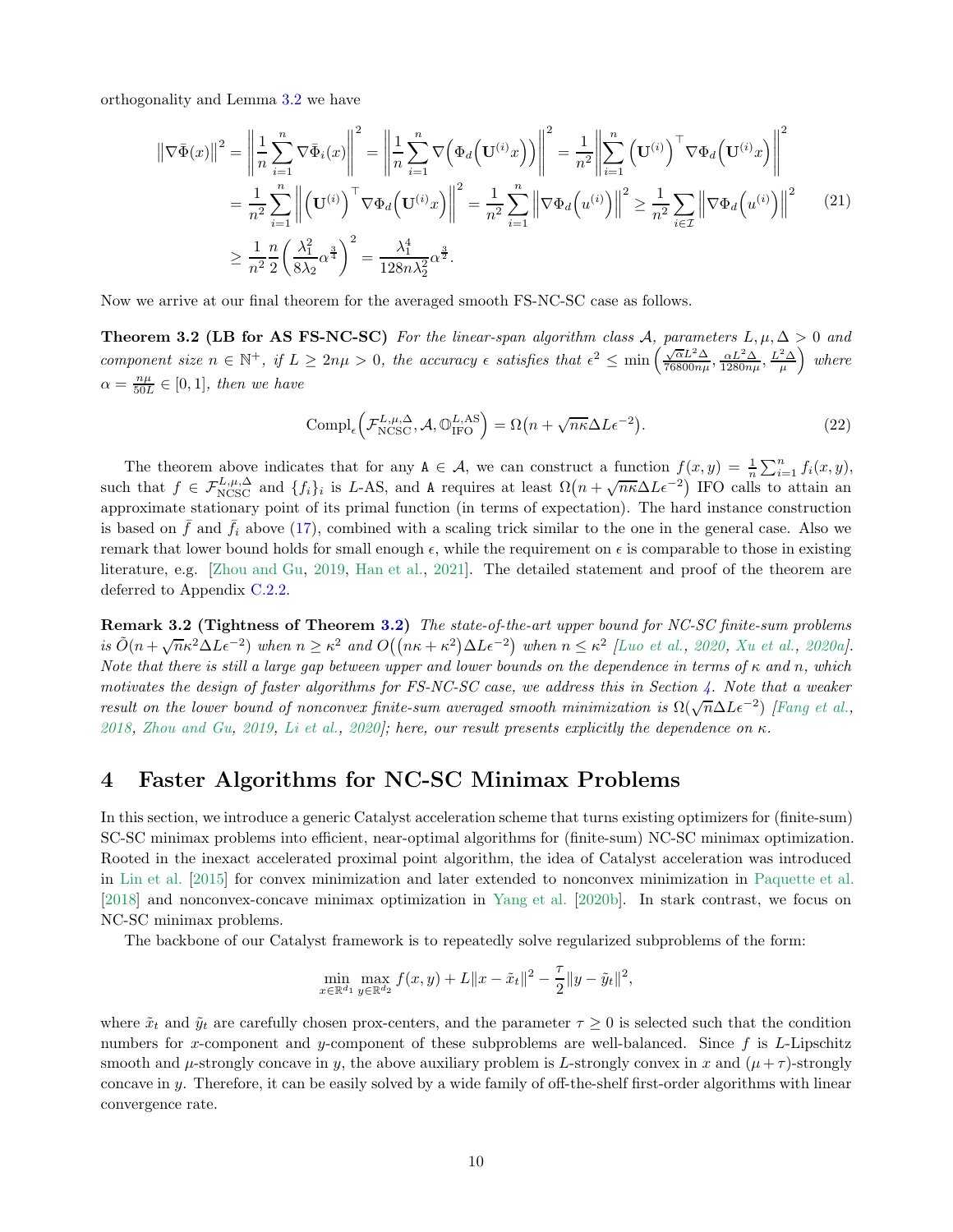Our Catalyst framework, presented in Algorithm [1,](#page-11-0) consists of three crucial components: an inexact proximal point step for primal update, an inexact accelerated proximal point step for dual update, and a linear-convergent algorithm for solving the subproblems.

**Inexact proximal point step in the primal.** The x-update in the outer loop,  $\{x_0^t\}_{t=1}^T$ , can be viewed as applying an inexact proximal point method to the primal function  $\Phi(x)$ , requiring to solve the following sequence of auxiliary problems:

$$
\min_{x \in \mathbb{R}^{d_1}} \max_{y \in \mathbb{R}^{d_2}} \left[ \hat{f}_t(x, y) \triangleq f(x, y) + L \|x - x_0^t\|^2 \right].
$$
\n
$$
(\star)
$$

Inexact proximal point methods have been explored in minimax optimization in several work, e.g. [\[Lin et al.,](#page-16-1) [2020b](#page-16-1), [Rafique et al.](#page-17-6), [2018](#page-17-6)]. Our scheme is distinct from these work in two aspects: (i) we introduce a new subroutine to approximately solve the auxiliary problems  $(\star)$  with near-optimal complexity, and (ii) the inexactness is measured by an adaptive stopping criterion using the gradient norms:

<span id="page-10-2"></span><span id="page-10-0"></span>
$$
\|\nabla \hat{f}_t(x_0^{t+1}, y_0^{t+1})\|^2 \le \alpha_t \|\nabla \hat{f}_t(x_0^t, y_0^t)\|^2,\tag{23}
$$

where  $\{\alpha_t\}_t$  is carefully chosen. Using the adaptive stopping criterion significantly reduces the complexity of solving the auxiliary problems. We will show that the number of steps required is only logarithmic in  $L, \mu$ without any dependence on target accuracy  $\epsilon$ . Although the auxiliary problem is  $(L, \mu)$ -SC-SC and can be solved with linear convergence by algorithms such as extragradient, OGDA, etc., these algorithms are not optimal in terms of the dependency on the condition number when  $L > \mu$  [\[Zhang et al.](#page-18-2), [2019](#page-18-2)].

Inexact accelerated proximal point step in the dual. To solve the auxiliary problem with optimal complexity, we introduce an inexact accelerated proximal point scheme. The key idea is to add an extra regularization in y to the objective such that the strong-convexity and strong-concavity are well-balanced. Therefore, we propose to iteratively solve the subproblems:

<span id="page-10-1"></span>
$$
\min_{x \in \mathbb{R}^{d_1}} \max_{y \in \mathbb{R}^{d_2}} \left[ \tilde{f}_{t,k}(x,y) \triangleq \hat{f}_t(x,y) - \frac{\tau}{2} ||y - z_k||^2 \right],
$$
\n
$$
(\star \star)
$$

where  $\{z_k\}_k$  is updated analogously to Nesterov's accelerated method [\[Nesterov,](#page-16-16) [2005\]](#page-16-16) and  $\tau \geq 0$  is the regularization parameter. For example, by setting  $\tau = L - \mu$ , the subproblems become  $(L, L)$ -SC-SC and can be approximately solved by extragradient method with optimal complexity, to be discussed in more details in next section. Finally, when solving these subproblems, we use the following stopping criterion  $\|\nabla \tilde{f}_{t,k}(x,y)\|^2 \leq \epsilon_k^t$ with time-varying accuracy  $\epsilon_k^t$  that decays exponentially with  $k$ .

Linearly-convergent algorithms for  $SC-SC$  subproblems. Let  $M$  be any algorithm that solves the subproblem  $(\star \star)$  (denoting  $(x^*, y^*)$ ) as the optimal solution) at a linear convergence rate such that after N iterations:

$$
||x_N - x^*||^2 + ||y_N - y^*||^2 \le \left(1 - \frac{1}{\Lambda_{\mu, L}^{\mathcal{M}}(\tau)}\right)^N [||x_0 - x^*||^2 + ||y_0 - y^*||^2],\tag{24}
$$

if M is a deterministic algorithm; or taking expectation to the left-hand side above if M is randomized. The choices for  $\mathcal M$  include, but are not limited to, extragradient (EG) [\[Tseng,](#page-17-15) [1995\]](#page-17-15), optimistic gradient descent ascent (OGDA) [\[Gidel et al.,](#page-15-16) [2018\]](#page-15-16), SVRG [\[Balamurugan and Bach](#page-14-12), [2016](#page-14-12)], SPD1-VR [\[Tan et al.](#page-17-16), [2018\]](#page-17-16), SVRE [\[Chavdarova et al.,](#page-14-13) [2019\]](#page-14-13), Point-SAGA [\[Luo et al.](#page-16-17), [2019\]](#page-16-17), and variance reduced prox-method [\[Carmon et al.,](#page-14-14) [2019c\]](#page-14-14). For example, in the case of EG,  $\Lambda_{\mu,L}^{\mathcal{M}}(\tau) = \frac{L + \max\{2L,\tau\}}{4 \min\{L,\mu+\tau\}}$  [\[Tseng](#page-17-15), [1995\]](#page-17-15).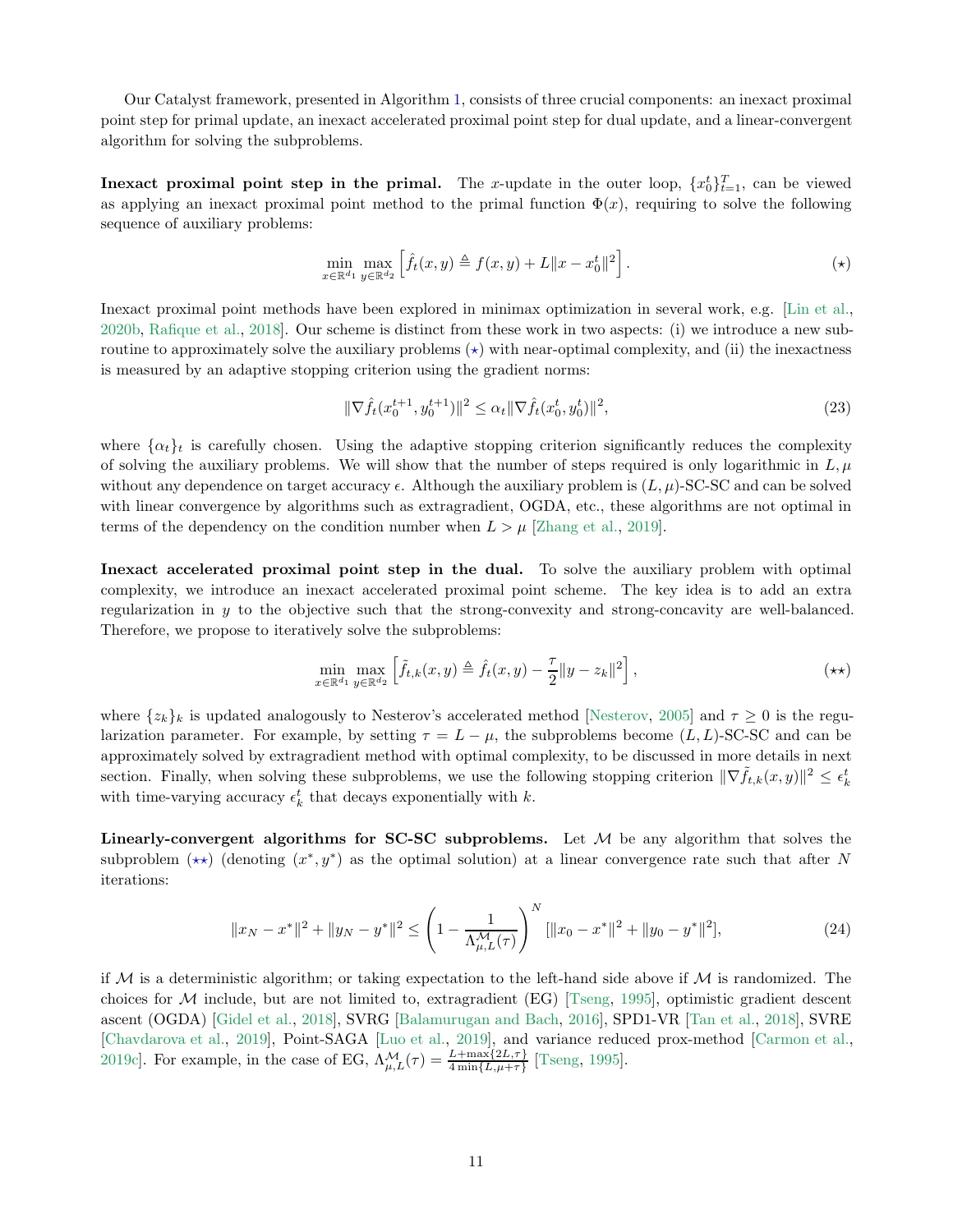#### <span id="page-11-0"></span>Algorithm 1 Catalyst for NC-SC Minimax Problems

**Input:** objective f, initial point  $(x_0, y_0)$ , smoothness constant L, strong-concavity const.  $\mu$ , and param.  $\tau > 0$ .

- 1: Let  $(x_0^0, y_0^0) = (x_0, y_0)$  and  $q = \frac{\mu}{\mu + \tau}$ .
- 2: for all  $t = 0, 1, ..., T$  do
- 3: Let  $z_1 = y_0^t$  and  $k = 1$ .
- 4: Let  $\hat{f}_t(x, y) \triangleq f(x, y) + L \|x x_0^t\|^2$ .
- 5: repeat

6: Find inexact solution  $(x_k^t, y_k^t)$  to the problem below by algorithm M with initial point  $(x_{k-1}^t, y_{k-1}^t)$ :

$$
\min_{x \in \mathbb{R}^{d_1}} \max_{y \in \mathbb{R}^{d_2}} \left[ \tilde{f}_{t,k}(x,y) \triangleq f(x,y) + L \|x - x_0^t\|^2 - \frac{\tau}{2} \|y - z_k\|^2 \right] \tag{**}
$$

such that  $\|\nabla \tilde{f}_{t,k}(x_k^t, y_k^t)\|^2 \leq \epsilon_k^t$ .

- 7: Let  $z_{k+1} = y_k^t + \frac{\sqrt{q}-q}{\sqrt{q}+q}(y_k^t y_{k-1}^t), k = k+1.$
- 8: **until**  $\|\nabla \hat{f}_t(x_k^t, y_k^t)\|^2 \leq \alpha_t \|\nabla \hat{f}_t(x_0^t, y_0^t)\|^2$
- 9: Set  $(x_0^{t+1}, y_0^{t+1}) = (x_k^t, y_k^t).$

10: end for

**Output:**  $\hat{x}_T$ , which is uniformly sampled from  $x_0^1, ..., x_0^T$ .

### 4.1 Convergence Analysis

In this section, we analyze the complexity of each of the three components we discussed. Let  $T$  denote the outer-loop complexity, K the inner-loop complexity, and N the number of iterations for  $\mathcal M$  (expected number if M is randomized) to solve subproblem  $(\star \star)$ . The total complexity of Algorithm [1](#page-11-0) is computed by multiplying K, T and N. Later, we will provide a guideline for choosing parameter  $\tau$  to achieve the best complexity, given an algorithm M.

<span id="page-11-1"></span>**Theorem 4.1 (Outer loop)** Suppose function  $f$  is NC-SC with strong convexity parameter  $\mu$  and L-Lipschitz smooth. If we choose  $\alpha_t = \frac{\mu^5}{504L^5}$  for  $t > 0$  and  $\alpha_0 = \frac{\mu^5}{576 \text{ max}}$ .  $\frac{\mu^2}{576 \max\{1, L^7\}}$  $\frac{\mu^2}{576 \max\{1, L^7\}}$  $\frac{\mu^2}{576 \max\{1, L^7\}}$ , the output  $\hat{x}_T$  from Algorithm 1 satisfies

$$
\mathbb{E}\|\nabla\Phi(\hat{x}_T)\|^2 \le \frac{268L}{5T}\Delta + \frac{28L}{5T}D_y^0,\tag{25}
$$

where  $\Delta = \Phi(x_0) - \inf_x \Phi(x), D_y^0 = ||y_0 - y^*(x_0)||^2$  and  $y^*(x_0) = \text{argmax}_{y \in \mathbb{R}^{d_2}} f(x_0, y)$ .

This theorem implies that the algorithm finds an  $\epsilon$  stationary point of  $\Phi$  after inexactly solving  $(\star)$  for  $T = O(L(\Delta + D_y^0)\epsilon^{-2})$  times. The dependency on  $D_y^0$  can be eliminated if we select the initialization  $y_0$  close enough to  $y^*(x_0)$ , which only requires an additional logarithmic cost by maximizing a strongly concave function.

<span id="page-11-2"></span>**Theorem 4.2 (Inner loop)** Under the same assumptions in Theorem [4.1,](#page-11-1) if we choose  $\epsilon_k^t = \frac{\sqrt{2}\mu}{2}(1-\rho)^k \text{gap}_{\hat{f}_t}(x_0^t, y_0^t)$ with  $\rho < \sqrt{q} = \sqrt{\frac{\mu}{\mu + \tau}}$ , we have

$$
\|\nabla \hat{f}_t(x_k^t, y_k^t)\|^2 \le \left[\frac{5508L^2}{\mu^2(\sqrt{q}-\rho)^2} + \frac{18\sqrt{2}L^2}{\mu}\right] (1-\rho)^k \|\nabla \hat{f}_t(x_0^t, y_0^t)\|^2.
$$

<span id="page-11-3"></span>Particularly, setting  $\rho = 0.9\sqrt{q}$ , Theorem [4.2](#page-11-2) implies after inexactly solving  $(\star\star)$  for  $K = \tilde{O}\left(\sqrt{(\tau+\mu)/\mu}\log\frac{1}{\alpha_t}\right)$ times, the stopping criterion [\(23\)](#page-10-2) is satisfied. This complexity decreases with  $\tau$ . However, we should not choose  $\tau$  too small, because the smaller  $\tau$  is, the harder it is for M to solve  $(\star\star)$ . The following theorem captures the complexity for algorithm  $M$  to solve the subproblem.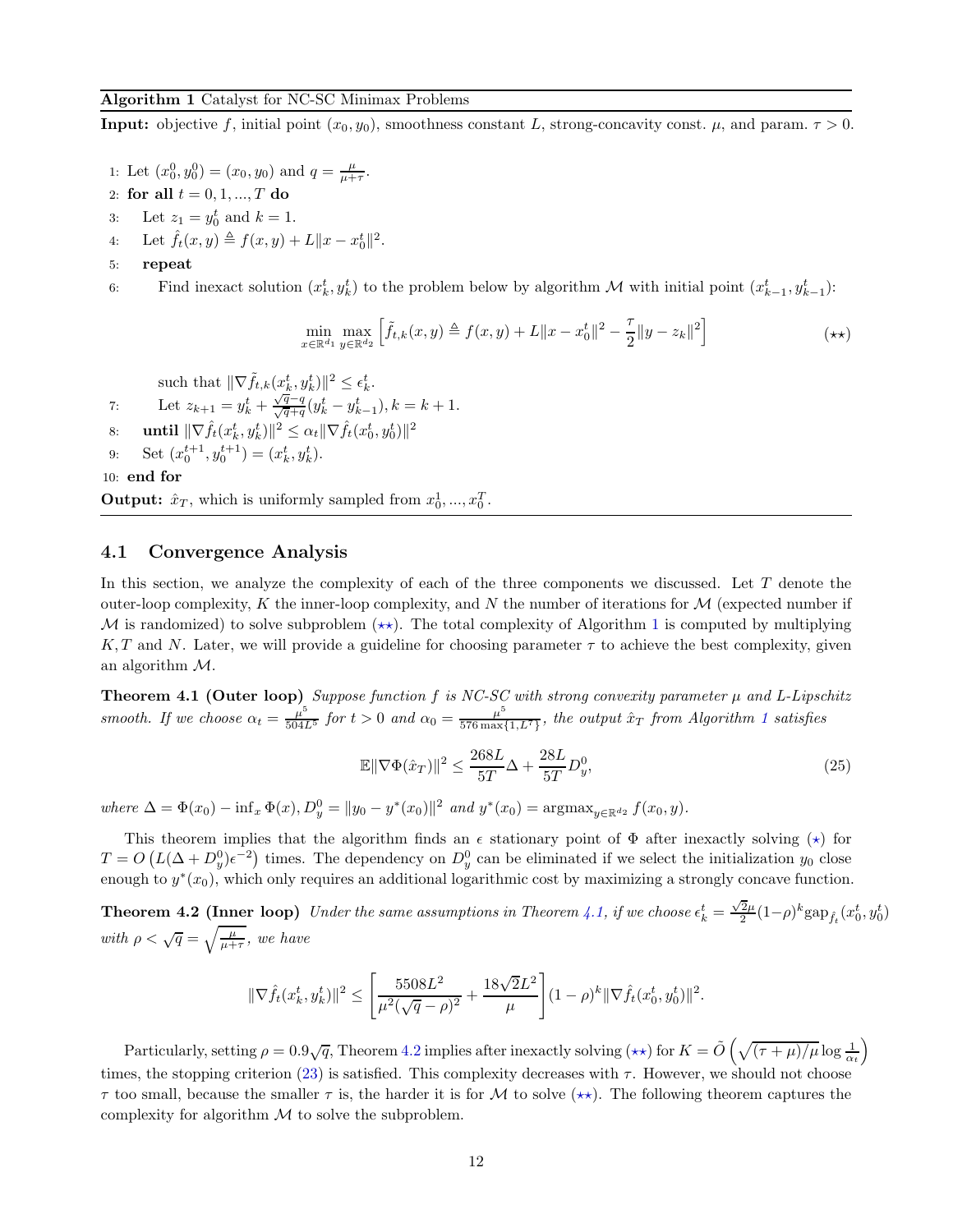**Theorem 4.3 (Complexity of solving subproblems (**★★)) Under the same assumptions in Theorem  $4.1$ and the choice of  $\epsilon_k^t$  in Theorem [4.2,](#page-11-2) the number of iterations (expected number of iterations if M is stochastic) for M to solve  $(\star \star)$  such that  $\|\nabla \tilde{f}_{t,k}(x, y)\|^2 \leq \epsilon_k^t$  is

$$
N = O\left(\Lambda^{\mathcal{M}}_{\mu, L}(\tau) \log \left( \frac{\max\{1, L, \tau\}}{\min\{1, \mu\}} \right) \right).
$$

The above result implies that the subproblems can be solved within constant iterations that only depends on  $L, \mu, \tau$  and  $\Lambda_{\mu,L}^{\mathcal{M}}$ . This largely benefits from the use of warm-starting and stopping criterion with time-varying accuracy. In contrast, other inexact proximal point algorithms in minimax optimization, such as [\[Yang et al.,](#page-18-1) [2020b](#page-18-1), [Lin et al.](#page-16-1), [2020b\]](#page-16-1), fix the target accuracy, thus their complexity of solving the subproblems usually has an extra logarithmic factor in  $1/\epsilon$ .

The overall complexity of the algorithm follows immediately after combining the above three theorems:

**Corollary [4.1](#page-11-1)** Under the same assumptions in Theorem 4.1 and setting in Theorem [4.2,](#page-11-2) the total number (expected number if M is randomized) of gradient evaluations for Algorithm [1](#page-11-0) to find an  $\epsilon$ -stationary point of  $\Phi$ , is

<span id="page-12-3"></span>
$$
\tilde{O}\left(\frac{\Lambda_{\mu,L}^{\mathcal{M}}(\tau)L(\Delta+D_y^0)}{\epsilon^2}\sqrt{\frac{\mu+\tau}{\mu}}\right).
$$
\n(26)

In order to minimize the total complexity, we should choose the regularization parameter  $\tau$  that minimizes  $\Lambda^{\mathcal{M}}_{\mu,L}(\tau)\sqrt{\mu+\tau}.$ 

# <span id="page-12-0"></span>4.2 Specific Algorithms and Complexities

In this subsection, we discuss specific choices for M and the corresponding optimal choices of  $\tau$ , as well as the resulting total complexities for solving NC-SC problems.

Catalyst-EG/OGDA algorithm. When solving NC-SC minimax problems in the general setting, we set  $M$  to be either extra-gradient method (EG) or optimistic gradient descent ascent (OGDA). Hence, we have  $\Lambda_{\mu,L}^{\mathcal{M}}(\tau) = \frac{L + \max\{2L,\tau\}}{4 \min\{L,\mu+\tau\}}$  [\[Tseng,](#page-17-15) [1995,](#page-17-15) [Gidel et al.](#page-15-16), [2018,](#page-15-16) [Azizian et al.](#page-14-15), [2020\]](#page-14-15). Minimizing  $\Lambda_{\mu,L}^{\mathcal{M}}(\tau)\sqrt{\mu+\tau}$  yields that the optimal choice for  $\tau$  is  $L - \mu$ . This leads to a total complexity of

$$
\tilde{O}\left(\sqrt{\kappa}L(\Delta + D_y^0)\epsilon^{-2}\right). \tag{27}
$$

Remark 4.1 The above complexity matches the lower bound in Theorem [3.1,](#page-7-0) up to a logarithmic factor in L and κ. It improves over Minimax-PPA [\[Lin et al.](#page-16-1), [2020b](#page-16-1)] by  $\log^2(1/\epsilon)$ , GDA [\[Lin et al.,](#page-16-0) [2020a](#page-16-0)] by  $\kappa^{\frac{3}{2}}$  and therefore achieves the best of two worlds in terms of dependency on  $\kappa$  and  $\epsilon$ . In addition, our Catalyst-EG/OGDA algorithm does not require the bounded domain assumption on y, unlike  $[Lin~et~al., 2020b].$  $[Lin~et~al., 2020b].$  $[Lin~et~al., 2020b].$ 

<span id="page-12-2"></span>Catalyst-SVRG/SAGA algorithm. When solving NC-SC minimax problems in the averaged smooth finitesum setting, we set M to be either SVRG or SAGA. Hence, we have  $\Lambda_{\mu,L}^{\mathcal{M}}(\tau) \propto n + \left(\frac{L+\sqrt{2} \max\{2L,\tau\}}{\min\{L,\mu+\tau\}}\right)$  $\frac{-\sqrt{2} \max\{2L,\tau\}}{\min\{L,\mu+\tau\}}$ <sup>2</sup> [\[Balamurugan and Bach](#page-14-12), [2016\]](#page-14-12)<sup>[2](#page-12-1)</sup>. Minimizing  $\Lambda_{\mu,L}^{\mathcal{M}}(\tau)\sqrt{\mu+\tau}$ , the best choice for  $\tau$  is (proportional to) max  $\left\{\frac{L}{\sqrt{n}}-\mu,0\right\}$ , which leads to the total complexity of

$$
\tilde{O}\left(\left(n + n^{\frac{3}{4}}\sqrt{\kappa}\right)L(\Delta + D_y^0)\epsilon^{-2}\right). \tag{28}
$$

**Remark 4.2** According to the lower bound established in Theorem [3.2,](#page-9-0) the dependency on  $\kappa$  in the above upper bound is nearly tight, up to logarithmic factors. Recall that SREDA [\[Luo et al.](#page-16-2), [2020](#page-16-2)] and SREDA-boost [\[Xu et al.](#page-17-3), [2020a](#page-17-3)] achieve the complexity of  $\tilde{O}(\kappa^2 \sqrt{n} \epsilon^{-2} + n + (n + \kappa) \log(\kappa))$  for  $n \geq \kappa^2$  and  $O((\kappa^2 + \kappa n) \epsilon^{-2})$ for  $n \leq \kappa^2$ . Hence, our Catalyst-SVRG/SAGA algorithm attains better complexity in the regime  $n \leq \kappa^4$ .

<span id="page-12-1"></span><sup>&</sup>lt;sup>[2](#page-12-2)</sup> Although [Balamurugan and Bach](#page-14-12) [\[2016](#page-14-12)] assumes individual smoothness, their analysis can be extended to average smoothness.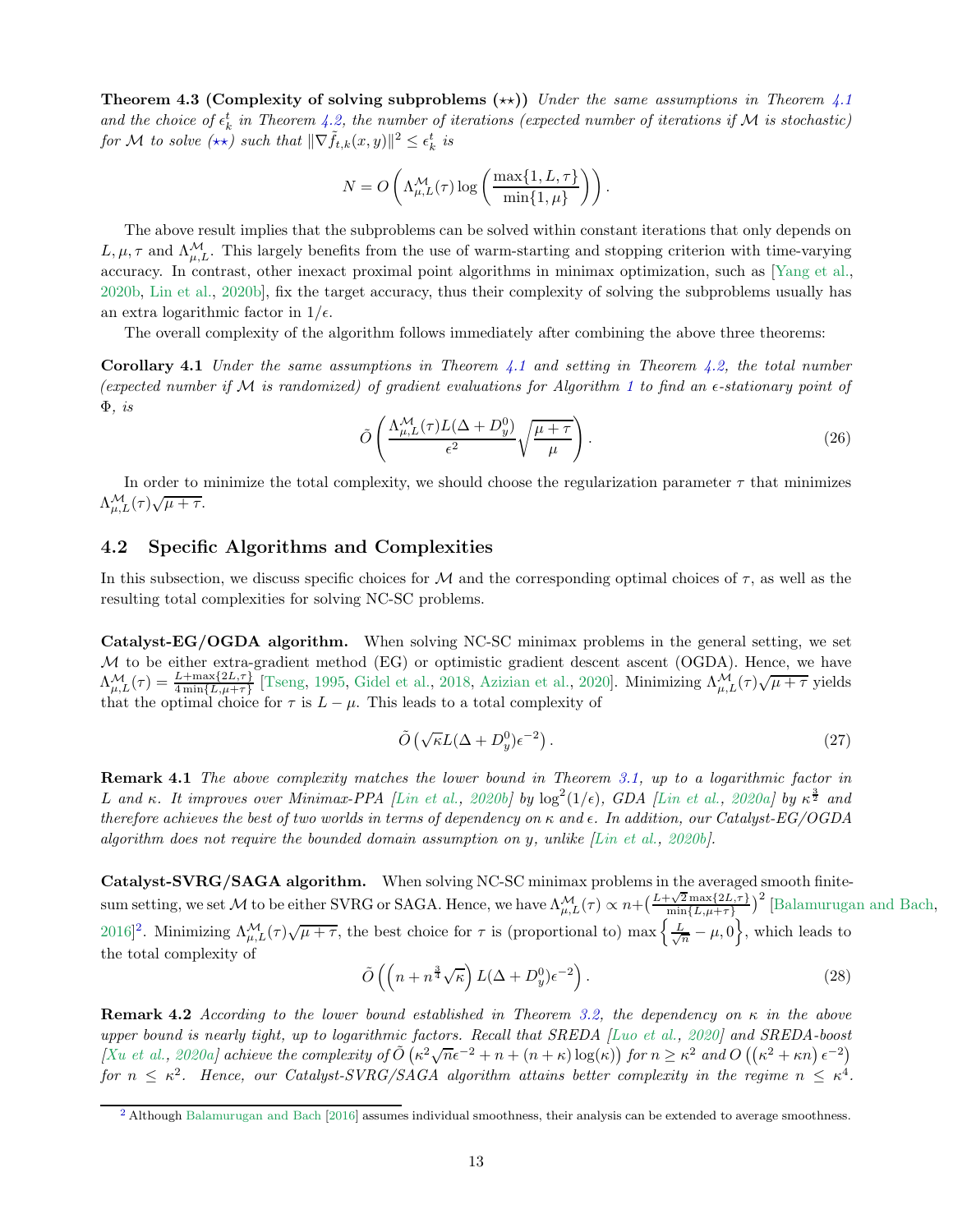Particularly, in the critical regime  $\kappa = \Omega(\sqrt{n})$  arising in statistical learning [\[Shalev-Shwartz and Ben-David](#page-17-7), [2014](#page-17-7)], our algorithm performs strictly better.

# 5 Conclusion

In this work, we take an initial step towards understanding the fundamental limits of minimax optimization in the nonconvex-strongly-concave setting for both general and finite-sum cases, and bridge the gaps between lower and upper bounds. It remains interesting to investigate whether the dependence on  $n$  can be further tightened in the complexity for finite-sum NC-SC minimax optimization.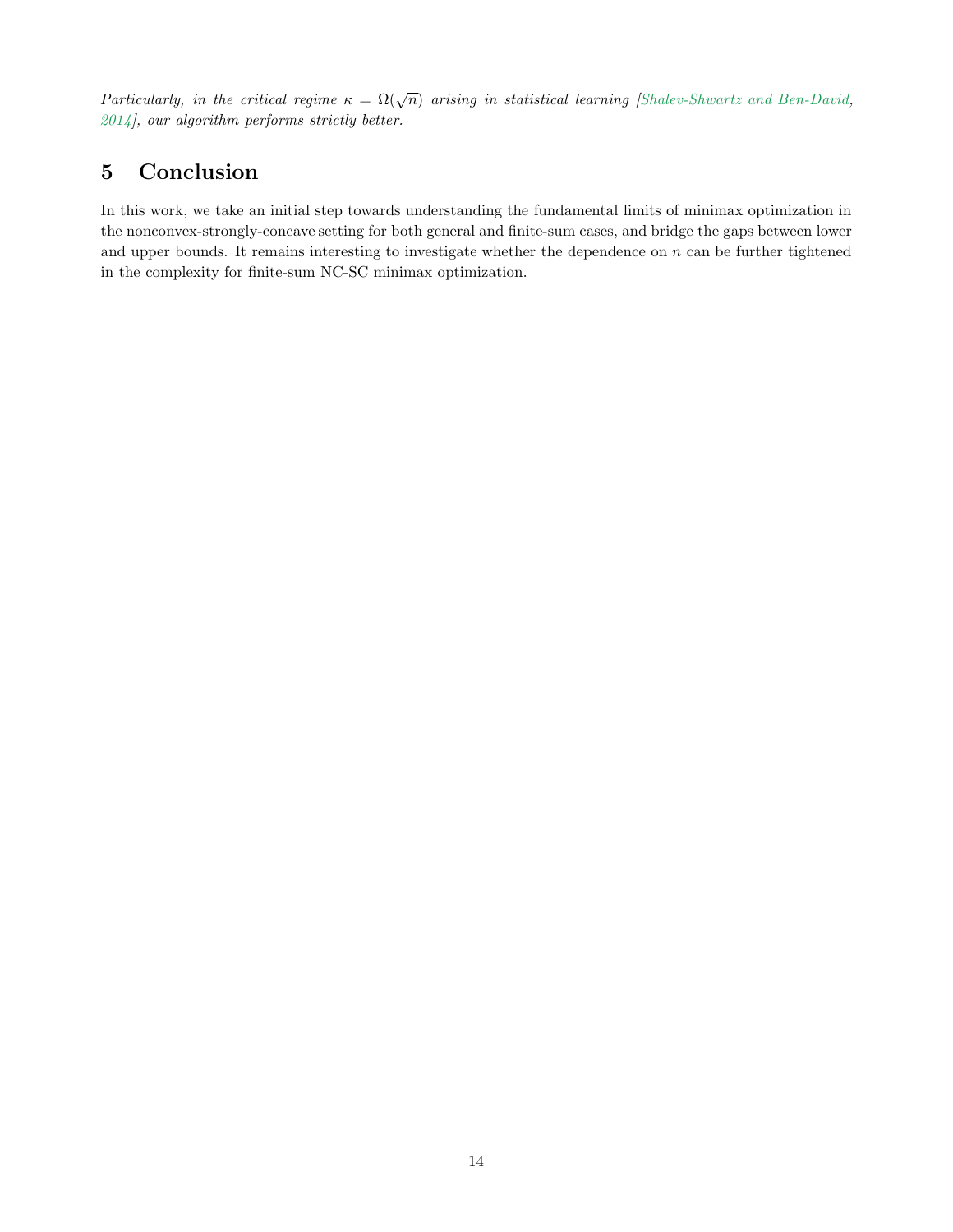# References

- <span id="page-14-10"></span>Alekh Agarwal and Leon Bottou. A lower bound for the optimization of finite sums. In International conference on machine learning, pages 78–86. PMLR, 2015.
- <span id="page-14-6"></span>Alekh Agarwal, Martin J Wainwright, Peter L Bartlett, and Pradeep K Ravikumar. Information-theoretic lower bounds on the oracle complexity of convex optimization. In Advances in Neural Information Processing Systems, pages 1–9, 2009.
- <span id="page-14-8"></span>Zeyuan Allen-Zhu. How to make the gradients small stochastically: even faster convex and nonconvex sgd. In Proceedings of the 32nd International Conference on Neural Information Processing Systems, pages 1165–1175, 2018.
- <span id="page-14-5"></span>Yossi Arjevani, Yair Carmon, John C Duchi, Dylan J Foster, Nathan Srebro, and Blake Woodworth. Lower bounds for non-convex stochastic optimization. arXiv preprint arXiv:1912.02365, 2019.
- <span id="page-14-15"></span>Wa¨ıss Azizian, Ioannis Mitliagkas, Simon Lacoste-Julien, and Gauthier Gidel. A tight and unified analysis of gradient-based methods for a whole spectrum of differentiable games. In International Conference on Artificial Intelligence and Statistics, pages 2863–2873, 2020.
- <span id="page-14-12"></span>P Balamurugan and Francis Bach. Stochastic variance reduction methods for saddle-point problems. In Proceedings of the 30th International Conference on Neural Information Processing Systems, pages 1416–1424, 2016.
- <span id="page-14-2"></span>Radu Ioan Bot and Axel Böhm. Alternating proximal-gradient steps for (stochastic) nonconvex-concave minimax problems. arXiv preprint arXiv:2007.13605, 2020.
- <span id="page-14-11"></span>Gábor Braun, Cristóbal Guzmán, and Sebastian Pokutta. Lower bounds on the oracle complexity of nonsmooth convex optimization via information theory. IEEE Transactions on Information Theory, 63(7):4709–4724, 2017.
- <span id="page-14-3"></span>Yair Carmon, John C Duchi, Oliver Hinder, and Aaron Sidford. Lower bounds for finding stationary points i. Mathematical Programming, pages 1–50, 2019a.
- <span id="page-14-4"></span>Yair Carmon, John C Duchi, Oliver Hinder, and Aaron Sidford. Lower bounds for finding stationary points ii: first-order methods. Mathematical Programming, pages 1–41, 2019b.
- <span id="page-14-14"></span>Yair Carmon, Yujia Jin, Aaron Sidford, and Kevin Tian. Variance reduction for matrix games. In Advances in Neural Information Processing Systems, pages 11381–11392, 2019c.
- <span id="page-14-13"></span>Tatjana Chavdarova, Gauthier Gidel, François Fleuret, and Simon Lacoste-Julien. Reducing noise in gan training with variance reduced extragradient. In Advances in Neural Information Processing Systems, pages 393–403, 2019.
- <span id="page-14-0"></span>Bo Dai, Niao He, Yunpeng Pan, Byron Boots, and Le Song. Learning from conditional distributions via dual embeddings. In Artificial Intelligence and Statistics, pages 1458–1467, 2017.
- <span id="page-14-1"></span>Bo Dai, Albert Shaw, Lihong Li, Lin Xiao, Niao He, Zhen Liu, Jianshu Chen, and Le Song. SBEED: Convergent reinforcement learning with nonlinear function approximation. In International Conference on Machine Learning, pages 1125–1134, 2018.
- <span id="page-14-7"></span>Marina Danilova, Pavel Dvurechensky, Alexander Gasnikov, Eduard Gorbunov, Sergey Guminov, Dmitry Kamzolov, and Innokentiy Shibaev. Recent theoretical advances in non-convex optimization. arXiv preprint arXiv:2012.06188, 2020.
- <span id="page-14-9"></span>Constantinos Daskalakis, Stratis Skoulakis, and Manolis Zampetakis. The complexity of constrained min-max optimization. arXiv preprint arXiv:2009.09623, 2020.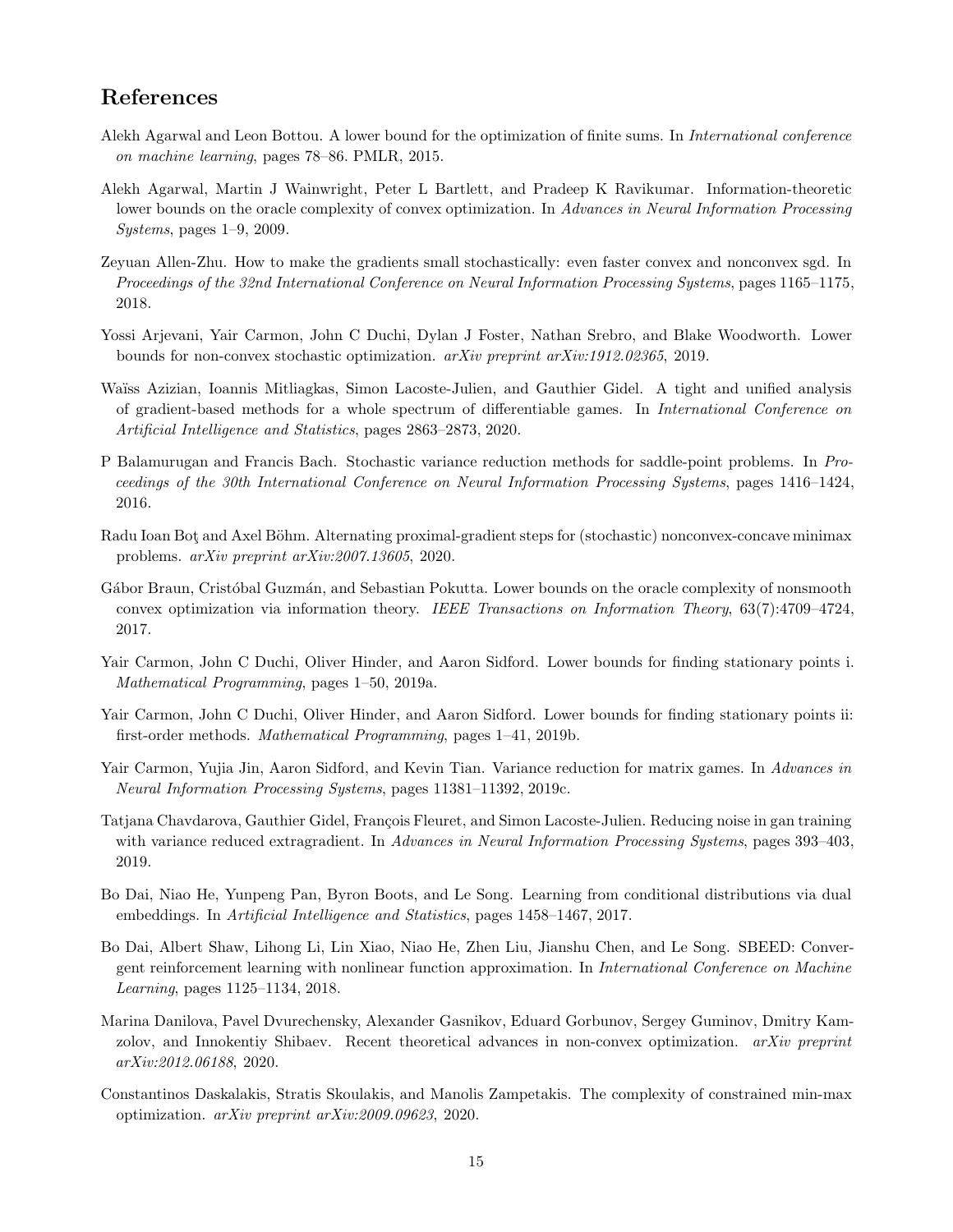- <span id="page-15-8"></span>Jelena Diakonikolas. Halpern iteration for near-optimal and parameter-free monotone inclusion and strong solutions to variational inequalities. In Conference on Learning Theory, pages 1428–1451. PMLR, 2020.
- <span id="page-15-7"></span>Jelena Diakonikolas and Cristóbal Guzmán. Complementary composite minimization, small gradients in general norms, and applications to regression problems. arXiv preprint arXiv:2101.11041, 2021.
- <span id="page-15-9"></span>Jelena Diakonikolas and Puqian Wang. Potential function-based framework for making the gradients small in convex and min-max optimization. arXiv preprint arXiv:2101.12101, 2021.
- <span id="page-15-11"></span>Jelena Diakonikolas, Constantinos Daskalakis, and Michael I Jordan. Efficient methods for structured nonconvexnonconcave min-max optimization. arXiv preprint arXiv:2011.00364, 2020.
- <span id="page-15-17"></span>Dmitriy Drusvyatskiy and Courtney Paquette. Efficiency of minimizing compositions of convex functions and smooth maps. Mathematical Programming, 178(1):503–558, 2019.
- <span id="page-15-3"></span>Cong Fang, Chris Junchi Li, Zhouchen Lin, and Tong Zhang. Spider: Near-optimal non-convex optimization via stochastic path-integrated differential estimator. In Advances in Neural Information Processing Systems, pages 689–699, 2018.
- <span id="page-15-5"></span>Dylan J Foster, Ayush Sekhari, Ohad Shamir, Nathan Srebro, Karthik Sridharan, and Blake Woodworth. The complexity of making the gradient small in stochastic convex optimization. In Conference on Learning Theory, pages 1319–1345. PMLR, 2019.
- <span id="page-15-12"></span>Roy Frostig, Rong Ge, Sham Kakade, and Aaron Sidford. Un-regularizing: approximate proximal point and faster stochastic algorithms for empirical risk minimization. In International Conference on Machine Learning, pages 2540–2548. PMLR, 2015.
- <span id="page-15-16"></span>Gauthier Gidel, Hugo Berard, Gaëtan Vignoud, Pascal Vincent, and Simon Lacoste-Julien. A variational inequality perspective on generative adversarial networks. In International Conference on Learning Representations, 2018.
- <span id="page-15-13"></span>Osman Güler. On the convergence of the proximal point algorithm for convex minimization. SIAM Journal on Control and Optimization, 29(2):403–419, 1991.
- <span id="page-15-14"></span>Osman Güler. New proximal point algorithms for convex minimization.  $SIAM$  Journal on Optimization,  $2(4)$ : 649–664, 1992.
- <span id="page-15-10"></span>Zhishuai Guo, Mingrui Liu, Zhuoning Yuan, Li Shen, Wei Liu, and Tianbao Yang. Communication-efficient distributed stochastic auc maximization with deep neural networks. In *International Conference on Machine* Learning, pages 3864–3874. PMLR, 2020.
- <span id="page-15-4"></span>Yuze Han, Guangzeng Xie, and Zhihua Zhang. Lower complexity bounds of finite-sum optimization problems: The results and construction. arXiv preprint arXiv:2103.08280, 2021.
- <span id="page-15-1"></span>Jiawei Huang and Nan Jiang. On the convergence rate of density-ratio basedoff-policy policy gradient methods. In Neural Information Processing Systems Offline Reinforcement Learning Workshop, 2020.
- <span id="page-15-6"></span>Adam Ibrahim, Waıss Azizian, Gauthier Gidel, and Ioannis Mitliagkas. Linear lower bounds and conditioning of differentiable games. In International Conference on Machine Learning, pages 4583–4593. PMLR, 2020.
- <span id="page-15-2"></span>Chi Jin, Praneeth Netrapalli, and Michael Jordan. What is local optimality in nonconvex-nonconcave minimax optimization? In International Conference on Machine Learning, pages 4880–4889. PMLR, 2020.
- <span id="page-15-0"></span>Qi Lei, Jason Lee, Alex Dimakis, and Constantinos Daskalakis. Sgd learns one-layer networks in wgans. In International Conference on Machine Learning, pages 5799–5808. PMLR, 2020.
- <span id="page-15-15"></span>Zhize Li, Hongyan Bao, Xiangliang Zhang, and Peter Richtárik. Page: A simple and optimal probabilistic gradient estimator for nonconvex optimization. arXiv preprint arXiv:2008.10898, 2020.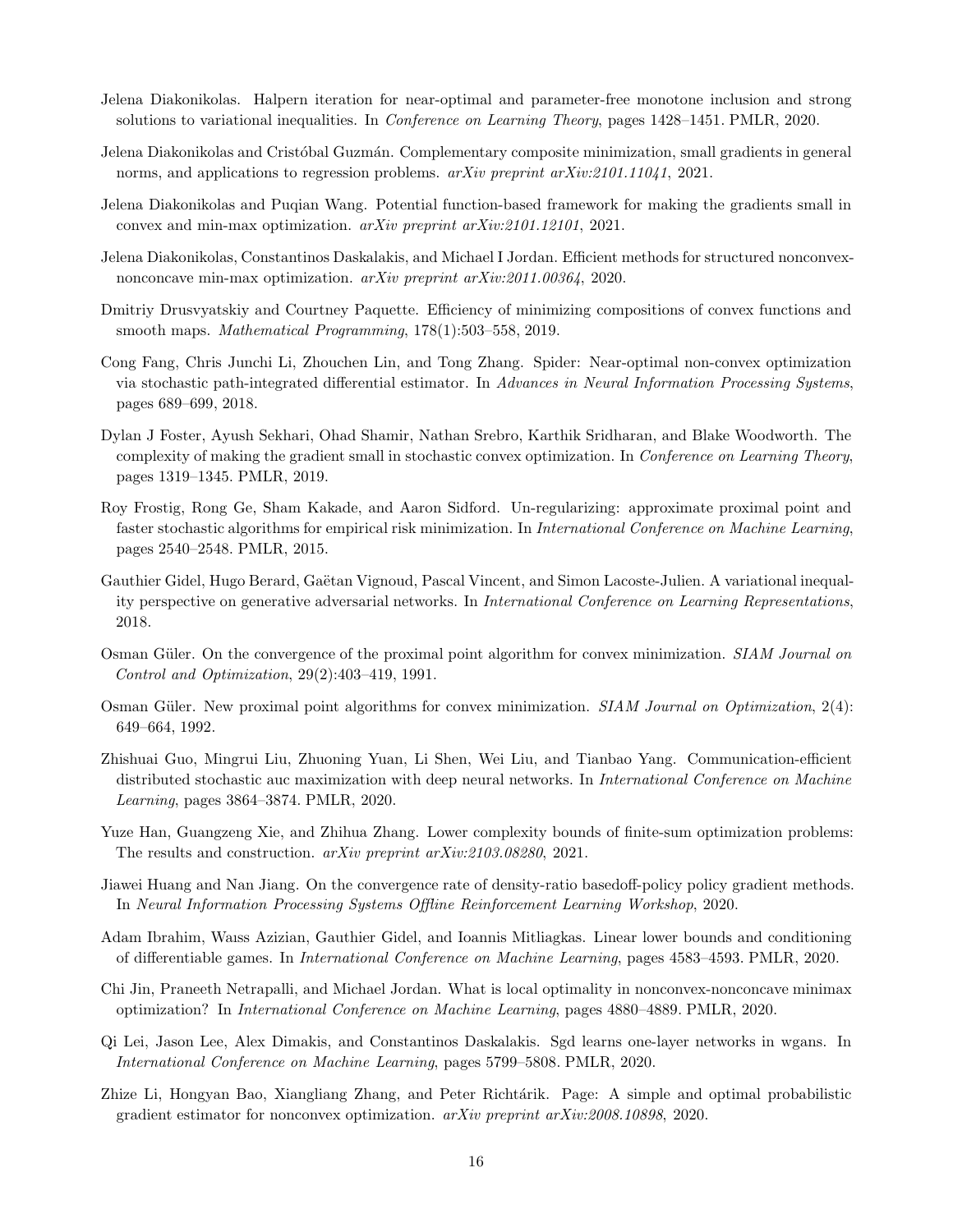- <span id="page-16-13"></span>Hongzhou Lin, Julien Mairal, and Zaid Harchaoui. A universal catalyst for first-order optimization. In Proceedings of the 28th International Conference on Neural Information Processing Systems-Volume 2, pages 3384–3392, 2015.
- <span id="page-16-5"></span>Hongzhou Lin, Julien Mairal, and Zaid Harchaoui. Catalyst acceleration for first-order convex optimization: from theory to practice. Journal of Machine Learning Research, 18(1):7854–7907, 2018a.
- <span id="page-16-12"></span>Qihang Lin, Mingrui Liu, Hassan Rafique, and Tianbao Yang. Solving weakly-convex-weakly-concave saddlepoint problems as weakly-monotone variational inequality.  $arXiv$  preprint  $arXiv:1810.10207$ , 5, 2018b.
- <span id="page-16-0"></span>Tianyi Lin, Chi Jin, and Michael Jordan. On gradient descent ascent for nonconvex-concave minimax problems. In International Conference on Machine Learning, pages 6083–6093. PMLR, 2020a.
- <span id="page-16-1"></span>Tianyi Lin, Chi Jin, and Michael I Jordan. Near-optimal algorithms for minimax optimization. In Conference on Learning Theory, pages 2738–2779. PMLR, 2020b.
- <span id="page-16-17"></span>Luo Luo, Cheng Chen, Yujun Li, Guangzeng Xie, and Zhihua Zhang. A stochastic proximal point algorithm for saddle-point problems. arXiv preprint arXiv:1909.06946, 2019.
- <span id="page-16-2"></span>Luo Luo, Haishan Ye, Zhichao Huang, and Tong Zhang. Stochastic recursive gradient descent ascent for stochastic nonconvex-strongly-concave minimax problems. Advances in Neural Information Processing Systems, 33, 2020.
- <span id="page-16-11"></span>Yura Malitsky. Golden ratio algorithms for variational inequalities. *Mathematical Programming*, pages 1–28, 2019.
- <span id="page-16-10"></span>Panayotis Mertikopoulos, Bruno Lecouat, Houssam Zenati, Chuan-Sheng Foo, Vijay Chandrasekhar, and Georgios Piliouras. Optimistic mirror descent in saddle-point problems: Going the extra (gradient) mile. In ICLR 2019-7th International Conference on Learning Representations, pages 1–23, 2019.
- <span id="page-16-6"></span>Arkadi. S. Nemirovski and David. B. Yudin. *Problem Complexity and Method Efficiency in Optimization*. Wiley, New York, 1983.
- <span id="page-16-14"></span>Arkadi S. Nemirovsky. On optimality of krylov's information when solving linear operator equations. J. Complex., 7(2):121–130, 1991.
- <span id="page-16-15"></span>Arkadi S Nemirovsky. Information-based complexity of linear operator equations. *Journal of Complexity*, 8(2): 153–175, 1992.
- <span id="page-16-16"></span>Yu Nesterov. Smooth minimization of non-smooth functions. Mathematical programming, 103(1):127–152, 2005.
- <span id="page-16-8"></span>Yurii Nesterov. How to make the gradients small. Optima. Mathematical Optimization Society Newsletter, pages 10–11, 2012.
- <span id="page-16-7"></span>Yurii Nesterov. Lectures on convex optimization, volume 137. Springer, 2018.
- <span id="page-16-3"></span>Maher Nouiehed, Maziar Sanjabi, Tianjian Huang, Jason D Lee, and Meisam Razaviyayn. Solving a class of non-convex min-max games using iterative first order methods. Advances in Neural Information Processing Systems, 32:14934–14942, 2019.
- <span id="page-16-9"></span>Dmitrii M Ostrovskii, Andrew Lowy, and Meisam Razaviyayn. Efficient search of first-order nash equilibria in nonconvex-concave smooth min-max problems. arXiv preprint arXiv:2002.07919, 2020.
- <span id="page-16-4"></span>Yuyuan Ouyang and Yangyang Xu. Lower complexity bounds of first-order methods for convex-concave bilinear saddle-point problems. Mathematical Programming, pages 1–35, 2019.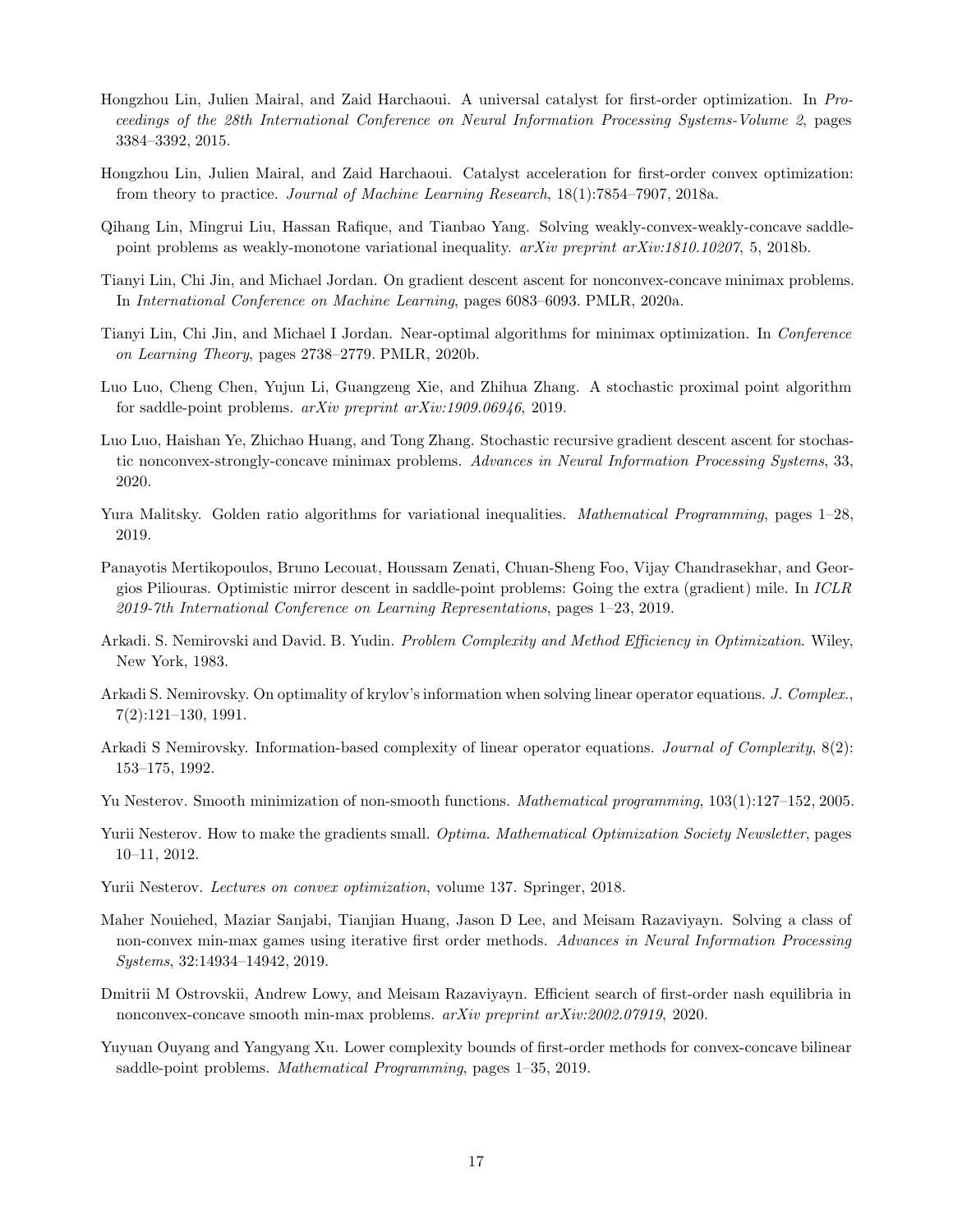- <span id="page-17-13"></span>Courtney Paquette, Hongzhou Lin, Dmitriy Drusvyatskiy, Julien Mairal, and Zaid Harchaoui. Catalyst for gradient-based nonconvex optimization. In International Conference on Artificial Intelligence and Statistics, pages 613–622. PMLR, 2018.
- <span id="page-17-2"></span>Qi Qian, Shenghuo Zhu, Jiasheng Tang, Rong Jin, Baigui Sun, and Hao Li. Robust optimization over multiple domains. In Proceedings of the AAAI Conference on Artificial Intelligence, volume 33, pages 4739–4746, 2019.
- <span id="page-17-6"></span>Hassan Rafique, Mingrui Liu, Qihang Lin, and Tianbao Yang. Non-convex min-max optimization: Provable algorithms and applications in machine learning.  $arXiv$  preprint  $arXiv:1810.02060$ , 2018.
- <span id="page-17-14"></span>R Tyrrell Rockafellar. Monotone operators and the proximal point algorithm. SIAM journal on control and optimization, 14(5):877–898, 1976.
- <span id="page-17-0"></span>Maziar Sanjabi, Jimmy Ba, Meisam Razaviyayn, and Jason D Lee. On the convergence and robustness of training gans with regularized optimal transport. In Proceedings of the 32nd International Conference on Neural Information Processing Systems, pages 7091–7101, 2018.
- <span id="page-17-7"></span>Shai Shalev-Shwartz and Shai Ben-David. Understanding machine learning: From theory to algorithms. Cambridge university press, 2014.
- <span id="page-17-1"></span>Aman Sinha, Hongseok Namkoong, and John Duchi. Certifying some distributional robustness with principled adversarial training. In International Conference on Learning Representations, 2018.
- <span id="page-17-12"></span>Chaobing Song, Zhengyuan Zhou, Yichao Zhou, Yong Jiang, and Yi Ma. Optimistic dual extrapolation for coherent non-monotone variational inequalities. Advances in Neural Information Processing Systems, 33, 2020.
- <span id="page-17-16"></span>Conghui Tan, Tong Zhang, Shiqian Ma, and Ji Liu. Stochastic primal-dual method for empirical risk minimization with  $o(1)$  per-iteration complexity. In Advances in Neural Information Processing Systems, pages 8366–8375, 2018.
- <span id="page-17-11"></span>Kiran K Thekumparampil, Prateek Jain, Praneeth Netrapalli, and Sewoong Oh. Efficient algorithms for smooth minimax optimization. Advances in Neural Information Processing Systems, 32:12680–12691, 2019.
- <span id="page-17-8"></span>Joseph F. Traub, G. W. Wasilkowski, and H. Woźniakowski. *Information-based complexity*. Boston, MA: Academic Press, Inc., 1988. ISBN 0-12-697545-0.
- <span id="page-17-15"></span>Paul Tseng. On linear convergence of iterative methods for the variational inequality problem. Journal of Computational and Applied Mathematics, 60(1-2):237–252, 1995.
- <span id="page-17-9"></span>Blake Woodworth and Nathan Srebro. Tight complexity bounds for optimizing composite objectives. In Proceedings of the 30th International Conference on Neural Information Processing Systems, pages 3646–3654, 2016.
- <span id="page-17-10"></span>Guangzeng Xie, Luo Luo, Yijiang Lian, and Zhihua Zhang. Lower complexity bounds for finite-sum convexconcave minimax optimization problems. In International Conference on Machine Learning, 2020.
- <span id="page-17-3"></span>Tengyu Xu, Zhe Wang, Yingbin Liang, and H Vincent Poor. Enhanced first and zeroth order variance reduced algorithms for min-max optimization.  $arXiv$  preprint  $arXiv:2006.09361$ , 2020a.
- <span id="page-17-5"></span>Zi Xu, Huiling Zhang, Yang Xu, and Guanghui Lan. A unified single-loop alternating gradient projection algorithm for nonconvex-concave and convex-nonconcave minimax problems.  $arXiv$  preprint  $arXiv:2006.02032$ . 2020b.
- <span id="page-17-4"></span>Junchi Yang, Negar Kiyavash, and Niao He. Global convergence and variance reduction for a class of nonconvexnonconcave minimax problems. Advances in Neural Information Processing Systems, 33, 2020a.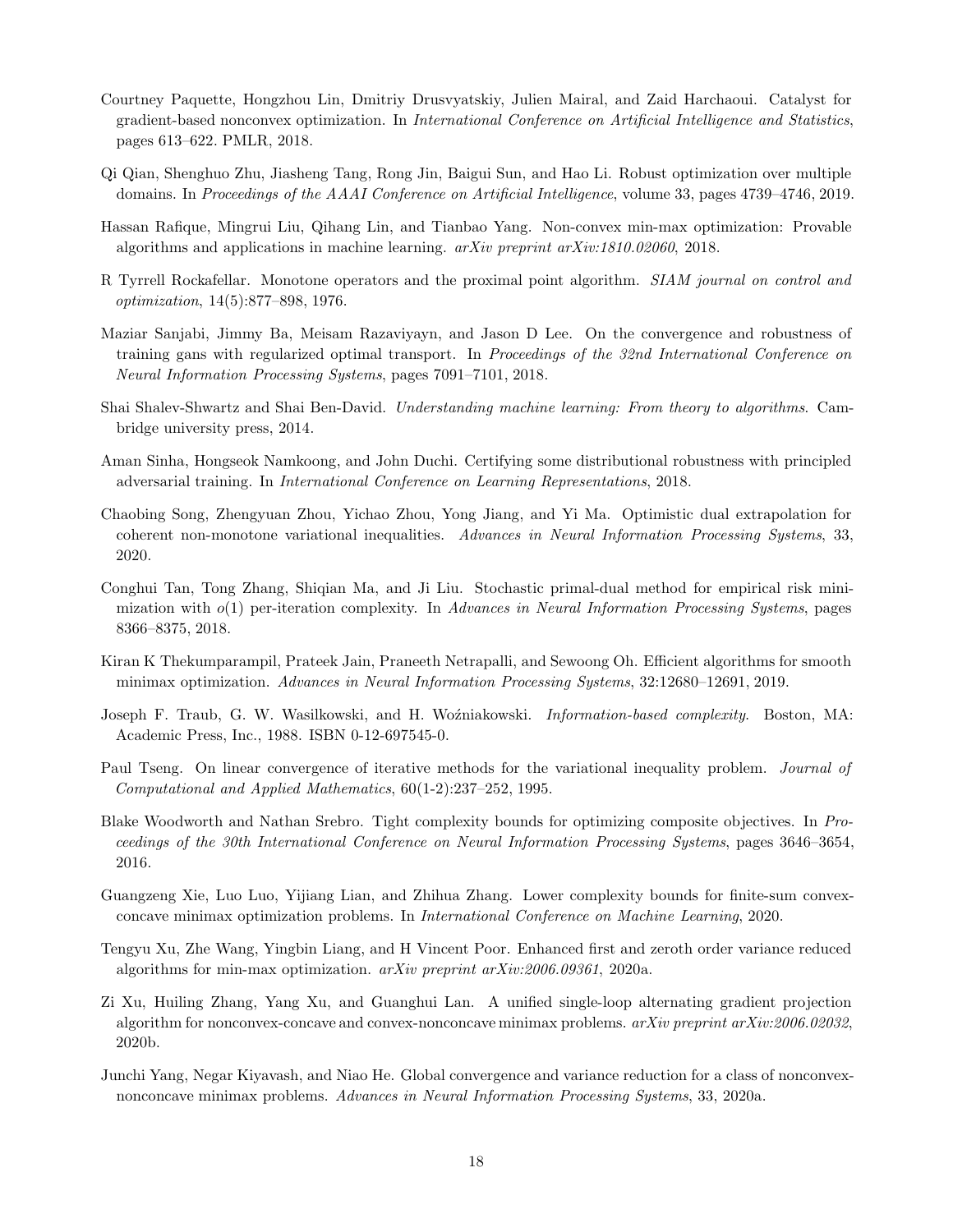- <span id="page-18-1"></span>Junchi Yang, Siqi Zhang, Negar Kiyavash, and Niao He. A catalyst framework for minimax optimization. In Advances in Neural Information Processing Systems, 2020b.
- <span id="page-18-7"></span>Yingxiang Yang, Negar Kiyavash, Le Song, and Niao He. The devil is in the detail: A framework for macroscopic prediction via microscopic models. Advances in Neural Information Processing Systems, 33, 2020c.
- <span id="page-18-9"></span>Andrew Chi-Chin Yao. Probabilistic computations: Toward a unified measure of complexity. In 18th Annual Symposium on Foundations of Computer Science (sfcs 1977), pages 222–227. IEEE Computer Society, 1977.
- <span id="page-18-3"></span>TaeHo Yoon and Ernest K Ryu. Accelerated algorithms for smooth convex-concave minimax problems with  $\mathcal{O}(1/k^2)$  rate on squared gradient norm. *arXiv preprint arXiv:2102.07922*, 2021.
- <span id="page-18-4"></span>Zhuoning Yuan, Zhishuai Guo, Yi Xu, Yiming Ying, and Tianbao Yang. Federated deep auc maximization for heterogeneous data with a constant communication complexity.  $arXiv$  preprint  $arXiv:2102.04635$ , 2021.
- <span id="page-18-5"></span>Jiawei Zhang, Peijun Xiao, Ruoyu Sun, and Zhi-Quan Luo. A single-loop smoothed gradient descent-ascent algorithm for nonconvex-concave min-max problems. arXiv preprint arXiv:2010.15768, 2020.
- <span id="page-18-2"></span>Junyu Zhang, Mingyi Hong, and Shuzhong Zhang. On lower iteration complexity bounds for the saddle point problems. arXiv preprint arXiv:1912.07481, 2019.
- <span id="page-18-6"></span>Renbo Zhao. A primal dual smoothing framework for max-structured nonconvex optimization. *arXiv preprint* arXiv:2003.04375, 2020.
- <span id="page-18-0"></span>Dongruo Zhou and Quanquan Gu. Lower bounds for smooth nonconvex finite-sum optimization. In *International* Conference on Machine Learning, pages 7574–7583. PMLR, 2019.
- <span id="page-18-8"></span>Zhengyuan Zhou, Panayotis Mertikopoulos, Nicholas Bambos, Stephen Boyd, and Peter W Glynn. Stochastic mirror descent in variationally coherent optimization problems. Advances in Neural Information Processing Systems, 30:7040–7049, 2017.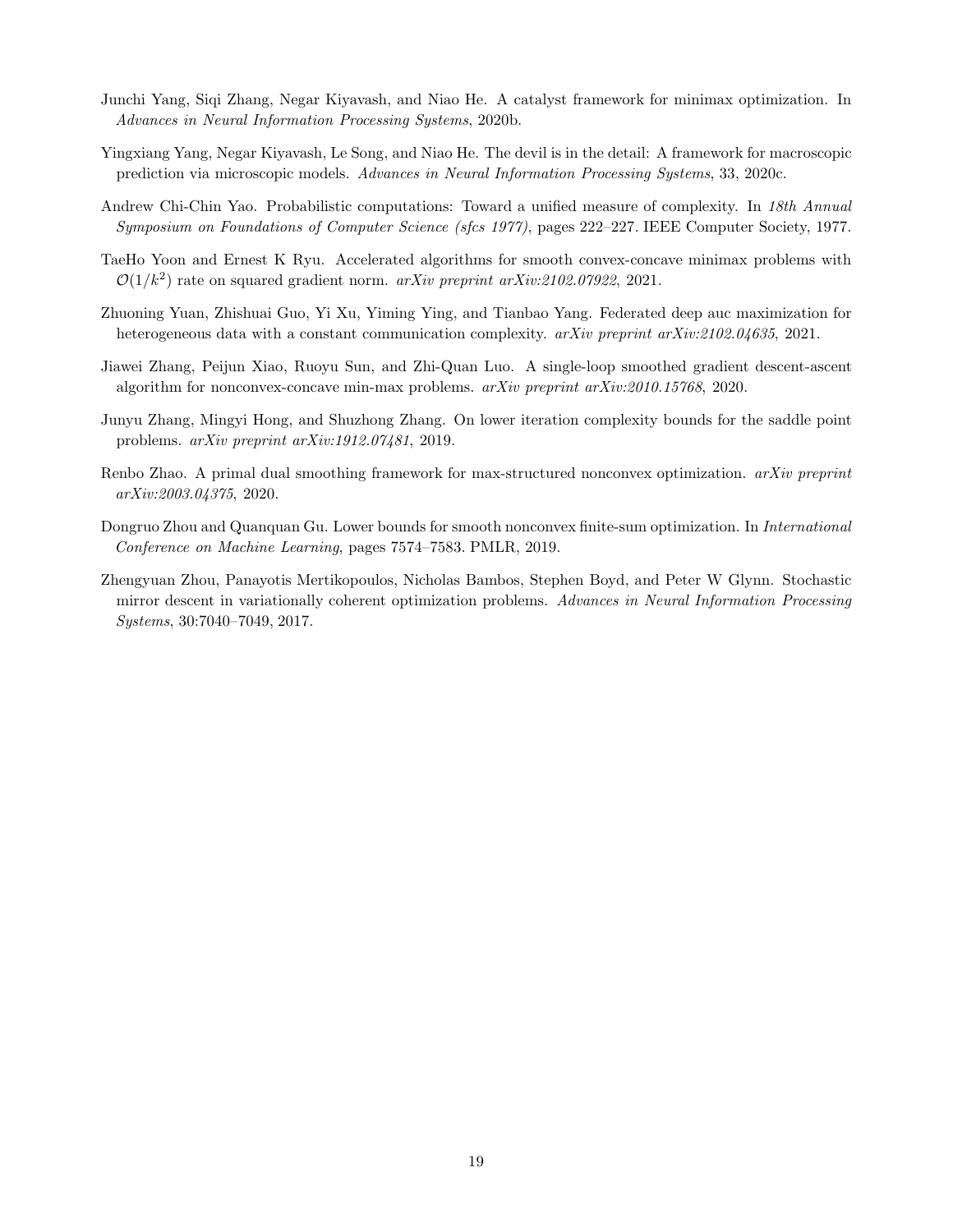# <span id="page-19-0"></span>A Notations

For convenience, we summarize some of the notations used in the paper.

- SC / C / NC / WC: strongly convex, convex, nonconvex, weakly-convex.
- FS: finite-sum.
- L-S: L-Lipschitz smooth. L-IS / AS: L-Lipschitz individual / averaged smoothness.
- SOTA: state-of-the-art, LB / UB: lower / upper bound
- FO / IFO: first-order oracle, incremental first-order oracle, denoted by  $\mathbb{O}_{FO}$  and  $\mathbb{O}_{IFO}$ .
- <sup>A</sup>:linear-span first-order algorithm class.
- $\Phi(x)$ ,  $\Psi(y)$ : primal and dual functions of  $f(x, y)$ .
- $\nabla_x f$ ,  $\nabla_y f$ : gradients of a function F with respect to x and y. Also we set  $\nabla f = (\nabla_x f, \nabla_y f)$ .
- $\nabla_{xx}^2 f$ ,  $\nabla_{xy}^2 f$ ,  $\nabla_{yx}^2 F$ ,  $\nabla_{yy}^2 f$ : the Hessian of  $F(x, y)$  with respect to different components.
- $\{U^{(i)}\}_{i=1}^n \in \text{Orth}(a, b, n)$ : a matrix sequence where if for each  $i, j \in [1, n]$  and  $i \neq j$ ,  $U^{(i)}$ ,  $U^{(j)} \in \mathbb{R}^{a \times b}$ and  $\mathbf{U}^{(i)}(\mathbf{U}^{(i)})^{\top} = \mathbf{I} \in \mathbb{R}^{a \times a}$  and  $\mathbf{U}^{(i)}(\mathbf{U}^{(j)})^{\top} = \mathbf{0} \in \mathbb{R}^{a \times a}$ . Sometimes we use  $u^{(i)} \triangleq \mathbf{U}^{(i)}x$ .
- $e_i$ : unit vector with the *i*-th element as 1.
- 0: zero scalars or vectors.
- $\mathcal{X}_k = \text{Span}\{e_1, e_2, \cdots, e_k\}, \mathcal{Y}_k = \text{Span}\{e_{d+1}, e_d, \cdots, e_{d-k+2}\}, \mathcal{X}_0 = \mathcal{Y}_0 = \{0\}.$
- $a \vee b \triangleq \max\{a, b\}, a \wedge b \triangleq \min\{a, b\}.$
- $\|\cdot\|$ :  $\ell_2$ -norm.
- $\mathbb{N}^+$ : all positive integers.
- N: all nonnegative integers.
- dom  $f$ : the domain of a function  $f$ .
- $d_1, d_2 \in \mathbb{N}^+$ : dimension numbers of x and y.
- $x_d$ : the d-th coordinate of x,  $x^t$ : the variable x in the t-th iteration (in Section [3](#page-4-0) and Appendix [C](#page-21-1) only)

# <span id="page-19-1"></span>B Useful Lemmas and Proofs of Section [2](#page-3-0)

**Lemma B.1 (Lemma B.2** [\[Lin et al.](#page-16-1), [2020b\]](#page-16-1)) Assume  $f(\cdot, y)$  is  $\mu_x$ -strongly convex for  $\forall y \in \mathbb{R}^{d_2}$  and  $f(x, \cdot)$ is  $\mu_y$ -strongly concave for  $\forall x \in \mathbb{R}^{d_1}$  (we will later refer to this as  $(\mu_x, \mu_y)$ -SC-SC)) and f is L-Lipschitz smooth. Then we have

- a)  $y^*(x) = \operatorname{argmax}_{y \in \mathbb{R}^{d_2}} f(x, y)$  is  $\frac{L}{\mu_y}$ -Lipschitz;
- b)  $\Phi(x) = \max_{y \in \mathbb{R}^{d_2}} f(x, y)$  is  $\frac{2L^2}{\mu_y}$  $\frac{dL^2}{\mu_y}$ -Lipschitiz smooth and  $\mu_x$ -strongly convex with  $\nabla \Phi(x) = \nabla_x f(x, y^*(x));$
- c)  $x^*(y) = \operatorname{argmin}_{x \in \mathbb{R}^{d_1}} f(x, y)$  is  $\frac{L}{\mu_x}$ -Lipschitz;
- d)  $\Psi(y) = \min_{x \in \mathbb{R}^{d_1}} f(x, y)$  is  $\frac{2L^2}{\mu_x}$  $\frac{dL^2}{dx}$ -Lipschitiz smooth and  $\mu_y$ -strongly concave with  $\nabla \Psi(y) = \nabla_y f(x^*(y), y)$ .

<span id="page-19-2"></span>Lemma B.2 Under the same assumptions as Lemma [B.1,](#page-19-1) we have

a)  $\text{gap}_f(x, y) \leq \frac{L^2}{\mu_y}$  $\frac{L^2}{\mu_y}$   $||x-x^*||^2 + \frac{L^2}{\mu_x}$  $\frac{L^2}{\mu_x} \|y-y^*\|^2$ , where  $(x^*, y^*)$  is the optimal solution to  $\min_{x \in \mathbb{R}^{d_1}} \max_{y \in \mathbb{R}^{d_2}} f(x, y)$ .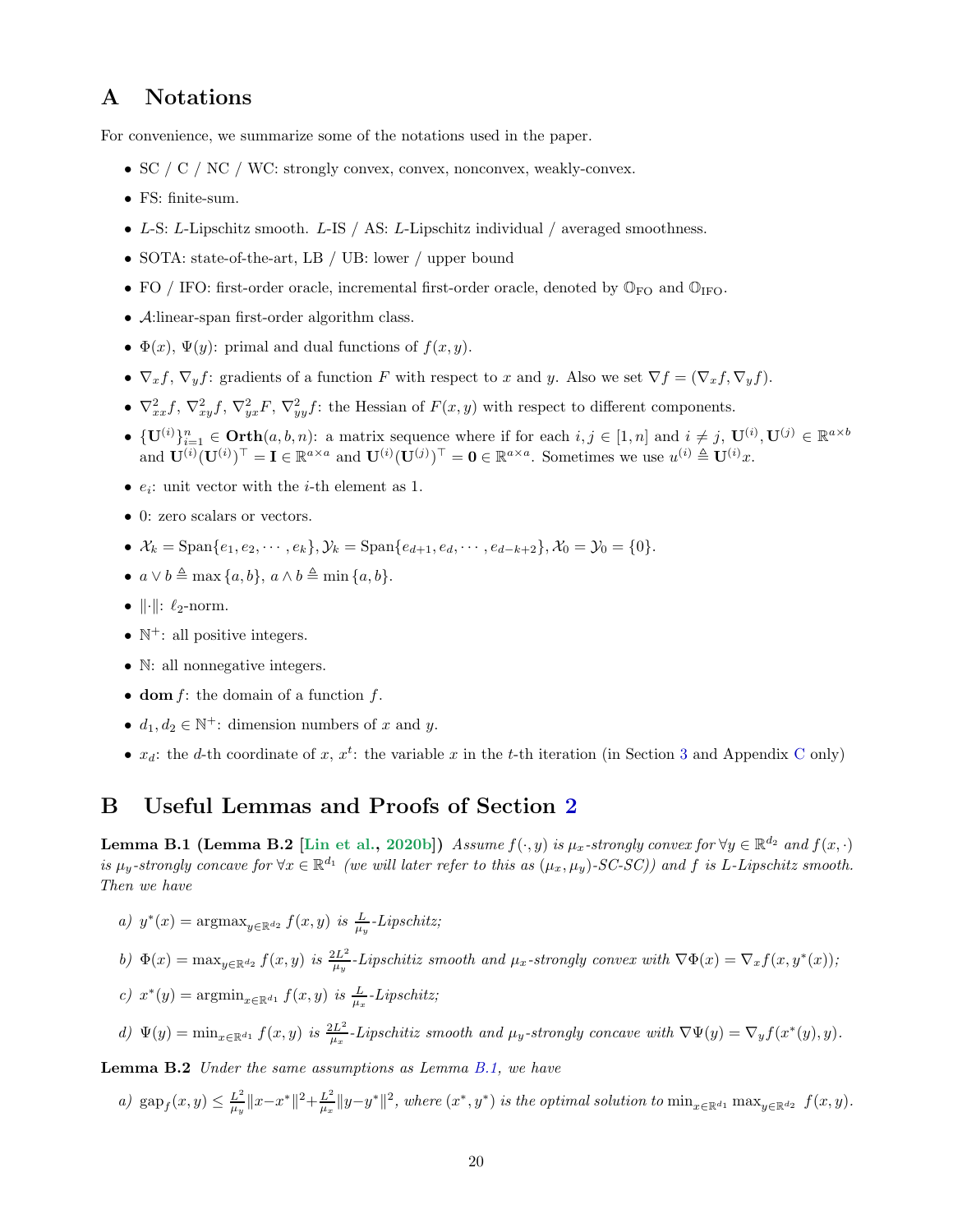b) 
$$
\operatorname{gap}_f(x, y) \le \frac{1}{2\mu_x} \|\nabla_x f(x, y)\|^2 + \frac{1}{2\mu_y} \|\nabla_y f(x, y)\|^2
$$
.  
\nc)  $\frac{\mu_x}{2} \|x - x^*\|^2 + \frac{\mu_y}{2} \|y - y^*\|^2 \le \operatorname{gap}_f(x, y)$ .  
\nd)  $\|\nabla_x f(x, y)\|^2 + \|\nabla_y f(x, y)\|^2 \le 4L^2 (\|x - x^*\|^2 + \|y - y^*\|^2)$ .

#### Proof

- a) Because  $\Phi(x)$  is  $\frac{2L^2}{\mu x}$  $\frac{2L^2}{\mu_y}$ -smooth by Lemma [B.1](#page-19-1) and  $\nabla \Phi(x^*) = 0$ , we have  $\Phi(x) - \Phi(x^*) \leq \frac{L^2}{\mu_y}$  $\frac{L^2}{\mu_y} \|x - x^*\|^2.$ Similarly, because  $\Psi(y)$  is  $\frac{2L^2}{l(x)}$  $\frac{2L^2}{\mu_x}$ -smooth and  $\Psi(y^*) = 0$ , we have  $\Psi(y^*) - \Psi(y) \leq \frac{L^2}{\mu_x}$  $\frac{L^2}{\mu_x} \|y - y^*\|^2$ . We reach the conclusion by noting that  $\text{gap}_f(x, y) = \Phi(x) - \Psi(y)$  and  $\Phi(x^*) = \Psi(y^*)$ .
- b) Because  $f(\cdot, y)$  is  $\mu_x$ -strongly-convex and  $\nabla_x f(x^*(y), y) = 0$ , we have  $f(x, y) \min_x f(x, y) \leq \langle \nabla_x f(x^*(y), y), x \nabla_x f(x^*(y), y) \rangle$  $\langle x^*(y) \rangle + \frac{1}{2\mu_x} \|\nabla_x f(x, y) - \nabla_x f(x^*(y), y)\|^2 \leq \frac{1}{2\mu_x} \|\nabla_x f(x, y)\|^2$ . Similarly, we have  $\max_y f(x, y) - f(x, y) \leq \frac{1}{2\mu_y} \|\nabla_y f(x, y)\|^2$ . Then we note that  $\sup_{x \in \mathcal{X}} f(x, y) = \max_y f(x, y) - f(x, y) + f(x, y) - \min_x f(x, y)$ .
- c) Because  $\Phi(x)$  is  $\mu_x$  strongly-convex and  $\nabla \Phi(x^*) = 0$ , we have  $\Phi(x) \ge \Phi(x^*) + \frac{\mu_x}{2} ||x x^*||^2$ . Similarly, because  $\Psi(y)$  is  $\mu_y$  strongly-concave and  $\nabla\Psi(y^*)=0$ , we have  $\Psi(y^*)-\Psi(y)\geq \frac{\mu_y}{2}$  $\frac{y}{2} \|y - y^*\|^2.$
- d) By definition of Lipschitz smoothness,  $\|\nabla_x f(x, y)\|^2 = \|\nabla_x f(x, y) \nabla_x f(x^*, y^*)\|^2 \leq L^2(\|x x^*\| + \|y \nabla_x f(x^*, y^*)\|^2)$  $y^* \|$ )<sup>2</sup>  $\leq 2L^2 (\|x - x^*\|^2 + \|y - y^*\|^2)$  and  $\|\nabla_y f(x, y)\|^2 = \|\nabla_y f(x, y) - \nabla_y f(x^*, y^*)\|^2 \leq L^2 (\|x - x^*\| + \|y - y^*\|)$  $y^*$ || $)^2 \leq 2L^2(||x - x^*||^2 + ||y - y^*||^2).$

#### Proof of Proposition [2.1](#page-3-2)

**Proof** (a) and (b) directly follow from the definition of averaged smoothness and individual smoothness.

(c) Denote

$$
\bar{f}(x,y) = f(x,y) + \frac{\tau_x}{2} \|x - \tilde{x}\|^2 - \frac{\tau_y}{2} \|y - \tilde{y}\|^2 = \frac{1}{n} \sum_{i=1}^n \left[ f_i(x,y) + \frac{\tau_x}{2} \|x - \tilde{x}\|^2 - \frac{\tau_y}{2} \|y - \tilde{y}\|^2 \right] \triangleq \frac{1}{n} \sum_{i=1}^n \bar{f}_i(x,y),
$$

where  $\bar{f}_i(x, y) = f_i(x, y) + \frac{\tau_x}{2} ||x - \tilde{x}||^2 - \frac{\tau_y}{2}$  $\frac{\tau_y}{2}$ ||y −  $\tilde{y}$ ||<sup>2</sup>. Note that for any  $(x_1, y_1)$  and  $(x_2, y_2)$ ,

$$
\begin{aligned} &\|\nabla_x \bar{f}_i(x_1, y_1) - \nabla_x \bar{f}_i(x_2, y_2)\|^2 \le 2\|\nabla_x f_i(x_1, y_1) - \nabla_x f_i(x_2, y_2)\|^2 + 2\tau_x^2 \|x_1 - x_2\|^2, \\ &\|\nabla_y \bar{f}_i(x_1, y_1) - \nabla_y \bar{f}_i(x_2, y_2)\|^2 \le 2\|\nabla_y f_i(x_1, y_1) - \nabla_y f_i(x_2, y_2)\|^2 + 2\tau_y^2 \|y_1 - y_2\|^2. \end{aligned}
$$

Therefore,

$$
\frac{1}{n}\sum_{i=1}^{n} \left\| \nabla \bar{f}_i(x_1, y_1) - \nabla \bar{f}_i(x_2, y_2) \right\|^2 \leq \frac{2}{n}\sum_{i=1}^{n} \left\| \nabla f_i(x_1, y_1) - \nabla f_i(x_2, y_2) \right\|^2 + 2[\tau_x^2 \|x_1 - x_2\|^2 + \tau_y^2 \|y_1 - y_2\|^2]
$$
  

$$
\leq (2L^2 + 2 \max{\{\tau_x^2, \tau_y^2\}}) \left( \|x_1 - x_2\|^2 + \|y_1 - y_2\|^2 \right).
$$

An important trick to transform the basic hard instance into the final hard instance is scaling, which will preserve the smoothness of the original function while extend the domain of the function to a high dimension, i.e., enlarging d, which helps to increase the lower bound. The properties of scaling is summarized in the following lemma.

<span id="page-20-0"></span>**Lemma B.3 (Scaling and Smoothness)** For a function  $\bar{g}(x, y)$  defined on  $\mathbb{R}^{d_1} \times \mathbb{R}^{d_2}$ , if  $\bar{g}$  is L-smooth, then for the following scaled function:

$$
g(x,y) = \eta^2 \bar{g}\left(\frac{x}{\eta}, \frac{y}{\eta}\right),\tag{29}
$$

 $\blacksquare$ 

 $\blacksquare$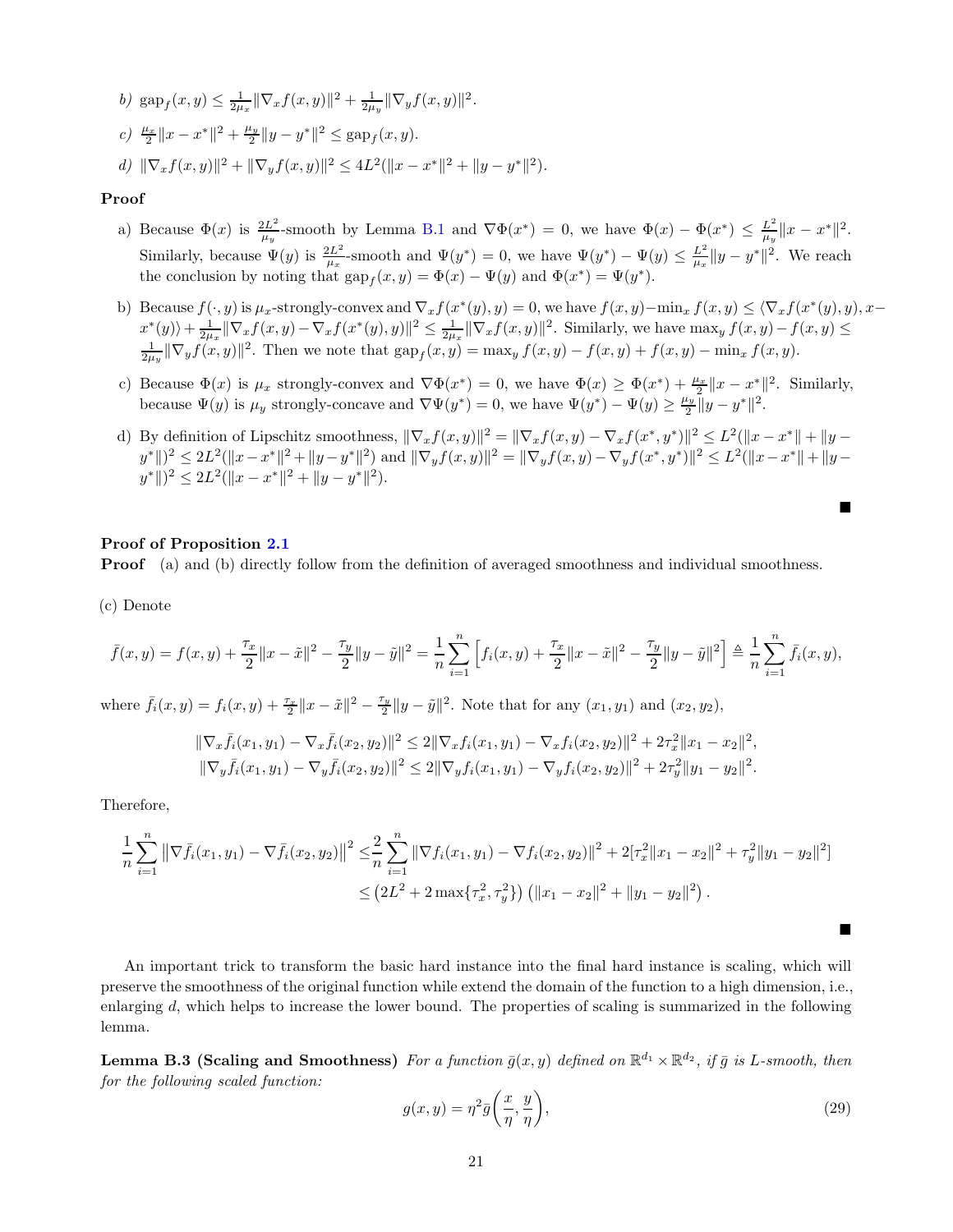then g is also L-smooth. Furthermore if the function  $\bar{g}$  has a finite-sum form:  $\bar{g}(x,y) = \frac{1}{n} \sum_{i=1}^{n} \bar{g}_i(x,y)$ , if  $\{\bar{g}_i\}_{i=1}^n$  is L-averaged smooth, then for the following functions:

$$
g_i(x,y) = \eta^2 \bar{g}_i\left(\frac{x}{\eta}, \frac{y}{\eta}\right), \quad \text{and} \quad g(x,y) = \frac{1}{n}\sum_{i=1}^n g_i(x,y) = \frac{1}{n}\sum_{i=1}^n \eta^2 \bar{g}_i\left(\frac{x}{\eta}, \frac{y}{\eta}\right),\tag{30}
$$

 ${g_i}_{i=1}^n$  is also L-averaged smooth. If we further assume  ${\bar{g}_i}_{i=1}^n$  is L-individually smooth, then  ${g_i}_{i=1}^n$  is also L-individually smooth.

**Proof** For the first statement, note that  $\nabla g(x, y) = \eta \nabla \overline{g}\left(\frac{x}{\eta}, \frac{y}{\eta}\right)$ , so for any  $(x_1, y_1), (x_2, y_2) \in \mathbb{R}^{d_1} \times \mathbb{R}^{d_2}$ ,

$$
\|\nabla_x g(x_1, y_1) - \nabla_x g(x_2, y_2)\| = \left\|\eta \nabla_x g\left(\frac{x_1}{\eta}, \frac{y_1}{\eta}\right) - \eta \nabla_x g\left(\frac{x_2}{\eta}, \frac{y_2}{\eta}\right)\right\|
$$
  
\n
$$
\leq \eta L \left( \left\|\frac{x_1}{\eta} - \frac{x_2}{\eta}\right\| + \left\|\frac{y_1}{\eta} - \frac{y_2}{\eta}\right\| \right) = L(\|x_1 - x_2\| + \|y_1 - y_2\|),
$$
\n(31)

similar conclusion also holds for  $\nabla_y g$ , which verifies the first conclusion.

For the averaged smooth finite-sum statement, note that  $\nabla g_i(x, y) = \eta \nabla \bar{g}_i\left(\frac{x}{\eta}, \frac{y}{\eta}\right)$ , so for any  $(x_1, y_1), (x_2, y_2) \in$  $\mathbb{R}^{d_1}\times \mathbb{R}^{d_2},$ 

$$
\mathbb{E}\left[\left\|\nabla g_i(x_1, y_1) - \nabla g_i(x_2, y_2)\right\|^2\right]
$$
\n
$$
= \mathbb{E}\left[\left\|\eta\nabla \bar{g}_i\left(\frac{x_1}{\eta}, \frac{y_1}{\eta}\right) - \eta\nabla \bar{g}_i\left(\frac{x_2}{\eta}, \frac{y_2}{\eta}\right)\right\|^2\right]
$$
\n
$$
= \eta^2 \mathbb{E}\left[\left\|\nabla \bar{g}_i\left(\frac{x_1}{\eta}, \frac{y_1}{\eta}\right) - \nabla \bar{g}_i\left(\frac{x_2}{\eta}, \frac{y_2}{\eta}\right)\right\|^2\right]
$$
\n
$$
\leq \eta^2 L^2 \left(\left\|\frac{x_1}{\eta} - \frac{x_2}{\eta}\right\|^2 + \left\|\frac{y_1}{\eta} - \frac{y_2}{\eta}\right\|^2\right) = L^2 \left(\|x_1 - x_2\|^2 + \|y_1 - y_2\|^2\right),\tag{32}
$$

so  $\{g_i\}_{i=1}^n$  is L-averaged smooth.

For the individually smooth case statement, note that each  $g_i$  is a scaled version of  $\bar{g}_i$ , which is L-smooth, by the conclusion for the first statement, it implies that  $g_i$  is also L-smooth, which concludes the proof.

# <span id="page-21-1"></span>C Proof of NC-SC Lower Bound

Similar to Section [3](#page-4-0) in the main text, here in this section only, we denote  $x_d$  as the d-th coordinate of x and  $x^t$ as the variable  $x$  in the  $t$ -th iteration.

### C.1 Deterministic NC-SC Lower Bound

We start from the proof several important lemmas, then proceed to the analysis of Theorem [3.1.](#page-7-0)

#### <span id="page-21-0"></span>C.1.1 Proof of Lemma [3.1](#page-6-0)

**Proof** Recall the definition of  $F_d$  in [\(9\)](#page-5-1), define  $\Gamma_d(x) \triangleq \sum_{i=1}^d \Gamma(x_i)$ , note that  $x_i^2 = x^\top e_i e_i^\top x$ , and

$$
\nabla_x F_d(x, y; \lambda, \alpha) = \lambda_1 B_d \top y - \frac{\lambda_1^2 \sqrt{\alpha}}{2\lambda_2} e_1 + \frac{\lambda_1^2 \alpha}{2\lambda_2} \nabla \Gamma_d(x) - \frac{\lambda_1^2 \alpha}{2\lambda_2} e_{d+1} e_{d+1}^\top x
$$
  
\n
$$
\nabla_y F_d(x, y; \lambda, \alpha) = \lambda_1 B_d x - 2\lambda_2 y,
$$
\n(33)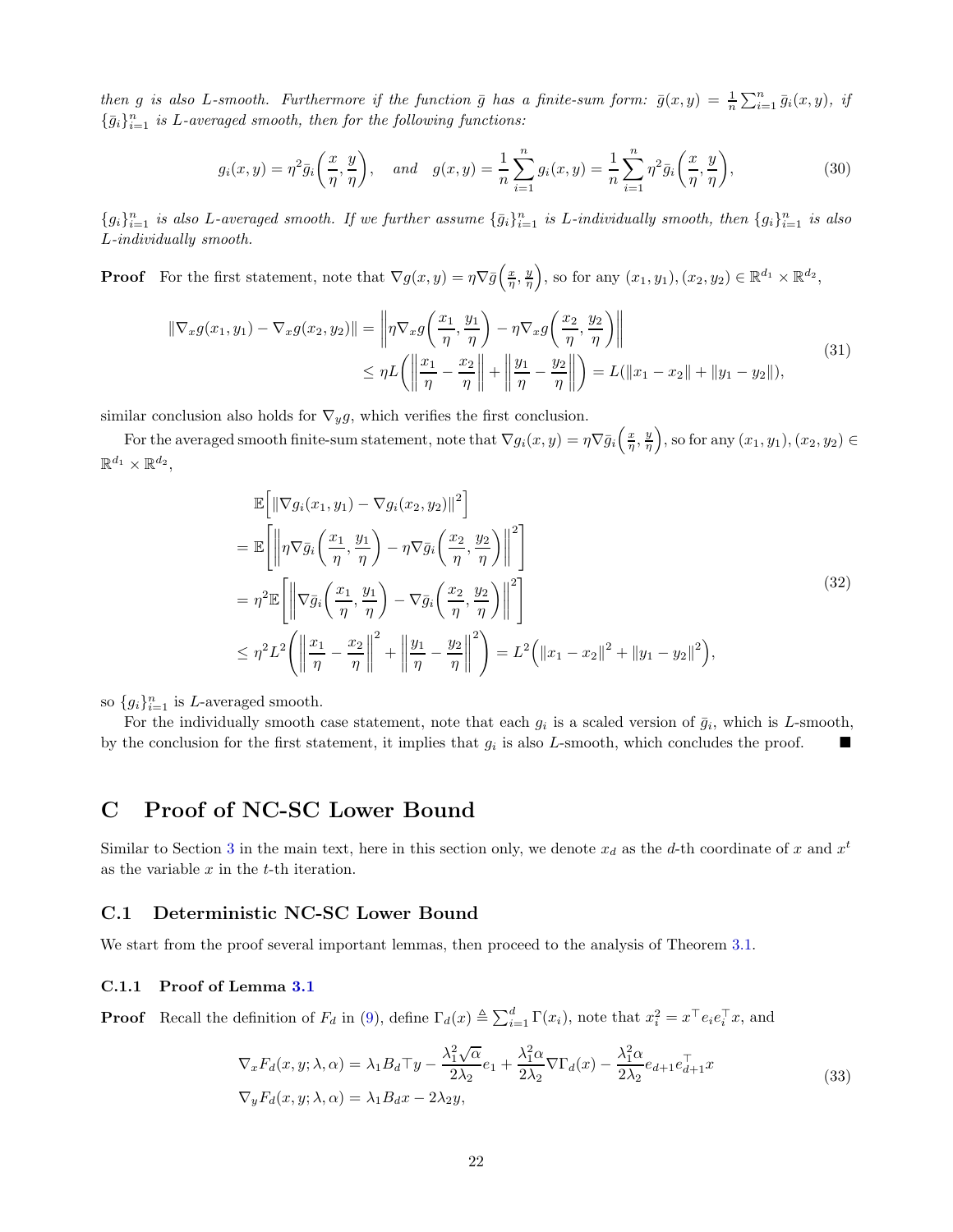where  $\nabla\Gamma_d(x) = (\nabla\Gamma(x_1), \nabla\Gamma(x_2), \cdots, \nabla\Gamma(x_d))^{\top}$ . Then for the matrix norm of  $B_d$ , note that  $\alpha \in [0,1]$  and

$$
||B_d x|| = \sqrt{x_{d+1}^2 + (x_d - x_{d+1})^2 + \dots + (x_1 - x_2)^2 + (\sqrt[4]{\alpha}x_1)^2}
$$
  
\n
$$
\leq \sqrt{x_{d+1}^2 + 2(x_d^2 + x_{d+1}^2 + x_{d-1}^2 + x_d^2 + \dots + x_2^2 + x_3^2 + x_1^2 + x_2^2) + x_1^2}
$$
  
\n
$$
\leq \sqrt{4(x_{d+1}^2 + x_d^2 + x_{d-1}^2 + \dots + x_2^2 + x_1^2)} = 2||x||,
$$
\n(34)

similarly we have  $||B_d^T y|| \le 2||y||$ . Denote  $C_\gamma \triangleq 360$  $C_\gamma \triangleq 360$  $C_\gamma \triangleq 360$ , so because  $0 \le \alpha \le 1$  and  $||B_d|| \le 2$ , we have  $(|| \cdot ||$  here denotes the spectral norm of a matrix)

$$
\|\nabla_{xx}^2 F_d\| \le \frac{\lambda_1^2}{2\lambda_2} (C_\gamma \alpha + \alpha) \le \frac{400\lambda_1^2 \alpha}{2\lambda_2} = \frac{200\lambda_1^2 \alpha}{\lambda_2}, \quad \|\nabla_{xy}^2 F_d\| \le 2\lambda_1, \quad \|\nabla_{yx}^2 F_d\| \le 2\lambda_1, \quad \|\nabla_{yy}^2 F_d\| = 2\lambda_2, \tag{35}
$$

which proves the first two statements (i) and (ii).

For (iii), due to the structure of  $B_d$  and concerning the activation status defined in  $\mathcal{X}_k$  and  $\mathcal{Y}_k$ , it is easy to verify that if  $x \in \mathcal{X}_{k_1}, y \in \mathcal{Y}_{k_2}$  for  $k_1, k_2 \in \mathbb{N}$  and  $k_1, k_2 \leq d$ , we have

<span id="page-22-2"></span>
$$
B_d x \in \mathcal{Y}_{k_1}, \quad B_d^\top y \in \mathcal{X}_{k_2+1}.
$$

Since the remaining components in the gradient do not affect the activation with the initial point  $(0, 0) \in$  $\mathbb{R}^{d+1} \times \mathbb{R}^{d+2}$ , this proves (iii).

For (iv), by substituting the parameter settings, we have  $\frac{200\lambda_1^2 \alpha}{\lambda_2} = L$ ,  $2\lambda_1 = L$  and  $2\lambda_2 = \mu$ , so the function  $F_d$  is  $\mu$ -strongly concave in y and L-Lipschitz smooth, which concludes the proof.

### <span id="page-22-0"></span>C.1.2 Proof of Lemma [3.2](#page-6-1)

**Proof** Recall the primal function  $\Phi_d$  of  $F_d$  [\(9\)](#page-5-1):

$$
\Phi_d(x;\lambda,\alpha) = \underbrace{\frac{\lambda_1^2}{2\lambda_2} \left( \frac{1}{2} x^\top A_d x - \sqrt{\alpha} x_1 + \frac{\sqrt{\alpha}}{2} + \alpha \sum_{i=1}^d \Gamma(x_i) \right)}_{\triangleq \Phi_{d1}(x)} + \underbrace{\frac{(1-\alpha)\lambda_1^2}{4\lambda_2} x_{d+1}^2}_{\triangleq \Phi_{d2}(x)}.
$$
\n(36)

For the first statement, because  $x_d = x_{d+1} = 0$ , we have

$$
\nabla \Phi_d(x; \lambda, \alpha) = \nabla \Phi_{d1}(x; \lambda, \alpha) + \nabla \Phi_{d2}(x; \lambda, \alpha) = \nabla \Phi_{d1}(x; \lambda, \alpha), \tag{37}
$$

which corresponds to the hard instance in [\[Carmon et al.](#page-14-4), [2019b,](#page-14-4) Equation 9] with an extra coefficient  $\frac{\lambda_1^2}{2\lambda_2}$ , then we apply [\[Carmon et al.,](#page-14-4) [2019b](#page-14-4), Lemma 3] therein to attain the desired large gradient norm result, i.e.

$$
\|\nabla\Phi_d(x;\lambda,\alpha)\| \ge \frac{\lambda_1^2}{2\lambda_2} \times \frac{\alpha^{\frac{3}{4}}}{4} = \frac{\lambda_1^2}{8\lambda_2} \alpha^{\frac{3}{4}}.
$$
\n(38)

<span id="page-22-1"></span><sup>&</sup>lt;sup>[3](#page-22-2)</sup> The choice of  $C_\gamma$  follows the setting in [\[Zhou and Gu](#page-18-0), [2019](#page-18-0), Proposition 3.11], which is an upper bound of the Lipschitz smoothness parameter of  $\Gamma_d(x)$  in [\[Carmon et al.](#page-14-4), [2019b](#page-14-4), Lemma 2].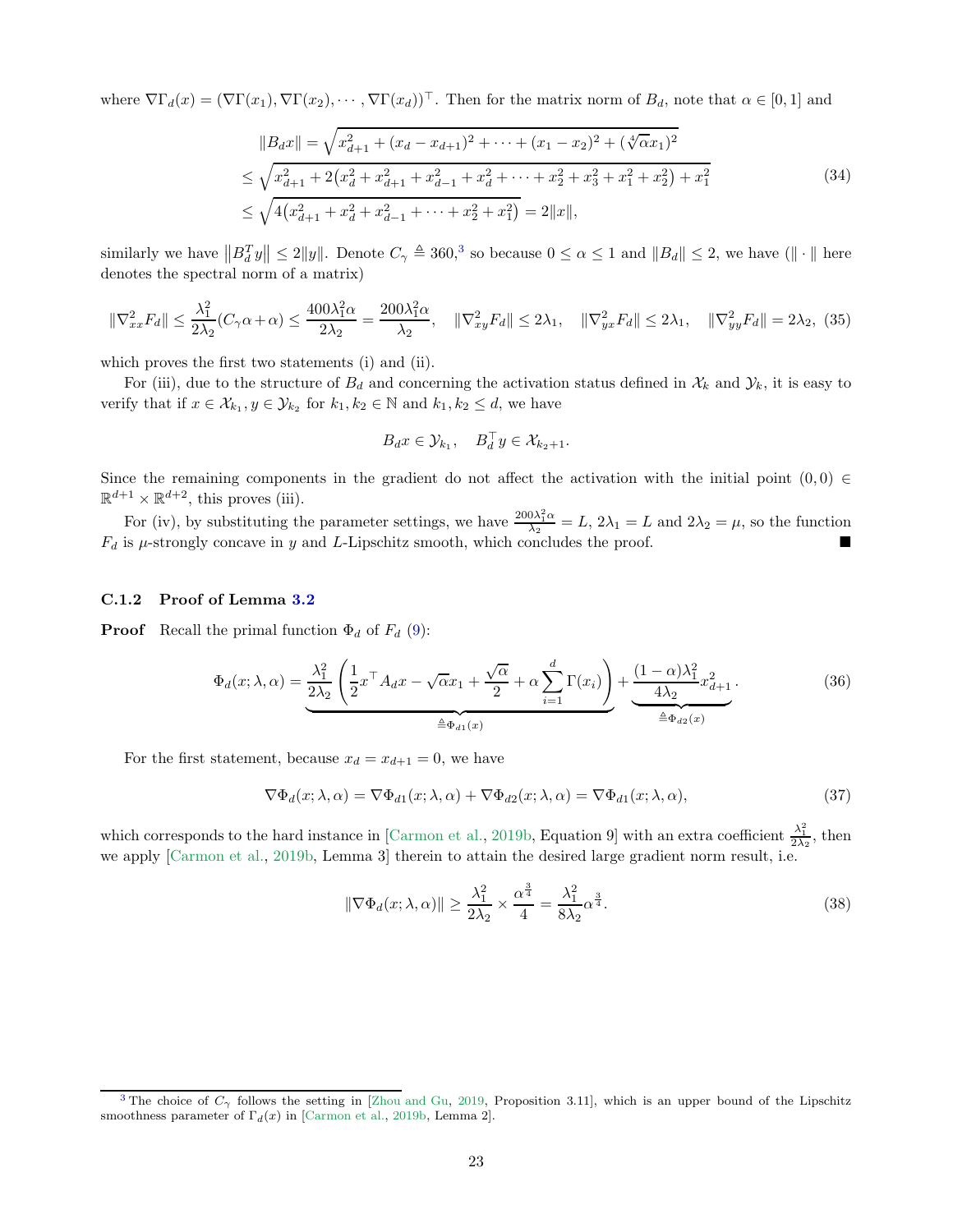For the second statement, we have

$$
\Phi_d(0; \lambda, \alpha) - \inf_{x \in \mathbb{R}^{d+1}} \Phi_d(x; \lambda, \alpha)
$$
\n
$$
= \Phi_{d1}(0; \lambda, \alpha) - \inf_{x \in \mathbb{R}^{d+1}} [\Phi_{d1}(x; \lambda, \alpha) + \Phi_{d2}(x; \lambda, \alpha)]
$$
\n
$$
\leq \Phi_{d1}(0; \lambda, \alpha) - \inf_{x \in \mathbb{R}^{d+1}} \Phi_{d1}(x; \lambda, \alpha)
$$
\n
$$
\leq \frac{\lambda_1^2}{2\lambda_2} \left( \frac{\sqrt{\alpha}}{2} + 10\alpha d \right),
$$
\n(39)

where the first inequality uses that  $\Phi_{d2}(x; \lambda, \alpha) \geq 0$  because  $\alpha \in [0, 1]$ , and the last inequality applies [\[Carmon et al.](#page-14-4), [2019b](#page-14-4), Lemma 4], which proves the second statement.

#### <span id="page-23-0"></span>C.1.3 Proof of Theorem [3.1](#page-7-0)

The complexity for deterministic nonconvex-strongly-concave problems is defined as

$$
\text{Compl}_{\epsilon}\left(\mathcal{F}_{\text{NCSC}}^{L,\mu,\Delta},\mathcal{A},\mathbb{O}_{\text{FO}}\right) \triangleq \sup_{\substack{f \in \mathcal{F}_{\text{NCSC}}^{L,\mu,\Delta} \\ \text{supp} \\ f \in \mathcal{F}_{\text{NCSC}}^{L,\mu,\Delta} }} \inf_{\mathbf{A} \in \mathcal{A}(\mathbb{O}_{\text{FO}})} T_{\epsilon}(f,\mathbf{A})
$$
\n
$$
= \sup_{\substack{f \in \mathcal{F}_{\text{NCSC}}^{L,\mu,\Delta} \\ \text{maxp} \in \mathcal{A}(\mathbb{O}_{\text{FO}})}} \inf \left\{T \in \mathbb{N} \mid \|\nabla \Phi(x^T)\| \le \epsilon \right\}.
$$
\n(40)

<span id="page-23-1"></span>As a helper lemma, we first discuss the primal function of the scaled hard instance.

Lemma C.1 (Primal of the Scaled Hard Instance) With the function  $F_d$  defined in [\(9\)](#page-5-1),  $\Phi_d$  defined in [\(11\)](#page-6-2) and any  $\eta \in \mathbb{R}$ , for the following function:

$$
f(x,y) = \eta^2 F_d\left(\frac{x}{\eta}, \frac{y}{\eta}; \lambda, \alpha\right),\tag{41}
$$

then for its primal function  $\Phi(x) \triangleq \max_{y \in \mathbb{R}^{d+2}} f(x, y)$ , we have

$$
\Phi(x) = \eta^2 \Phi_d\bigg(\frac{x}{\eta}; \lambda, \alpha\bigg). \tag{42}
$$

Proof Check the scaled function,

$$
f(x,y)
$$
  
=  $\eta^2 \left( \lambda_1 \left\langle B_d \frac{x}{\eta}, \frac{y}{\eta} \right\rangle - \lambda_2 \left\| \frac{y}{\eta} \right\|^2 - \frac{\lambda_1^2 \sqrt{\alpha}}{2\lambda_2} \left\langle e_1, \frac{x}{\eta} \right\rangle + \frac{\lambda_1^2 \alpha}{2\lambda_2} \sum_{i=1}^d \Gamma\left(\frac{x_i}{\eta}\right) - \frac{\lambda_1^2 \alpha}{4\lambda_2} \left(\frac{x_{d+1}}{\eta}\right)^2 + \frac{\lambda_1^2 \sqrt{\alpha}}{4\lambda_2} \right)$   
=  $\lambda_1 \langle B_d x, y \rangle - \lambda_2 ||y||^2 + \eta^2 \left( -\frac{\lambda_1^2 \sqrt{\alpha}}{2\lambda_2} \left\langle e_1, \frac{x}{\eta} \right\rangle + \frac{\lambda_1^2 \alpha}{2\lambda_2} \sum_{i=1}^d \Gamma\left(\frac{x_i}{\eta}\right) - \frac{\lambda_1^2 \alpha}{4\lambda_2} \left(\frac{x_{d+1}}{\eta}\right)^2 + \frac{\lambda_1^2 \sqrt{\alpha}}{4\lambda_2} \right),$  (43)

check the gradient over y and set it to be 0 to solve for  $y^*(x)$ , we have

$$
\nabla_y f(x, y^*(x)) = \lambda_1 B_d x - 2\lambda_2 y^*(x) = 0 \quad \Longrightarrow \quad y^*(x) = \frac{\lambda_1}{2\lambda_2} B_d x,\tag{44}
$$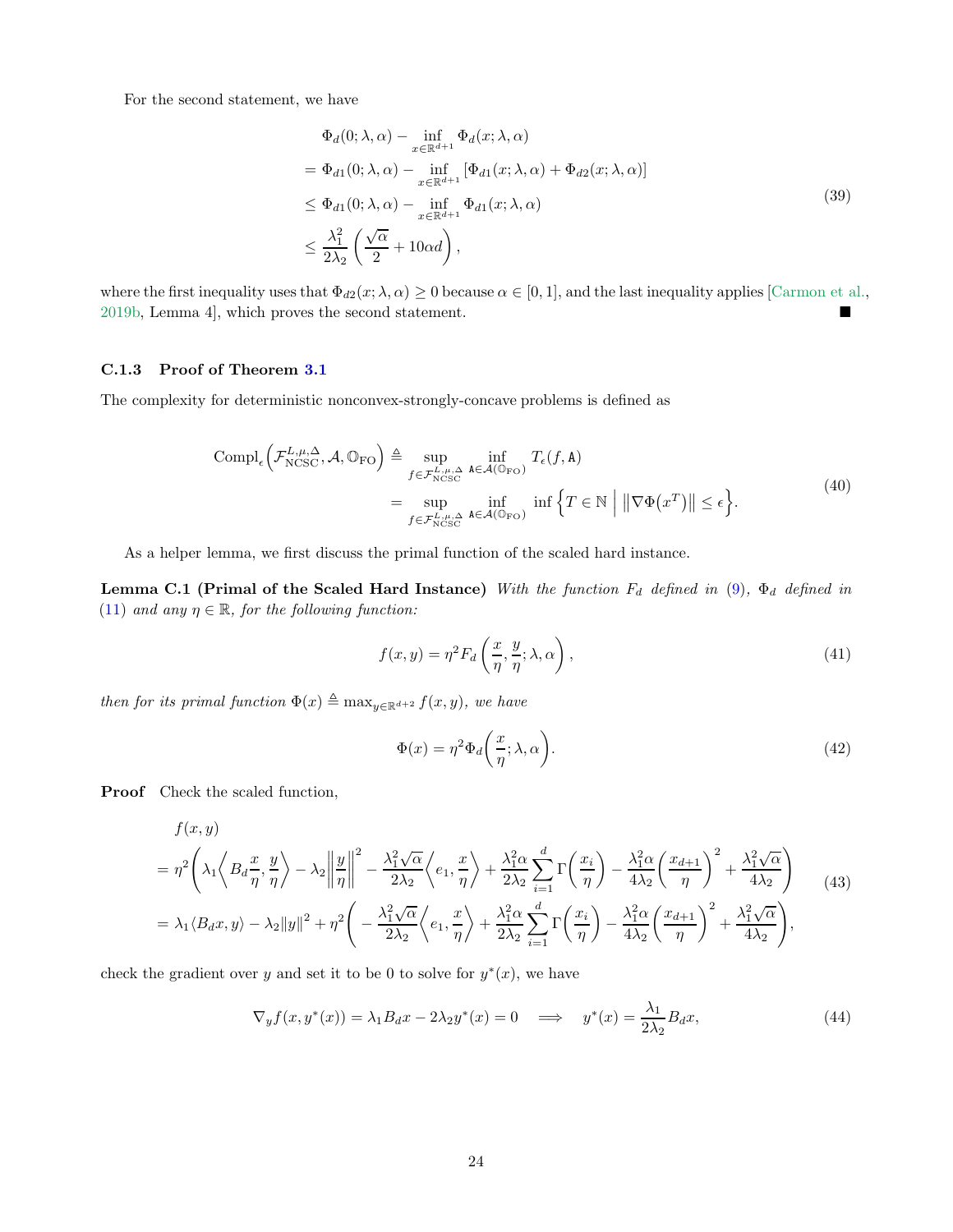so the primal function is

$$
\Phi(x) = f(x, y^*(x))
$$
\n
$$
= \lambda_1 \langle B_d x, y^*(x) \rangle - \lambda_2 ||y^*(x)||^2 + \eta^2 \left( -\frac{\lambda_1^2 \sqrt{\alpha}}{2\lambda_2} \left\langle e_1, \frac{x}{\eta} \right\rangle + \frac{\lambda_1^2 \alpha}{2\lambda_2} \sum_{i=1}^d \Gamma\left(\frac{x_i}{\eta}\right) - \frac{\lambda_1^2 \alpha}{4\lambda_2} \left\langle \frac{x_{d+1}}{\eta} \right\rangle^2 + \frac{\lambda_1^2 \sqrt{\alpha}}{4\lambda_2} \right)
$$
\n
$$
= \frac{\lambda_1^2}{4\lambda_2} ||B_d x||^2 + \eta^2 \left( -\frac{\lambda_1^2 \sqrt{\alpha}}{2\lambda_2} \left\langle e_1, \frac{x}{\eta} \right\rangle + \frac{\lambda_1^2 \alpha}{2\lambda_2} \sum_{i=1}^d \Gamma\left(\frac{x_i}{\eta}\right) - \frac{\lambda_1^2 \alpha}{4\lambda_2} \left\langle \frac{x_{d+1}}{\eta} \right\rangle^2 + \frac{\lambda_1^2 \sqrt{\alpha}}{4\lambda_2} \right)
$$
\n
$$
= \eta^2 \left( \frac{\lambda_1^2}{4\lambda_2} ||B_d \frac{x}{\eta}||^2 - \frac{\lambda_1^2 \sqrt{\alpha}}{2\lambda_2} \left\langle e_1, \frac{x}{\eta} \right\rangle + \frac{\lambda_1^2 \alpha}{2\lambda_2} \sum_{i=1}^d \Gamma\left(\frac{x_i}{\eta}\right) - \frac{\lambda_1^2 \alpha}{4\lambda_2} \left\langle \frac{x_{d+1}}{\eta} \right\rangle^2 + \frac{\lambda_1^2 \sqrt{\alpha}}{4\lambda_2} \right)
$$
\n
$$
= \eta^2 \Phi_d \left( \frac{x}{\eta}; \lambda, \alpha \right), \tag{45}
$$

which concludes the proof.

Now we come to the formal statement and proof of the main theorem.

Theorem C.1 (Lower Bound for General NC-SC, Restate Theorem [3.1\)](#page-7-0) For any linear-span first-order algorithm  $A \in \mathcal{A}$  and parameters  $L, \mu, \Delta > 0$ , with a desired accuracy  $\epsilon > 0$ , for the following function  $f: \mathbb{R}^{d+1} \times \mathbb{R}^{d+1} \to \mathbb{R}$ :

$$
f(x,y) \triangleq \eta^2 F_d\left(\frac{x}{\eta}, \frac{y}{\eta}; \lambda^*, \alpha\right),\tag{46}
$$

where  $F_d$  is defined in [\(9\)](#page-5-1), with a primal function  $\Phi(x) \triangleq \max_{y \in \mathbb{R}^{d+1}} f(x, y)$ , for a small enough  $\epsilon > 0$  satisfying

$$
\epsilon^2 \le \min\left(\frac{\Delta L}{64000}, \frac{\Delta L \sqrt{\kappa}}{38400}\right),\,
$$

if we set

$$
\lambda^* = \left(\frac{L}{2}, \frac{\mu}{2}\right), \quad \eta = \frac{16\mu}{L^2} \alpha^{-3/4} \epsilon, \quad \alpha = \frac{\mu}{100L} \in [0, 1], \quad d = \left\lfloor \frac{\Delta L \sqrt{\kappa}}{12800} \epsilon^{-2} \right\rfloor \ge 3,
$$
\n
$$
(47)
$$

we have

- The proposed function  $f \in \mathcal{F}_{\text{NCSC}}^{L,\mu,\Delta}$ .
- To obtain a point  $\hat{x} \in \mathbb{R}^{d+1}$  such that  $\|\nabla \Phi(\hat{x})\| \leq \epsilon$ , the number of FO queries required by the algorithm  $A \in \mathcal{A}$  is at least  $2d - 1 = \Omega\left(\sqrt{\kappa} \Delta L \epsilon^{-2}\right)$ , namely,

$$
Compl_{\epsilon} \left( \mathcal{F}_{NCSC}^{L,\mu,\Delta}, \mathcal{A}, \mathbb{O}_{\text{FO}} \right) = \Omega \left( \sqrt{\kappa} \Delta L \epsilon^{-2} \right). \tag{48}
$$

Proof First, we verify the smoothness and strong concavity of the function f. According to Lemma [3.1,](#page-6-0)  $\alpha \leq \frac{\mu}{100L}$  implies that  $F_d(x, y; \lambda^*, \alpha)$  is L-smooth and  $\mu$ -strongly concave in y. Given that f is a scaled version of  $F_d$ , by Lemma [B.3,](#page-20-0) it is easy to verify that f is also L-smooth and  $\mu$ -strongly concave in y.

Then by Lemma [C.1,](#page-23-1) we have

$$
\Phi(x) = \eta^2 \Phi_d\bigg(\frac{x}{\eta}; \lambda^*, \alpha\bigg),\tag{49}
$$

where  $\Phi_d$  is defined in [\(11\)](#page-6-2). Next we check the initial primal function gap, by Lemma [3.2](#page-6-1) and parameter substitution,

$$
\Phi(0) - \inf_x \Phi(x) = \eta^2 \left( \Phi_d(0) - \inf_x \Phi_d(x) \right) \le \frac{\eta^2 L^2}{4\mu} \left( \frac{\sqrt{\alpha}}{2} + 10\alpha d \right) = \frac{64\mu}{L^2} \left( \frac{1}{2\alpha} + \frac{10d}{\sqrt{\alpha}} \right) \epsilon^2,\tag{50}
$$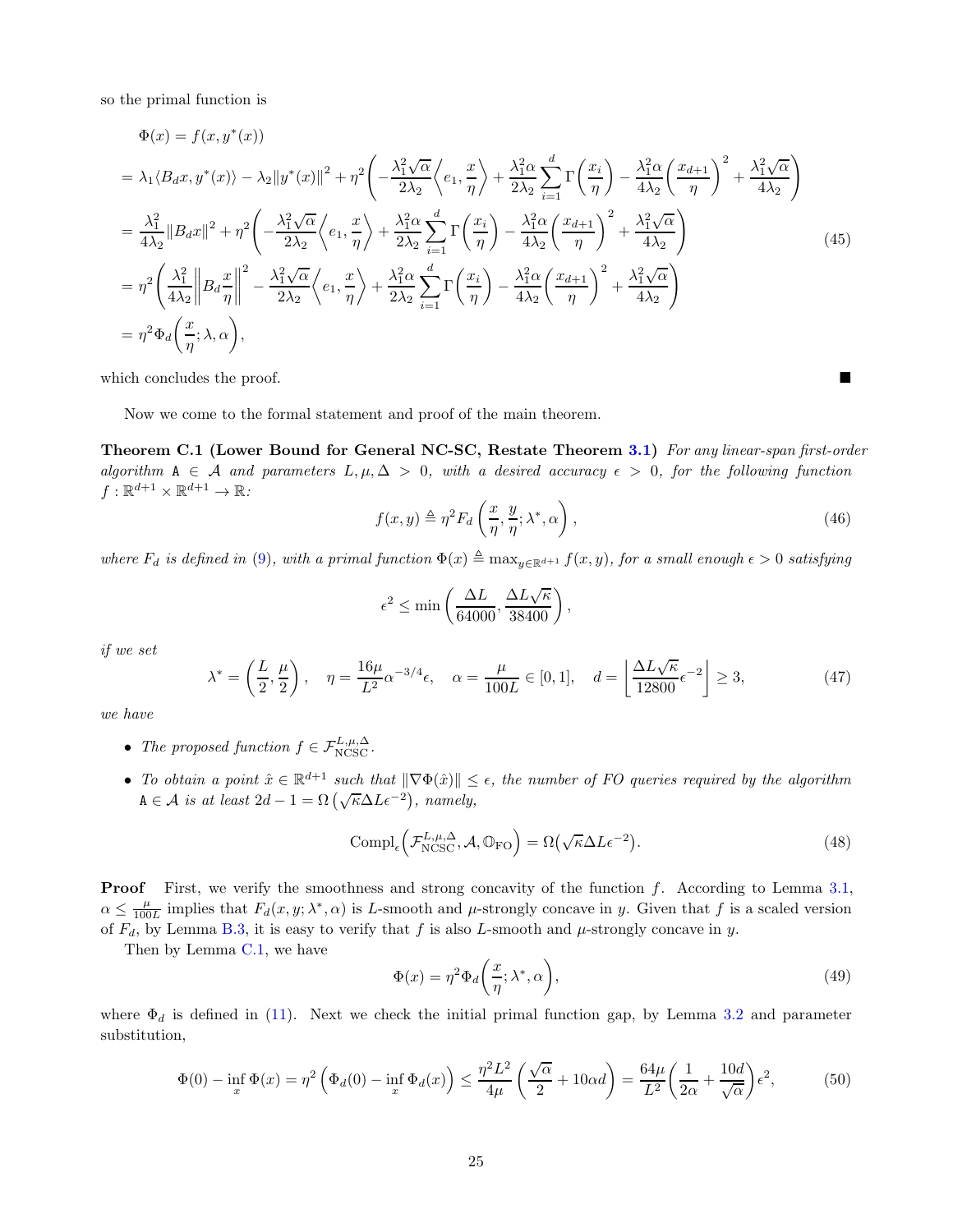by substituting  $\alpha$  and d into the RHS above, we have

$$
\frac{64\mu}{L^2} \left( \frac{1}{2\alpha} + \frac{10d}{\sqrt{\alpha}} \right) \epsilon^2 \le \frac{64\mu}{L^2} \left( \frac{50L}{\mu} + 100\sqrt{\frac{L}{\mu}} \cdot \frac{\Delta L \sqrt{\kappa}}{12800} \epsilon^{-2} \right) \epsilon^2
$$
\n
$$
\le \frac{64}{L} \left( 50 + \frac{\Delta L}{128} \epsilon^{-2} \right) \epsilon^2 \le \frac{64}{L} \left( \frac{\Delta L}{64} \epsilon^{-2} \right) \epsilon^2 = \Delta.
$$
\n(51)

The second inequality holds because  $\epsilon$  above is set to be small enough than  $\frac{\Delta L}{6400}$ . We conclude that  $f \in \mathcal{F}^{L,\mu,\Delta}_{NCSC}$ .

We now discuss the lower bound argument. Based on Lemma [3.2](#page-6-1) and the setting of  $\eta$ , we have when  $x_d = x_{d+1} = 0,$ 

$$
\|\nabla\Phi(x)\| = \eta \left\|\nabla\Phi_d\left(\frac{x}{\eta}; \lambda^*, \alpha\right)\right\| \ge \frac{\eta L^2}{16\mu} \alpha^{3/4} = \epsilon. \tag{52}
$$

So starting from  $(x, y) = (0, 0) \in \mathbb{R}^{d+1} \times \mathbb{R}^{d+2}$ , we cannot get the primal stationarity convergence at least until  $x_d \neq 0$ . By the "alternating zero-chain" mechanism<sup>[4](#page-25-1)</sup> in Lemma [3.1,](#page-6-0) each update with the linear-span algorithm interacting with the FO oracle call will activate exactly one coordinate alternatively between  $x$  and  $y$ . Therefore the algorithm A requires at least  $2d - 1$  queries to FO to activate the d-th element of x, i.e.,  $x<sub>d</sub>$ , which implies the lower bound is (note that  $\epsilon$  is small enough such that  $d \geq 3$ )

<span id="page-25-2"></span>
$$
2d - 1 = \Omega(\sqrt{\kappa}\Delta L\epsilon^{-2}),\tag{53}
$$

which concludes the proof. Notice that this argument works even for randomized algorithms, as long as they satisfy the linear-span assumption.

# C.2 Averaged Smooth Finite-Sum NC-SC Lower Bound

Similar to the deterministic NC-SC case, here we still start from several important lemmas and proceed to the proof of Theorem [3.2.](#page-9-0)

#### <span id="page-25-0"></span>C.2.1 Hard Instance Construction

Recall the (unscaled) hard instance in averaged smooth finite-sum case in [\(17\)](#page-8-0):  $H_d$ :  $\mathbb{R}^{d+2} \times \mathbb{R}^{d+1} \to \mathbb{R}$ ,  $\Gamma_d^n : \mathbb{R}^{n(d+1)} \to \mathbb{R}$  and

$$
H_d(x, y; \lambda, \alpha) \triangleq \lambda_1 \langle B_d x, y \rangle - \lambda_2 \|y\|^2 - \frac{\lambda_1^2 \sqrt{\alpha}}{2\lambda_2} \langle e_1, x \rangle - \frac{\lambda_1^2 \alpha}{4\lambda_2} x_{d+1}^2 + \frac{\lambda_1^2 \sqrt{\alpha}}{4\lambda_2},
$$
  

$$
\Gamma_d^n(x) \triangleq \sum_{i=1}^n \sum_{j=i(d+1)-d}^{i(d+1)-1} \Gamma(x_j),
$$
 (54)

then  $\bar{f}_i, \bar{f}: \mathbb{R}^{n(d+1)} \times \mathbb{R}^{n(d+2)} \to \mathbb{R}, \{U^{(i)}\}_{i=1}^n \in \text{Orth}(d+1, n(d+1), n), \{V^{(i)}\}_{i=1}^n \in \text{Orth}(d+2, n(d+2), n)$ and

$$
\bar{f}_i(x,y) \triangleq H_d\Big(\mathbf{U}^{(i)}x,\mathbf{V}^{(i)}y;\lambda,\alpha\Big) + \frac{\lambda_1^2 \alpha}{2n\lambda_2} \Gamma_d^n(x),
$$
\n
$$
\bar{f}(x,y) \triangleq \frac{1}{n} \sum_{i=1}^n \bar{f}_i(x,y) = \frac{1}{n} \sum_{i=1}^n \left[ H_d\Big(\mathbf{U}^{(i)}x,\mathbf{V}^{(i)}y;\lambda,\alpha\Big) + \frac{\lambda_1^2 \alpha}{2n\lambda_2} \Gamma_d^n(x) \right].
$$
\n(55)

<span id="page-25-1"></span>[<sup>4</sup>](#page-25-2) Also known as the "Domino argument" in [Ibrahim et al.](#page-15-6) [\[2020\]](#page-15-6).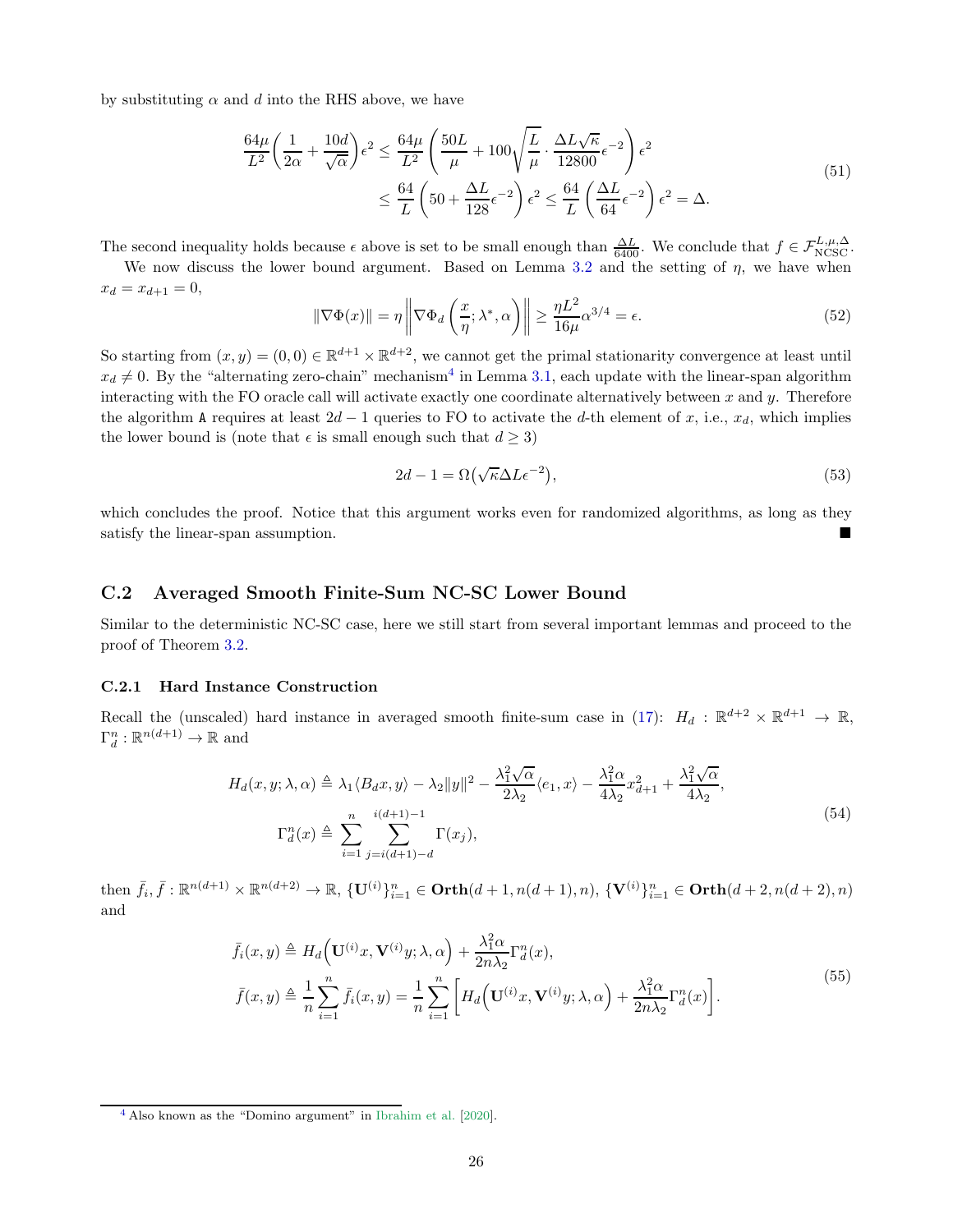i.e., by denoting  $u^{(i)} \triangleq \mathbf{U}^{(i)}x$  and note that  $||y||^2 = \sum_{i=1}^n ||\mathbf{V}^{(i)}y||$ 2 ,

<span id="page-26-0"></span>
$$
\bar{f}(x,y) = \frac{1}{n} \sum_{i=1}^{n} \left[ \lambda_1 \left\langle B_d \mathbf{U}^{(i)} x, \mathbf{V}^{(i)} y \right\rangle - \lambda_2 ||\mathbf{V}^{(i)} y||^2 - \frac{\lambda_1^2 \sqrt{\alpha}}{2\lambda_2} \left\langle e_1, \mathbf{U}^{(i)} x \right\rangle + \frac{\lambda_1^2 \alpha}{2n\lambda_2} \Gamma_d^n(x) - \frac{\lambda_1^2 \alpha}{4\lambda_2} \left( u_{d+1}^{(i)} \right)^2 + \frac{\lambda_1^2 \sqrt{\alpha}}{4\lambda_2} \right] (56)
$$
\n
$$
= -\frac{\lambda_2}{n} ||y||^2 + \frac{1}{n} \sum_{i=1}^{n} \left[ \lambda_1 \left\langle B_d \mathbf{U}^{(i)} x, \mathbf{V}^{(i)} y \right\rangle - \frac{\lambda_1^2 \sqrt{\alpha}}{2\lambda_2} \left\langle e_1, \mathbf{U}^{(i)} x \right\rangle + \frac{\lambda_1^2 \alpha}{2n\lambda_2} \Gamma_d^n(x) - \frac{\lambda_1^2 \alpha}{4\lambda_2} \left( u_{d+1}^{(i)} \right)^2 + \frac{\lambda_1^2 \sqrt{\alpha}}{4\lambda_2} \right],
$$

so  $\bar{f}$  is  $\frac{2\lambda_2}{n}$ -strongly concave in y. Recall the gradient of  $f_i$ :

$$
\nabla_x f_i(x, y) = \lambda_1 \left(\mathbf{U}^{(i)}\right)^{\top} B_d^{\top} \mathbf{V}^{(i)} y - \frac{\lambda_1^2 \sqrt{\alpha}}{2\lambda_2} \left(\mathbf{U}^{(i)}\right)^{\top} e_1 + \frac{\lambda_1^2 \alpha}{2n\lambda_2} \nabla \Gamma_d^n(x) - \frac{\lambda_1^2 \alpha}{2\lambda_2} \left(\mathbf{U}^{(i)}\right)^{\top} e_{d+1} e_{d+1}^{\top} \mathbf{U}^{(i)} x,
$$
\n
$$
\nabla_y f_i(x, y) = \lambda_1 \left(\mathbf{V}^{(i)}\right)^{\top} B_d \mathbf{U}^{(i)} x - 2\lambda_2 \left(\mathbf{V}^{(i)}\right)^{\top} \mathbf{V}^{(i)} y,
$$
\n(57)

<span id="page-26-1"></span>then we discuss the smoothness of  $\{\bar{f}_i\}_i$ .

**Lemma C.2 (Properties of**  $\bar{f}$ ) For  $n \in \mathbb{N}^+$ ,  $L \geq 2n\mu > 0$ , if we set

$$
\lambda = \lambda^* = (\lambda_1^*, \lambda_2^*) = \left(\sqrt{\frac{n}{40}}L, \frac{n\mu}{2}\right) \quad \text{and} \quad \alpha = \frac{n\mu}{50L},\tag{58}
$$

then the function  $\{\bar{f}_i\}_i$  is L-averaged smooth, and  $\bar{f}(x, \cdot)$  is  $\mu$ -strongly concave for any fixed  $x \in \mathbb{R}^{d+1}$ .

**Proof** For the strong concavity, note that  $\bar{f}$  is  $\frac{2\lambda_2}{n}$ -strongly concave, so by substitution we have  $\bar{f}$  is  $\mu$ -strongly concave in y. Then for the average smoothness, by definition, we have for any  $(x_1, y_1), (x_2, y_2) \in \mathbb{R}^{d+1} \times \mathbb{R}^{d+1}$ ,

$$
\frac{1}{n} \sum_{i=1}^{n} \|\nabla f_i(x_1, y_1) - \nabla f_i(x_2, y_2)\|^2
$$
\n
$$
= \frac{1}{n} \sum_{i=1}^{n} \left[ \|\nabla_x f_i(x_1, y_1) - \nabla_x f_i(x_2, y_2)\|^2 + \|\nabla_y f_i(x_1, y_1) - \nabla_y f_i(x_2, y_2)\|^2 \right],
$$
\n(59)

then note that  $\Gamma_d^n$  and  $\Gamma_d$  enjoys the same Lipschitz smoothness parameter as that of  $\Gamma$ , so we have

$$
\|\nabla_x f_i(x_1, y_1) - \nabla_x f_i(x_2, y_2)\|^2
$$
\n
$$
\leq 4 \left\| \lambda_1 \left( \mathbf{U}^{(i)} \right)^{\top} B_d^{\top} \mathbf{V}^{(i)}(y_1 - y_2) \right\|^2 + 4 \left\| \frac{\lambda_1^2 \alpha}{2n\lambda_2} (\nabla \Gamma_d^n(x_1) - \nabla \Gamma_d^n(x_2)) \right\|^2
$$
\n
$$
+ 4 \left\| \frac{\lambda_1^2 \alpha}{2\lambda_2} \left( \mathbf{U}^{(i)} \right)^{\top} e_{d+1} e_{d+1}^{\top} \mathbf{U}^{(i)}(x_1 - x_2) \right\|^2
$$
\n
$$
= 4\lambda_1^2 \left\| B_d^{\top} \mathbf{V}^{(i)}(y_1 - y_2) \right\|^2 + \frac{\lambda_1^4 \alpha^2}{n^2 \lambda_2^2} \|\nabla \Gamma_d^n(x_1) - \nabla \Gamma_d^n(x_2)\|^2 + \frac{\lambda_1^4 \alpha^2}{\lambda_2^2} \left\| e_{d+1} e_{d+1}^{\top} \mathbf{U}^{(i)}(x_1 - x_2) \right\|^2
$$
\n
$$
\leq 16\lambda_1^2 \left\| \mathbf{V}^{(i)}(y_1 - y_2) \right\|^2 + \frac{C_2^2 \lambda_1^4 \alpha^2}{n^2 \lambda_2^2} \|x_1 - x_2\|^2 + \frac{\lambda_1^4 \alpha^2}{\lambda_2^2} \left\| \mathbf{U}^{(i)}(x_1 - x_2) \right\|^2,
$$
\n(60)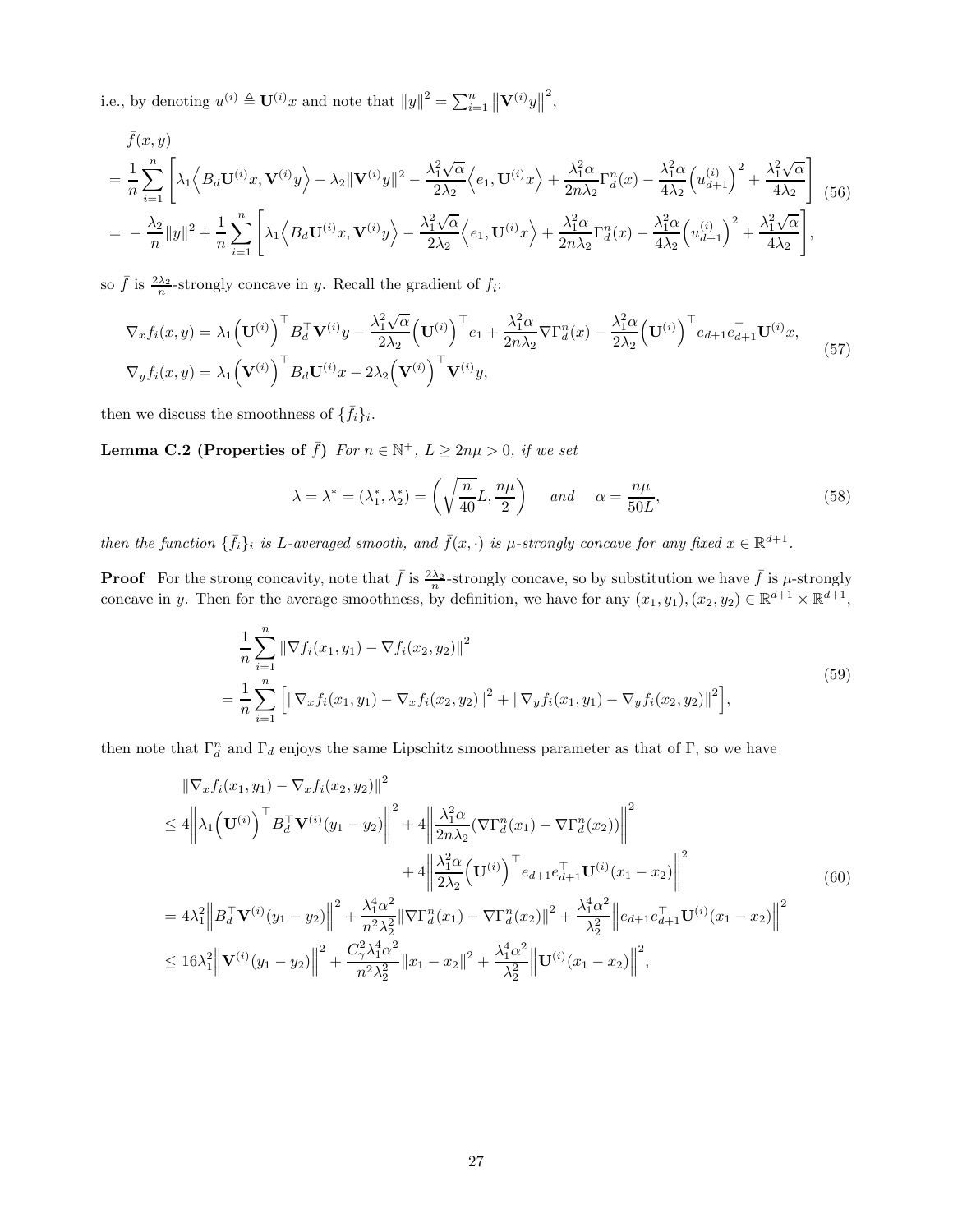and

$$
\|\nabla_y f_i(x_1, y_1) - \nabla_y f_i(x_2, y_2)\|^2 = \left\|\lambda_1 \left(\mathbf{V}^{(i)}\right)^{\top} B_d \mathbf{U}^{(i)}(x_1 - x_2) - 2\lambda_2 \left(\mathbf{V}^{(i)}\right)^{\top} \mathbf{V}^{(i)}(y_1 - y_2)\right\|^2
$$
  
\n
$$
\leq 2\left\|\lambda_1 \left(\mathbf{V}^{(i)}\right)^{\top} B_d \mathbf{U}^{(i)}(x_1 - x_2)\right\|^2 + 2\left\|2\lambda_2 \left(\mathbf{V}^{(i)}\right)^{\top} \mathbf{V}^{(i)}(y_1 - y_2)\right\|^2
$$
  
\n
$$
\leq 8\lambda_1^2 \left\|\mathbf{U}^{(i)}(x_1 - x_2)\right\|^2 + 8\lambda_2^2 \left\|\mathbf{V}^{(i)}(y_1 - y_2)\right\|^2,
$$
\n(61)

so we have

$$
\frac{1}{n}\sum_{i=1}^{n} \|\nabla f_i(x_1, y_1) - \nabla f_i(x_2, y_2)\|^2
$$
\n
$$
\leq \frac{1}{n}\sum_{i=1}^{n} \left[ \left(16\lambda_1^2 + 8\lambda_2^2\right) \left\|\mathbf{V}^{(i)}(y_1 - y_2)\right\|^2 + \left(\frac{\lambda_1^4 \alpha^2}{\lambda_2^2} + 8\lambda_1^2\right) \left\|\mathbf{U}^{(i)}(x_1 - x_2)\right\|^2 + \frac{C_7^2 \lambda_1^4 \alpha^2}{n^2 \lambda_2^2} \|x_1 - x_2\|^2 \right]
$$
\n
$$
= \frac{1}{n} \left(16\lambda_1^2 + 8\lambda_2^2\right) \sum_{i=1}^{n} \left[ \left\|\mathbf{V}^{(i)}(y_1 - y_2)\right\|^2 \right] + \frac{1}{n} \left(\frac{\lambda_1^4 \alpha^2}{\lambda_2^2} + 8\lambda_1^2\right) \sum_{i=1}^{n} \left[ \left\|\mathbf{U}^{(i)}(x_1 - x_2)\right\|^2 \right] + \frac{C_7^2 \lambda_1^4 \alpha^2}{n^2 \lambda_2^2} \|x_1 - x_2\|^2
$$
\n
$$
= \frac{1}{n} \left(16\lambda_1^2 + 8\lambda_2^2\right) \|y_1 - y_2\|^2 + \frac{1}{n} \left(\frac{\lambda_1^4 \alpha^2}{\lambda_2^2} + 8\lambda_1^2\right) \|x_1 - x_2\|^2 + \frac{C_7^2 \lambda_1^4 \alpha^2}{n^2 \lambda_2^2} \|x_1 - x_2\|^2
$$
\n
$$
\leq \frac{1}{n} \max \left\{ 16\lambda_1^2 + 8\lambda_2^2, \frac{C_7^2 \lambda_1^4 \alpha^2}{n\lambda_2^2} + \frac{\lambda_1^4 \alpha^2}{\lambda_2^2} + 8\lambda_1^2 \right\} \left( \|x_1 - x_2\|^2 + \|y_1 - y_2\|^2 \right),
$$
\n(62)

then note that  $\alpha \in [0,1]$  because we set  $L \geq 2n\mu \geq \frac{1}{50}n\mu$ , so substitute parameters into the above, we have

$$
\frac{1}{n} \max \left\{ 16\lambda_1^2 + 8\lambda_2^2, \frac{C_\gamma^2 \lambda_1^4 \alpha^2}{n\lambda_2^2} + \frac{\lambda_1^4 \alpha^2}{\lambda_2^2} + 8\lambda_1^2 \right\}
$$
\n
$$
= \frac{1}{n} \max \left\{ 16\lambda_1^2 + 2n^2\mu^2, \frac{4C_\gamma^2 \lambda_1^4 \alpha^2}{n^3\mu^2} + \frac{4\lambda_1^4 \alpha^2}{n^2\mu^2} + 8\lambda_1^2 \right\}
$$
\n
$$
\leq \frac{1}{n} \max \left\{ 16\lambda_1^2 + 2n^2\mu^2, 1000000\alpha^2 \frac{\lambda_1^4}{n^3\mu^2} + 8\lambda_1^2 \right\}
$$
\n
$$
= \frac{1}{n} \max \left\{ \frac{16nL^2}{40} + 2n^2\mu^2, 1000000 \cdot \frac{n^2\mu^2}{2500L^2} \cdot \frac{n^2L^4}{1600n^3\mu^2} + \frac{8nL^2}{40} \right\}
$$
\n
$$
\leq \max \left\{ \frac{2L^2}{5} + \frac{L^2}{2}, \frac{L^2}{4} + \frac{L^2}{5} \right\}
$$
\n
$$
\leq \max \left\{ \frac{9L^2}{10}, \frac{9L^2}{20} \right\} \leq L^2,
$$
\n(63)

where the first inequality is attained by the computation with the value of  $C_{\gamma} = 360$ , the second inequality comes from the assumption  $L \geq 2n\mu \geq 2\sqrt{n}\mu$ ; the last equality is attained by parameter substitution, which verifies the conclusion.

<span id="page-27-0"></span>Next we discuss the primal function of the finite-sum hard instance.

Lemma C.3 (Primal of Averaged Smooth Finite-Sum Hard Instance) For the function  $\bar{f} = \frac{1}{n} \sum_{i=1}^{n} \bar{f}_i$ defined in [\(17\)](#page-8-0), define  $\bar{\Phi}(x) \triangleq \max_y \bar{f}(x, y)$ , then we have

$$
\bar{\Phi}(x) = \frac{1}{n} \sum_{i=1}^{n} \bar{\Phi}_i(x), \quad \text{where} \quad \bar{\Phi}_i(x) \triangleq \Phi_d\Big(\mathbf{U}^{(i)}x\Big), \tag{64}
$$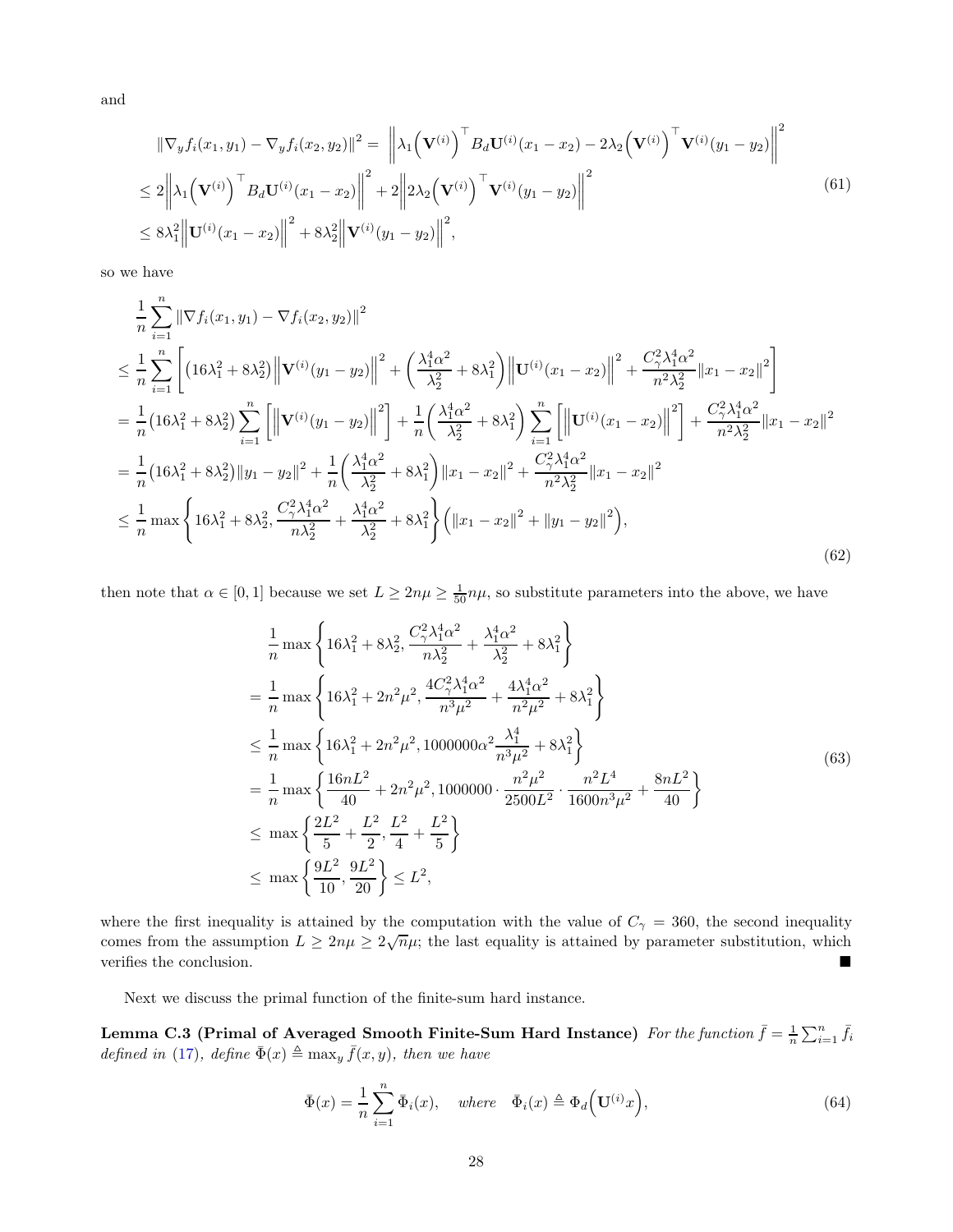while  $\Phi_d$  is defined in [\(11\)](#page-6-2).

**Proof** By the expression of  $\bar{f}$  in [\(56\)](#page-26-0), take the gradient over y and set it as 0, denote the maximizer as  $y^*(x)$ , we have

$$
-\frac{2\lambda_2}{n}y^*(x) + \frac{1}{n}\sum_{i=1}^n \lambda_1 \left(\mathbf{V}^{(i)}\right)^{\top} B_d \mathbf{U}^{(i)} x = 0 \quad \Longrightarrow \quad y^*(x) = \frac{\lambda_1}{2\lambda_2} \sum_{i=1}^n \left(\mathbf{V}^{(i)}\right)^{\top} B_d \mathbf{U}^{(i)} x,\tag{65}
$$

so we have

$$
\begin{split}\n\bar{\Phi}(x) &= \bar{f}(x, y^*(x)) \\
&= \frac{1}{n} \sum_{i=1}^n \left[ \frac{\lambda_1^2}{4\lambda_2} \left\| B_d \mathbf{U}^{(i)} x \right\|^2 - \frac{\lambda_1^2 \sqrt{\alpha}}{2\lambda_2} \left\langle e_1, \mathbf{U}^{(i)} x \right\rangle + \frac{\lambda_1^2 \alpha}{2n\lambda_2} \Gamma_d^n(x) - \frac{\lambda_1^2 \alpha}{4\lambda_2} \left( u_{d+1}^{(i)} \right)^2 + \frac{\lambda_1^2 \sqrt{\alpha}}{4\lambda_2} \right] \\
&= \frac{1}{n} \sum_{i=1}^n \left[ \frac{\lambda_1^2}{4\lambda_2} \left\| B_d \mathbf{U}^{(i)} x \right\|^2 - \frac{\lambda_1^2 \sqrt{\alpha}}{2\lambda_2} \left\langle e_1, \mathbf{U}^{(i)} x \right\rangle + \frac{\lambda_1^2 \alpha}{2n\lambda_2} \sum_{j=1}^n \Gamma_d \left( \mathbf{U}^{(j)} x \right) - \frac{\lambda_1^2 \alpha}{4\lambda_2} \left( u_{d+1}^{(i)} \right)^2 + \frac{\lambda_1^2 \sqrt{\alpha}}{4\lambda_2} \right] \\
&= \frac{1}{n} \sum_{i=1}^n \left[ \frac{\lambda_1^2}{4\lambda_2} \left\| B_d \mathbf{U}^{(i)} x \right\|^2 - \frac{\lambda_1^2 \sqrt{\alpha}}{2\lambda_2} \left\langle e_1, \mathbf{U}^{(i)} x \right\rangle + \frac{\lambda_1^2 \alpha}{2\lambda_2} \Gamma_d \left( \mathbf{U}^{(i)} x \right) - \frac{\lambda_1^2 \alpha}{4\lambda_2} \left( u_{d+1}^{(i)} \right)^2 + \frac{\lambda_1^2 \sqrt{\alpha}}{4\lambda_2} \right] \\
&= \frac{1}{n} \sum_{i=1}^n \left[ \frac{\lambda_1^2}{2\lambda_2} \left( \frac{1}{2} \left( \mathbf{U}^{(i)} x \right)^\top A_d \mathbf{U}^{(i)} x - \sqrt{\alpha} \left\langle e_1, \mathbf{U}^{(i)} x \right\rangle + \alpha \Gamma_d \left( \mathbf{U}^{(i)} x \right
$$

where the third equality follows from [\(18\)](#page-8-2), and  $A_d$  and  $\Phi_d$  are defined in [\(12\)](#page-6-3) and [\(11\)](#page-6-2), which concludes the proof.

<span id="page-28-0"></span>The above two lemmas proves the statements in Lemma [3.3.](#page-8-1) Before we present the main theorem, we first discuss the behavior of the scaled hard instance, which will be used in the final lower bound analysis.

Lemma C.4 (Primal of the Scaled Finite-Sum Hard Instance) With the function  $\bar{f}(x, y)$  and  $\bar{f}_i(x, y)$ defined in [\(17\)](#page-8-0),  $\bar{\Phi}(x) \triangleq \max_y \bar{f}(x, y)$ , then for any  $\eta \in \mathbb{R}$  and the following function:

$$
f(x,y) = \frac{1}{n} \sum_{i=1}^{n} f_i(x,y) = \frac{1}{n} \sum_{i=1}^{n} \eta^2 \bar{f}_i\left(\frac{x}{\eta}, \frac{y}{\eta}\right),\tag{67}
$$

then for its primal function  $\Phi(x) \triangleq \max_{y \in \mathbb{R}^{d+1}} f(x, y)$ , we have

$$
\Phi(x) = \frac{1}{n} \sum_{i=1}^{n} \Phi_i(x), \quad \text{where} \quad \Phi_i(x) = \eta^2 \bar{\Phi}_i \left(\frac{x}{\eta}\right) = \eta^2 \Phi_d \left(\frac{1}{\eta} \mathbf{U}^{(i)} x\right). \tag{68}
$$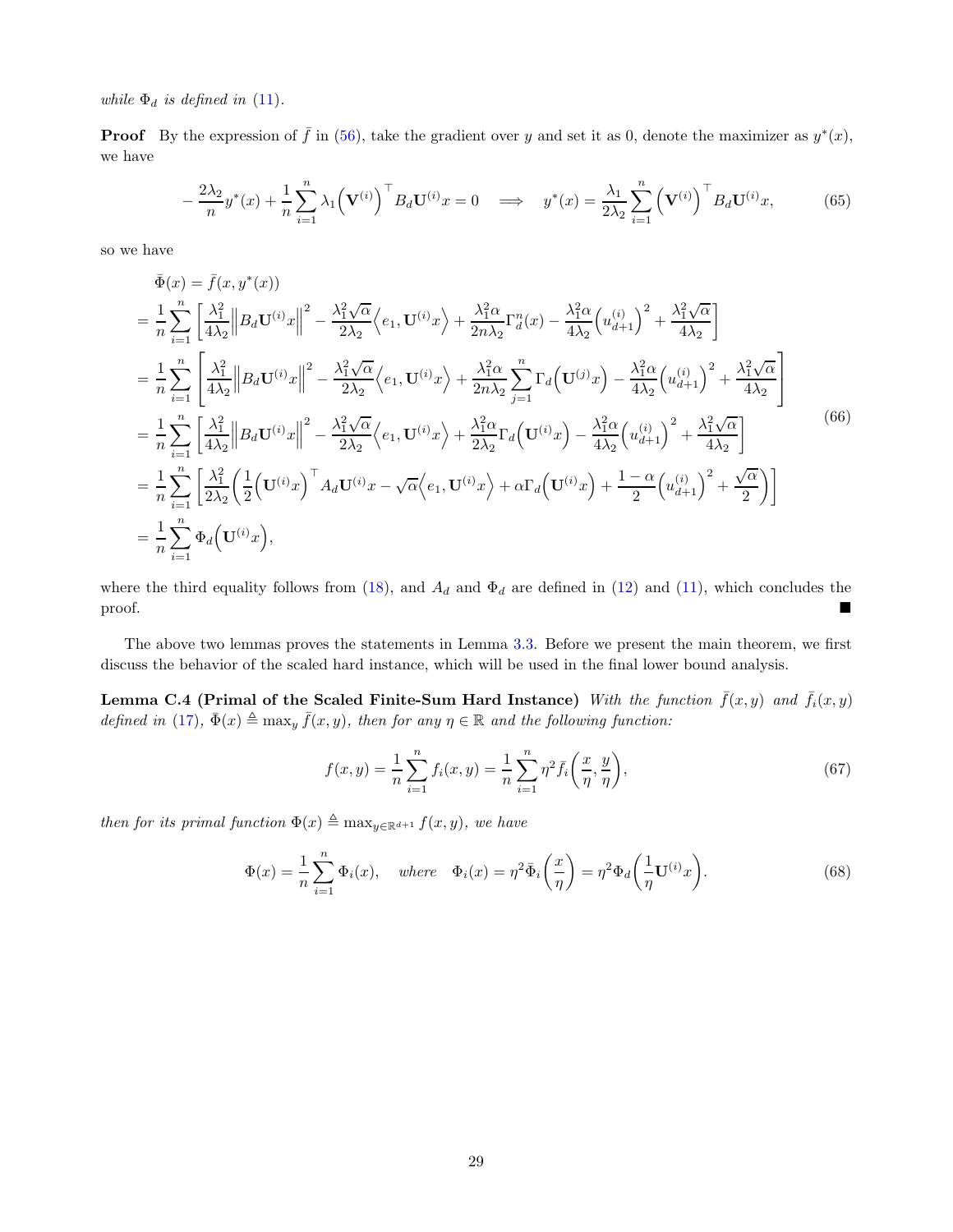**Proof** Based on  $(56)$ , we can write out the formulation of  $f$ :

$$
f(x,y) = \eta^2 \bar{f}\left(\frac{x}{\eta}, \frac{y}{\eta}\right)
$$
  
\n
$$
= \eta^2 \left(-\frac{\lambda_2}{n} \left\| \frac{y}{\eta} \right\|^2 + \frac{1}{n} \sum_{i=1}^n \left[ \lambda_1 \left\langle B_d \mathbf{U}^{(i)} \frac{x}{\eta}, \mathbf{V}^{(i)} \frac{y}{\eta} \right\rangle - \frac{\lambda_1^2 \sqrt{\alpha}}{2\lambda_2} \left\langle e_1, \mathbf{U}^{(i)} \frac{x}{\eta} \right\rangle + \frac{\lambda_1^2 \alpha}{2n\lambda_2} \Gamma_d^n \left(\frac{x}{\eta}\right) - \frac{\lambda_1^2 \alpha}{4\lambda_2} \left\langle \frac{u_{d+1}^{(i)}}{\eta} \right\rangle^2 + \frac{\lambda_1^2 \sqrt{\alpha}}{4\lambda_2} \right] \right)
$$
  
\n
$$
= -\frac{\lambda_2}{n} \|y\|^2 + \frac{1}{n} \sum_{i=1}^n \lambda_1 \left\langle B_d \mathbf{U}^{(i)} x, \mathbf{V}^{(i)} y \right\rangle + \eta^2 \left(\frac{1}{n} \sum_{i=1}^n \left[ -\frac{\lambda_1^2 \sqrt{\alpha}}{2\lambda_2} \left\langle e_1, \mathbf{U}^{(i)} \frac{x}{\eta} \right\rangle + \frac{\lambda_1^2 \alpha}{2n\lambda_2} \Gamma_d^n \left(\frac{x}{\eta}\right) - \frac{\lambda_1^2 \alpha}{4\lambda_2} \left\langle \frac{u_{d+1}^{(i)}}{\eta} \right\rangle^2 + \frac{\lambda_1^2 \sqrt{\alpha}}{4\lambda_2} \right] \right), \tag{69}
$$

check the gradient over y and set it to be 0 to solve for  $y^*(x)$ , we have

$$
\nabla_y f(x, y^*(x)) = -\frac{2\lambda_2}{n} y^*(x) + \frac{\lambda_1}{n} \sum_{i=1}^n \left( \mathbf{V}^{(i)} \right)^{\top} B_d \mathbf{U}^{(i)}(x) = 0 \implies y^*(x) = \frac{\lambda_1}{2\lambda_2} \sum_{i=1}^n \left( \mathbf{V}^{(i)} \right)^{\top} B_d \mathbf{U}^{(i)}(x) \tag{70}
$$

which implies that

$$
\mathbf{V}^{(i)}y^*(x) = \frac{\lambda_1}{2\lambda_2} \sum_{j=1}^n \mathbf{V}^{(i)} (\mathbf{V}^{(j)})^{\top} B_d \mathbf{U}^{(j)} x = \frac{\lambda_1}{2\lambda_2} B_d \mathbf{U}^{(i)} x
$$
  

$$
||y^*(x)||^2 = \frac{\lambda_1^2}{4\lambda_2^2} \sum_{i=1}^n ||B_d \mathbf{U}^{(i)} x||^2,
$$
 (71)

so the primal function is

$$
\Phi(x) = f(x, y^*(x)) = \eta^2 \bar{f}\left(\frac{x}{\eta}, \frac{y^*(x)}{\eta}\right)
$$
\n
$$
= \frac{\lambda_1^2}{4\lambda_2 n} \sum_{i=1}^n \left\|B_d \mathbf{U}^{(i)} x\right\|^2 + \frac{\eta^2}{n} \sum_{i=1}^n \left[-\frac{\lambda_1^2 \sqrt{\alpha}}{2\lambda_2} \left\langle e_1, \mathbf{U}^{(i)} \frac{x}{\eta}\right\rangle + \frac{\lambda_1^2 \alpha}{2n\lambda_2} \Gamma_d^n \left(\frac{x}{\eta}\right) - \frac{\lambda_1^2 \alpha}{4\lambda_2} \left(\frac{u_{d+1}^{(i)}}{\eta}\right)^2 + \frac{\lambda_1^2 \sqrt{\alpha}}{4\lambda_2}\right]
$$
\n
$$
= \frac{\eta^2}{n} \sum_{i=1}^n \left[\frac{\lambda_1^2}{4\lambda_2} \left\|B_d \mathbf{U}^{(i)} \frac{x}{\eta}\right\|^2 - \frac{\lambda_1^2 \sqrt{\alpha}}{2\lambda_2} \left\langle e_1, \mathbf{U}^{(i)} \frac{x}{\eta}\right\rangle + \frac{\lambda_1^2 \alpha}{2n\lambda_2} \Gamma_d^n \left(\frac{x}{\eta}\right) - \frac{\lambda_1^2 \alpha}{4\lambda_2} \left(\frac{u_{d+1}^{(i)}}{\eta}\right)^2 + \frac{\lambda_1^2 \sqrt{\alpha}}{4\lambda_2}\right]
$$
\n
$$
= \frac{1}{n} \sum_{i=1}^n \left(\eta^2 \Phi_d \left(\frac{1}{\eta} \mathbf{U}^{(i)} x\right)\right),
$$
\n(72)

where the last equality directly applies the conclusion in Lemma [C.3,](#page-27-0) which concludes the proof.  $\blacksquare$ 

### <span id="page-29-0"></span>C.2.2 Proof of Theorem [3.2](#page-9-0)

Recall that the complexity for averaged smooth finite-sum nonconvex-strongly-concave problems is defined as

$$
\text{Compl}_{\epsilon}\left(\mathcal{F}_{\text{NCSC}}^{L,\mu,\Delta},\mathcal{A},\mathbb{O}_{\text{IFO}}^{L,\text{AS}}\right) \triangleq \sup_{f \in \mathcal{F}_{\text{NCSC}}^{L,\mu,\Delta}} \inf_{\mathbf{A} \in \mathcal{A}\left(\mathbb{O}_{\text{IFO}}^{L,\text{AS}}\right)} \mathbb{E} \ T_{\epsilon}(f,\mathbf{A})
$$
\n
$$
= \sup_{f \in \mathcal{F}_{\text{NCSC}}^{L,\mu,\Delta}} \inf_{\mathbf{A} \in \mathcal{A}\left(\mathbb{O}_{\text{IFO}}^{L,\text{AS}}\right)} \mathbb{E} \ \inf \left\{T \in \mathbb{N} \; \left| \; \left\|\nabla\Phi(x^T)\right\| \leq \epsilon \right\}.\tag{73}
$$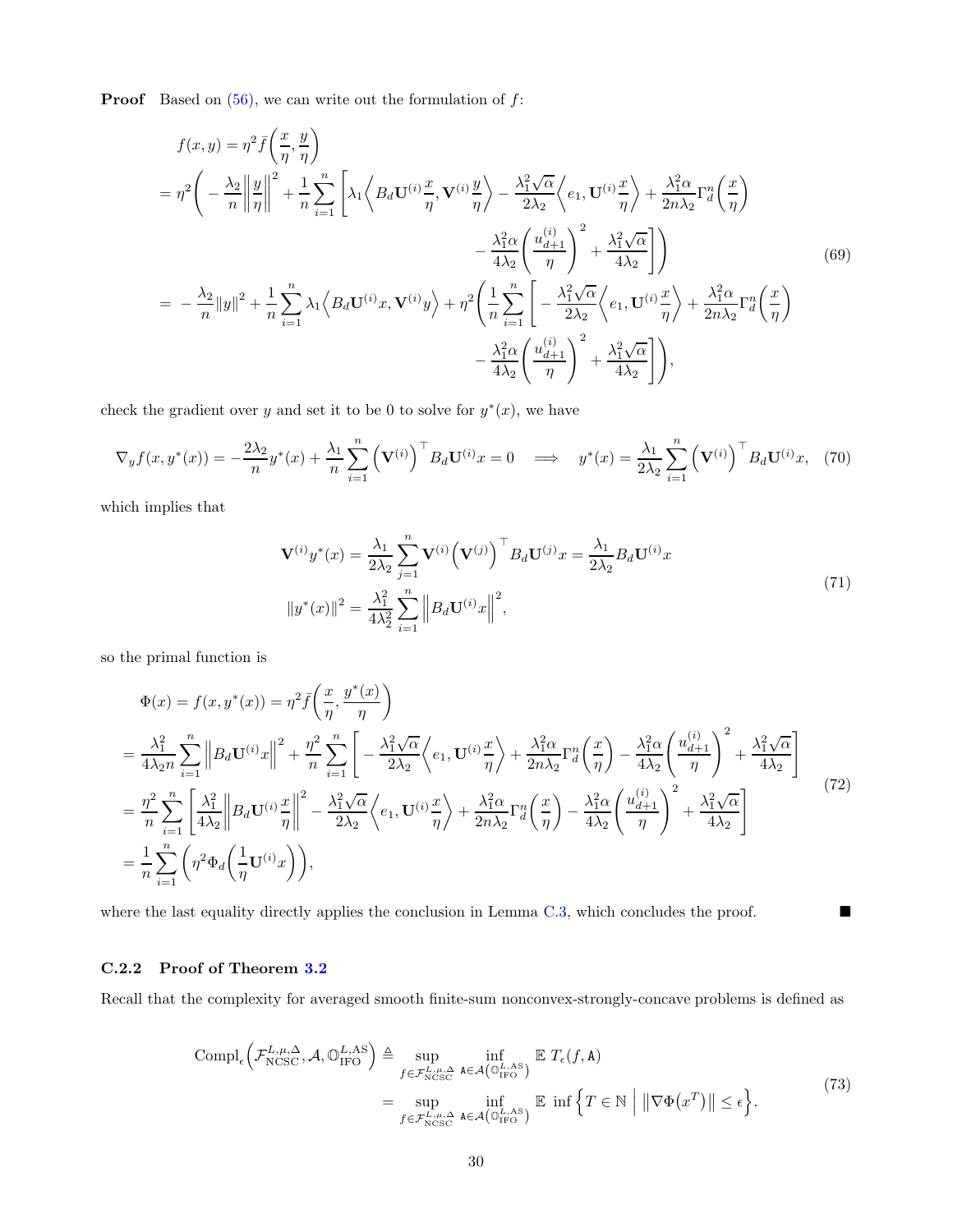Based on the discussion of the properties of the hard instance, we come to the final statement and proof of the theorem.

Theorem C.2 (Lower Bound for Finite-Sum AS NC-SC, Restate Theorem [3.2\)](#page-9-0) For any linear-span first-order algorithm  $A \in \mathcal{A}$ , and parameters  $L, \mu, \Delta > 0$  with a desired accuracy  $\epsilon > 0$ , for the following function  $f: \mathbb{R}^{(d+1)} \times \mathbb{R}^{(d+1)} \to \mathbb{R}$ :

$$
f_i(x, y) = \eta^2 \bar{f}_i\left(\frac{x}{\eta}, \frac{y}{\eta}\right), \quad f(x, y) = \frac{1}{n} \sum_{i=1}^n f_i(x, y)
$$
 (74)

where  $\bar{f}_i$  is defined as [\(17\)](#page-8-0) and  $\{\mathbf{U}^{(i)}\}_{i=1}^n \in \mathbf{Orth}(d+1,(d+1)n,n)$  is defined in [\(15\)](#page-7-1), with its primal function  $\Phi(x) \triangleq \max_{y \in \mathbb{R}^{d+1}} f(x, y)$ , for small enough  $\epsilon > 0$  satisfying

$$
\epsilon^2 \le \min\left(\frac{\sqrt{\alpha}L^2\Delta}{76800n\mu}, \frac{\alpha L^2\Delta}{1280n\mu}, \frac{L^2\Delta}{\mu}\right),\tag{75}
$$

if we set  $L > 2n\mu > 0$  and

$$
\lambda^* = \left(\sqrt{\frac{n}{40}}L, \frac{n\mu}{2}\right), \quad \eta = \frac{160\sqrt{2n}\mu}{L^2}\alpha^{-\frac{3}{4}}\epsilon, \quad \alpha = \frac{n\mu}{50L}, \quad d = \left\lfloor \frac{\sqrt{\alpha}L^2\Delta}{25600n\mu}\epsilon^{-2} \right\rfloor \ge 3, \tag{76}
$$

we have

- The function  $f \in \mathcal{F}_{\text{NCSC}}^{L,\mu,\Delta}$ ,  $\{f_i\}_{i=1}^n$  is L-averaged smooth.
- In the worst case, the algorithm A requires at least  $\Omega(n + \sqrt{n\kappa}\Delta L\epsilon^{-2})$  IFO calls to attain a point  $\hat{x} \in \mathbb{R}^{d+1}$ such that  $\mathbb{E} \|\nabla \Phi(\hat{x})\| \leq \epsilon$ , i.e.,

$$
Compl_{\epsilon} \left( \mathcal{F}_{\text{NCSC}}^{L,\mu,\Delta}, \mathcal{A}, \mathbb{O}_{\text{IFO}}^{L,\text{AS}} \right) = \Omega \left( n + \sqrt{n\kappa} \Delta L \epsilon^{-2} \right). \tag{77}
$$

**Proof** We divide our proof into two cases.

**Case 1** The first case builds an  $\Omega(n)$  lower bound from a special case of NC-SC function. Consider the following function:  $x, y \in \mathbb{R}^d$  and

$$
h_i(x, y) \triangleq \theta \langle v_i, x \rangle + L \langle x, y \rangle - \frac{\mu}{2} ||y||^2, \quad h(x, y) \triangleq \frac{1}{n} \sum_{i=1}^n h_i(x, y), \tag{78}
$$

where  $\theta \leq \sqrt{\frac{2L^2n^2\Delta}{\mu d}}$ ,  $0 < \mu \leq L$ , the dimension number d is set as a multiple of n, and  $v_i \in \mathbb{R}^d$  is defined as

$$
v_i \triangleq \begin{bmatrix} 0 & \cdots & 0 & 1 & \cdots & 1 & 0 & \cdots & 0 \end{bmatrix}^\top, \tag{79}
$$

such that elements with indices from  $\frac{i-1}{n}d+1$  to  $\frac{i}{n}d$  are 1 and the others are all 0, namely, there are  $\frac{d}{n}$  non-zero elements.

It is easy to see that the function  $h_i$  is  $\mu$ -strongly convex and L-smooth in both x and y. For the initial value gap, denote  $\varphi \triangleq \max_y h$ . We have

$$
\varphi(x) = \frac{1}{n} \sum_{i=1}^{n} \left( \theta \langle v_i, x \rangle + \frac{L^2}{2\mu} ||x||^2 \right) = \frac{L^2}{2\mu} ||x||^2 + \frac{\theta}{n} \sum_{i=1}^{n} \langle v_i, x \rangle,
$$
\n(80)

which is a strongly convex function, and its optimal point  $x^*$  is

$$
x^* = -\frac{\mu\theta}{L^2 n} \sum_{i=1}^n v_i, \quad \varphi^* = -\frac{\mu\theta^2}{2L^2 n^2} \left\| \sum_{i=1}^n v_i \right\|^2.
$$
 (81)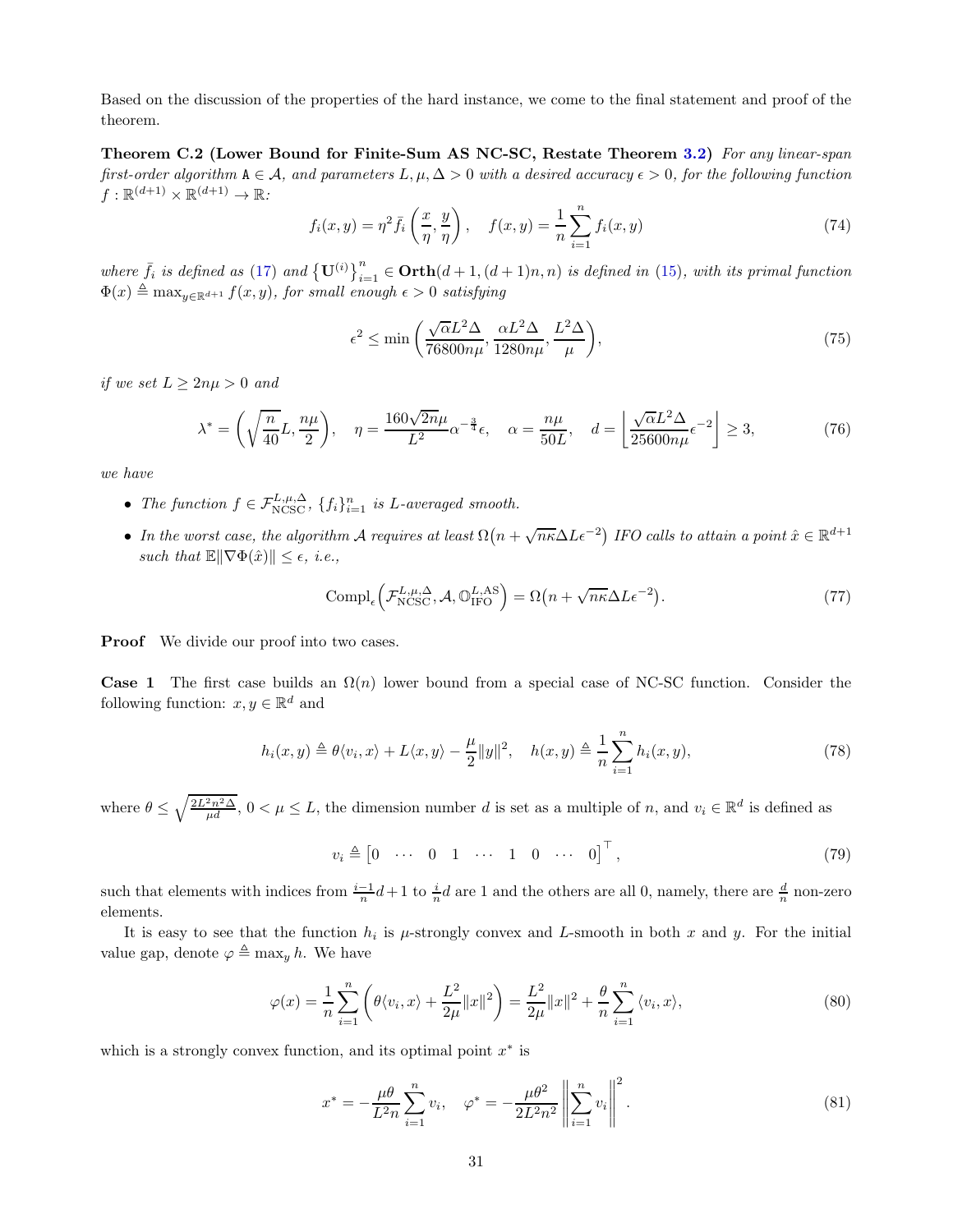Based on the setting of  $\theta$ ,

$$
\varphi(0) - \varphi^* = \frac{\mu \theta^2}{2L^2 n^2} \left\| \sum_{i=1}^n v_i \right\|^2 = \frac{\mu \theta^2 d}{2L^2 n^2} \le \Delta. \tag{82}
$$

Hence, we have  $h \in \mathcal{F}_{\text{NCSC}}^{L,\mu,\Delta}$ . Then based on the expression of  $\nabla_x h_i$  and  $\nabla_y h_i$ , we have that, starting from  $(x, y) = (0, 0)$  and denoting  $\{i_1, i_2, \dots, i_t\}$  as the index of IFO sequence for t queries, then the output  $(\hat{x}_t, \hat{y}_t)$ will be

$$
\hat{x}_t, \hat{y}_t \in \text{Span}\{v_{i_1}, v_{i_2}, \cdots, v_{i_t}\}.
$$
\n(83)

then note that each  $v_i$  contains only  $\frac{d}{n}$  non-zero elements, by the expression of the gradient of the primal function  $\nabla\varphi$ , we have that if  $t \leq n/2$ , then there must be at least  $\frac{n}{2} \times \frac{d}{n} = \frac{d}{2}$  zero elements in  $\hat{x}_t$ , which implies that for  $\epsilon^2 \leq \frac{L^2 \Delta}{\mu},$ 

$$
\|\nabla\varphi(\hat{x}_t)\| = \left\|\frac{L^2}{\mu}\hat{x}_t + \frac{\theta}{n}\sum_{i=1}^n v_i\right\| \ge \frac{\theta}{n}\sqrt{\frac{d}{2}} \ge \epsilon,\tag{84}
$$

where we follow the setting of  $\theta$  above. So we proved that it requires  $\Omega(n)$  IFO calls to find an  $\epsilon$ -stationary point.

**Case 2** The second case provides an  $\Omega(\sqrt{n\kappa}\Delta L\epsilon^{-2})$  lower bound concerning the second term in the result. Throughout the case, we assume  $L \geq 2n\mu > 0$  as that in Lemma [C.2.](#page-26-1)

Here we still use the hard instance constructed in [\(17\)](#page-8-0), note that  $\nabla f_i(x,y) = \eta \nabla \bar{f}_i\left(\frac{x}{\eta},\frac{y}{\eta}\right)$  is a scaled version of  $\bar{f}_i$ , which is L-averaged smooth by Lemma [C.2,](#page-26-1) so by Lemma [B.3](#page-20-0) we have  $\{f_i\}_i$  is also L-average smooth. The for the strong concavity, note that  $\bar{f}$  is  $\mu$ -strongly concave on y, so as the scaled version, f is also  $\mu$ -strongly concave on y.

Then for the primal function of f, let  $\Phi(x) \triangleq \max_y f(x, y)$ , by Lemma [C.3](#page-27-0) and Lemma [C.4,](#page-28-0) we have

$$
\Phi(x) = \eta^2 \bar{\Phi}\left(\frac{x}{\eta}\right) = \frac{1}{n} \sum_{i=1}^n \eta^2 \bar{\Phi}_i\left(\frac{x}{\eta}\right),\tag{85}
$$

where  $\bar{\Phi}$  and  $\bar{\Phi}_i$  follow the definition in Lemma [C.3,](#page-27-0)

We first justify the lower bound argument by lower bounding the norm of the gradient. Recall the definition of  $\mathcal I$  (see [\(21\)](#page-9-2)), which is the index set such that  $u_d^{(i)} = u_{d+1}^{(i)} = 0$ ,  $\forall i \in \mathcal I$  while  $u^{(i)} = \mathbf{U}^{(i)}x$ . By substituting the parameters in the statement above into [\(21\)](#page-9-2) and Lemma [3.2,](#page-6-1) we have that when the size of the set  $\mathcal{I}$ , i.e.,  $|\mathcal{I}| > n/2$  (note that scaling does not affect the activation status),

$$
\|\nabla\Phi(x)\|^2 = \left\|\eta\nabla\bar{\Phi}\left(\frac{x}{\eta}\right)\right\|^2 = \eta^2 \left\|\nabla\bar{\Phi}\left(\frac{x}{\eta}\right)\right\|^2
$$
  
\n
$$
\geq \frac{51200n\mu^2}{L^4}\alpha^{-\frac{3}{2}}\epsilon^2 \cdot \frac{\lambda_1^4}{128n\lambda_2^2}\alpha^{\frac{3}{2}}
$$
  
\n
$$
= \frac{51200n\mu^2}{L^4}\alpha^{-\frac{3}{2}}\epsilon^2 \cdot \frac{L^4}{51200n\mu^2}\alpha^{\frac{3}{2}} = \epsilon^2.
$$
 (86)

Next, we upper bound the starting optimality gap. By substitution of parameter settings and the initial gap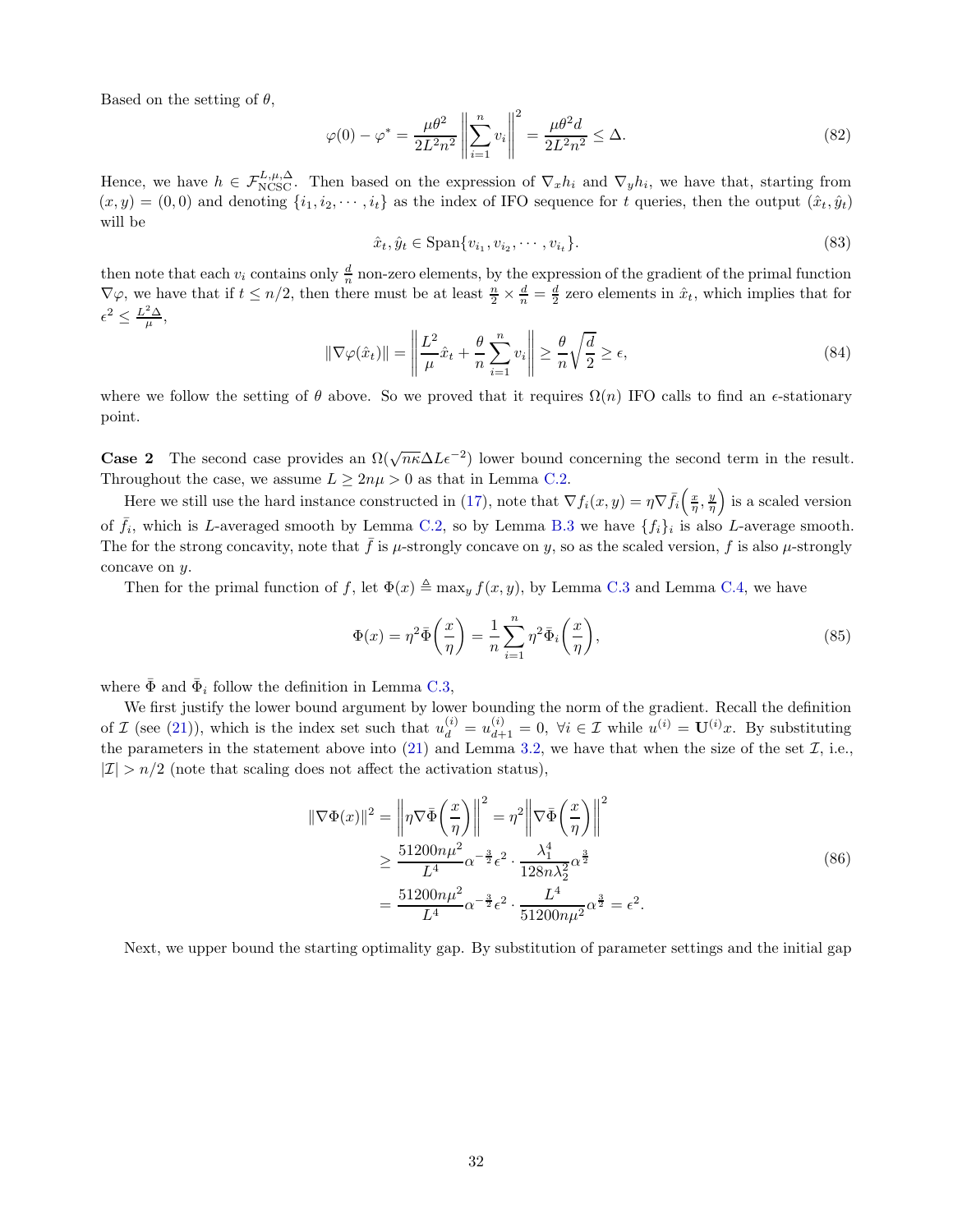of  $\overline{\Phi}$  in ([20\)](#page-8-3), also recall the setting of  $\epsilon$ , we have

$$
\Phi(0) - \Phi^* = \eta^2 \left( \bar{\Phi}(0) - \inf_{x \in \mathbb{R}^{d+1}} \bar{\Phi}(x) \right) = \frac{51200n\mu^2}{L^4} \alpha^{-\frac{3}{2}} \epsilon^2 \cdot \frac{nL^2}{40n\mu} \left( \frac{\sqrt{\alpha}}{2} + 10\alpha d \right)
$$
  
\n
$$
= \frac{1280n\mu}{L^2} \left( \frac{1}{2\alpha} + \frac{10d}{\sqrt{\alpha}} \right) \epsilon^2 = \frac{640n\mu\epsilon^2}{\alpha L^2} + \frac{12800n\mu d\epsilon^2}{L^2 \sqrt{\alpha}}
$$
  
\n
$$
\leq \frac{640n\mu}{\alpha L^2} \cdot \frac{\alpha L^2 \Delta}{1280n\mu} + \frac{12800n\mu\epsilon^2}{L^2 \sqrt{\alpha}} \cdot \frac{\sqrt{\alpha}L^2 \Delta}{25600n\mu} \epsilon^{-2}
$$
  
\n
$$
\leq \frac{\Delta}{2} + \frac{\Delta}{2} = \Delta,
$$
 (87)

so we conclude that  $f \in \mathcal{F}_{N\text{CSC}}^{L,\mu,\Delta}$ , i.e. the function class requirement is satisfied.

To show the lower bound, by previous analysis and the choice of [\(15\)](#page-7-1), the activation process for each component will also mimic the "alternating zero-chain" mechanism (see Lemma [3.1\)](#page-6-0) independently. So we have, by the lower bound argument [\(21\)](#page-9-2), it requires to activate at least half of the components through until their d-th elements (or at least half of  $\{u^{(i)}\}_i$  are not activated through until the d-th element, note that each  $u^{(i)}$ corresponds to an unique part of x with length  $(d+1)$  for the primal stationarity convergence of the objective function, which takes (note that  $2|x| - 1 \geq x$  when  $x \geq 3$ )

<span id="page-32-1"></span>
$$
T = \frac{n}{2}(2d - 1) \ge \frac{n}{2} \cdot \frac{\sqrt{\alpha}L^2 \Delta}{25600n\mu} \epsilon^{-2} = \Omega(\sqrt{\alpha}\Delta L \kappa \epsilon^{-2}) = \Omega(\sqrt{n\kappa}\Delta L \epsilon^{-2})
$$
\n(88)

IFO oracle queries. So we found that for any fixed index sequence  $\{i_t\}_{t=1}^T$ , the output  $z^{T+1}$  from a ran-domized algorithm<sup>[5](#page-32-0)</sup> must not be an approximate stationary point, which verifies the  $\Omega(n \vee \sqrt{n\kappa}\Delta L\epsilon^{-2})$  or  $\Omega(n+\sqrt{n\kappa}\Delta L\epsilon^{-2})$  lower bound by combining the two cases discussed above together. We conclude the proof by applying Yao's minimax theorem [\[Yao](#page-18-9), [1977\]](#page-18-9), the lower bound will also hold for a randomized index sequence incurred by IFOs.

# D Proof of NC-SC Catalyst

### D.1 Outer-loop Complexity

In this section, we first introduce a few useful definitions. The Moreau envelop of a function  $F$  with a positive parameter  $\lambda > 0$  is:

$$
F_{\lambda}(x) = \min_{z \in \mathbb{R}^{d_1}} F(z) + \frac{1}{2\lambda} \|z - x\|^2.
$$

We also define the proximal point of  $x$ :

$$
\operatorname{prox}_{\lambda F}(x) = \operatorname*{argmin}_{z \in \mathbb{R}^{d_1}} \left\{ F(z) + \frac{1}{2\lambda} ||z - x||^2 \right\}.
$$

When F is differentiable and  $\ell$ -weakly convex, for  $\lambda \in (0, 1/\ell)$  we have

$$
\nabla F(\text{prox}_{\lambda F}(x)) = \nabla F_{\lambda}(x) = \lambda^{-1}(x - \text{prox}_{\lambda F}(x)).
$$
\n(89)

Thus a small gradient  $\|\nabla F_\lambda(x)\|$  implies that x is near a point prox<sub> $\lambda_F(x)$ </sub> that is nearly stationary for F. Therefore  $\|\nabla F_\lambda(x)\|$  is also commonly used as a measure of stationarity. We refer readers to [\[Drusvyatskiy and Paquette,](#page-15-17) [2019\]](#page-15-17) for more discussion on Moreau envelop.

In this subsection, we use  $(x^t, y^t)$  as a shorthand for  $(x_0^t, y_0^t)$ . We will denote  $(\hat{x}^t, \hat{y}^t)$  as the optimal solution to the auxiliary problem (\*) at t-th iteration:  $\min_{x \in \mathbb{R}^{d_1}} \max_{y \in \mathbb{R}^{d_2}} \left[ \hat{f}_t(x, y) \triangleq f(x, y) + L \|x - x^t\|^2 \right]$ . It is easy

<span id="page-32-0"></span>[<sup>5</sup>](#page-32-1) Note that randomization does not affect the lower bound, as long as the algorithm satisfies the linear-span assumption.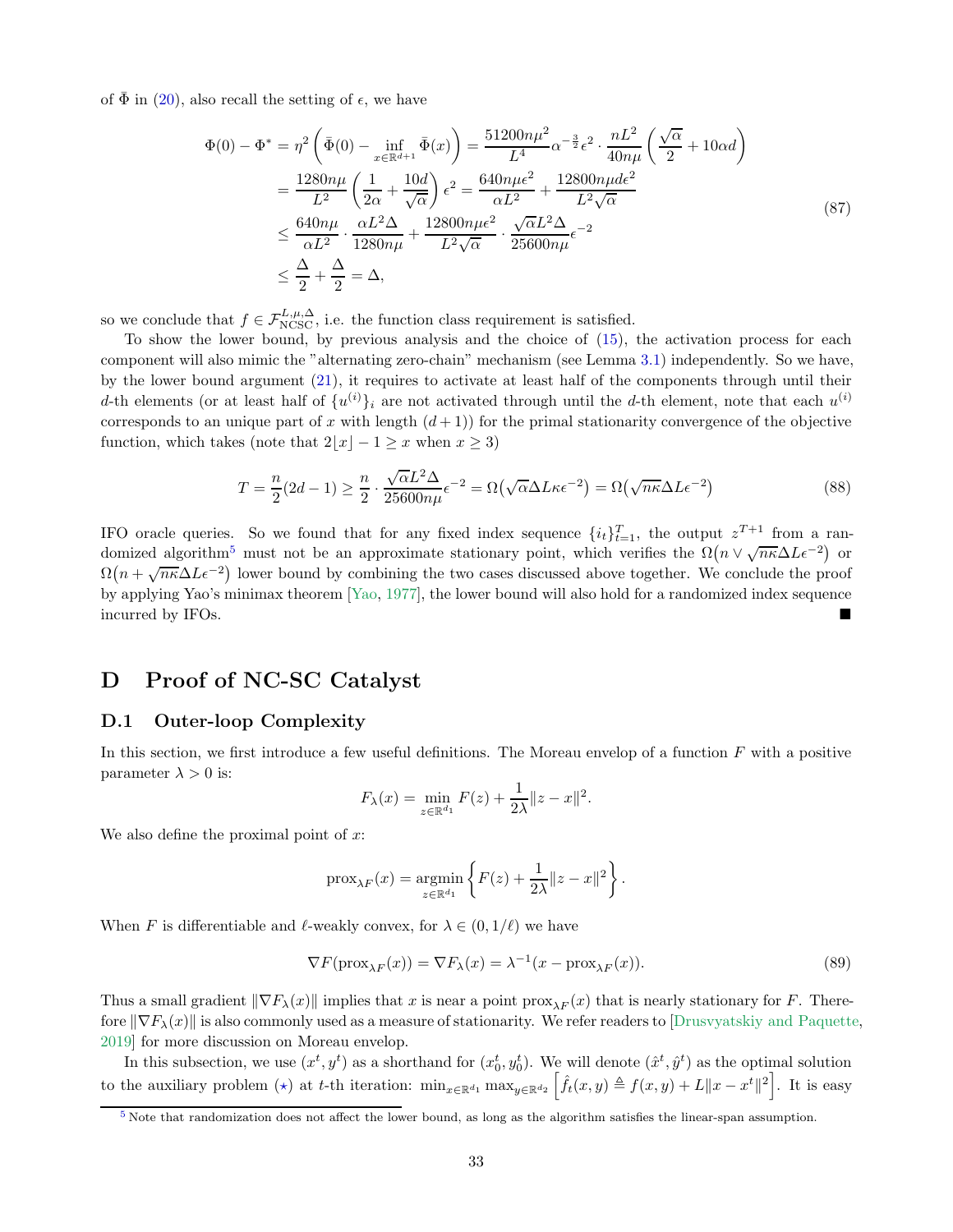to observe that  $\hat{x}^t = \text{prox}_{\Phi/2L}(x^t)$ . Define  $\hat{\Phi}_t(x) = \max_y f(x, y) + L||x - x^t||^2$ . In the following theorem, we show the convergence of the Moreau envelop  $\|\nabla \Phi_{1/2L}(x)\|^2$  when we replace the inexactness measure [\(23\)](#page-10-2) by another inexactness measure  $\sup_{\hat{f}_t}(x^{t+1}, y^{t+1}) \leq \beta_t(\|x^t - \hat{x}^t\| + \|y^t - \hat{y}^t\|^2)$ . Later we will show this inexactness measure can be implied by [\(23\)](#page-10-2) with our choice of  $\beta_t$  and  $\alpha_t$ .

<span id="page-33-3"></span>**Theorem D.1** Suppose function  $f$  is NC-SC with strong convexity parameter  $\mu$  and L-Lipschitz smooth. If we  $\text{replace the stopping criterion (23) by } \text{gap}_{\hat{f}_t}(x^{t+1}, y^{t+1}) \leq \beta_t(\|x^t - \hat{x}^t\|^2 + \|y^t - \hat{y}^t\|^2) \text{ with } \beta_t = \frac{\mu^4}{28L^3} \text{ for } t > 0$  $\text{replace the stopping criterion (23) by } \text{gap}_{\hat{f}_t}(x^{t+1}, y^{t+1}) \leq \beta_t(\|x^t - \hat{x}^t\|^2 + \|y^t - \hat{y}^t\|^2) \text{ with } \beta_t = \frac{\mu^4}{28L^3} \text{ for } t > 0$  $\text{replace the stopping criterion (23) by } \text{gap}_{\hat{f}_t}(x^{t+1}, y^{t+1}) \leq \beta_t(\|x^t - \hat{x}^t\|^2 + \|y^t - \hat{y}^t\|^2) \text{ with } \beta_t = \frac{\mu^4}{28L^3} \text{ for } t > 0$ and  $\beta_0 = \frac{\mu^4}{32L^4 \text{ mas}}$  $\frac{\mu}{32L^4 \max\{1,L\}}$  $\frac{\mu}{32L^4 \max\{1,L\}}$  $\frac{\mu}{32L^4 \max\{1,L\}}$ , then iterates from Algorithm 1 satisfy

<span id="page-33-2"></span>
$$
\sum_{t=0}^{T-1} \|\nabla \Phi_{1/2L}(x^t)\|^2 \le \frac{87L}{5}\Delta_0 + \frac{7L}{5}D_y^0,\tag{90}
$$

where  $D_y^0 = ||y^0 - y^*(x^0)||^2$  and  $\Delta_0 = \Phi(x^0) - \inf_x \Phi(x)$ .

**Proof** Define  $b_{t+1} = \text{gap}_{\hat{f}_t}(x^{t+1}, y^{t+1})$ . By Lemma 4.3 in [\[Drusvyatskiy and Paquette,](#page-15-17) [2019\]](#page-15-17),

$$
\|\nabla\Phi_{1/2L}(x^t)\|^2 = 4L^2\|x^t - \text{prox}_{\Phi/2L}(x^t)\|^2 \le 8L[\hat{\Phi}_t(x^t) - \hat{\Phi}_t(\text{prox}_{\Phi/2L}(x^t))]
$$
  

$$
\le 8L[\hat{\Phi}_t(x^t) - \hat{\Phi}_t(x^{t+1}) + b_{t+1}]
$$
  

$$
= 8L\{\Phi(x^t) - [\Phi(x^{t+1}) + L\|x^{t+1} - x^t\|^2] + b_{t+1}\}
$$
  

$$
\le 8L[\Phi(x^t) - \Phi(x^{t+1}) + b_{t+1}], \tag{91}
$$

where in the first inequality we use L-strongly convexity of  $\hat{\Phi}_t$ . Then, for  $t \geq 1$ 

$$
\|y^{t} - \hat{y}^{t}\|^{2} \le 2\|y^{t} - \hat{y}^{t-1}\|^{2} + 2\|y^{*}(\hat{x}^{t-1}) - y^{*}(\hat{x}^{t})\|^{2}
$$
  
\n
$$
\le 2\|y^{t} - \hat{y}^{t-1}\|^{2} + 2\left(\frac{L}{\mu}\right)^{2}\|\hat{x}^{t} - \hat{x}^{t-1}\|^{2}
$$
  
\n
$$
\le 2\|y^{t} - \hat{y}^{t-1}\|^{2} + 4\left(\frac{L}{\mu}\right)^{2}\|\hat{x}^{t} - x^{t}\|^{2} + 4\left(\frac{L}{\mu}\right)^{2}\|x^{t} - \hat{x}^{t-1}\|^{2}
$$
  
\n
$$
\le \frac{8L}{\mu^{2}}b_{t} + 4\left(\frac{L}{\mu}\right)^{2}\|\hat{x}^{t} - x^{t}\|^{2},
$$

where we use Lemma [B.1](#page-19-1) in the second inequality, and  $(L, \mu)$ -SC-SC of  $\tilde{f}_{t-1}(x, y)$  and Lemma [B.2](#page-19-2) in the last inequality. Therefore,

$$
||x^{t} - \hat{x}^{t}||^{2} + ||y^{t} - \hat{y}^{t}||^{2} \le \frac{8L}{\mu^{2}}b_{t} + \left(\frac{4L^{2}}{\mu^{2}} + 1\right)||\hat{x}^{t} - x^{t}||^{2}.
$$
\n(92)

By our stopping criterion and  $\|\nabla \Phi_{1/2L}(x^t)\|^2 = 4L^2 \|x^t - \hat{x}^t\|^2$ , for  $t \ge 1$ 

$$
b_{t+1} \leq \beta_t \left[ \|x_t - \hat{x}^t\|^2 + \|y_t - \hat{y}^t\|^2 \right] \leq \frac{8L\beta_t}{\mu^2} b_t + \beta_t \left( \frac{1}{\mu^2} + \frac{1}{4L^2} \right) \|\nabla \Phi_{1/2L}(x^t)\|^2.
$$

Define  $\theta = \frac{2}{7}$  and  $w = \frac{5\mu^2}{112L^3}$ . It is easy to verify that as  $\beta_t = \frac{\mu^4}{28L^3}$ , then  $\frac{8L\beta_t}{\mu^2} \leq \theta$  and  $\beta_t \left(\frac{1}{\mu^2} + \frac{1}{4L^2}\right) \leq w$ . We conclude the following recursive bound

<span id="page-33-1"></span>
$$
b_{t+1} \le \theta b_t + w \|\nabla \Phi_{1/2L}(x^t)\|^2. \tag{93}
$$

For  $t = 0$ ,

<span id="page-33-0"></span>
$$
||y^{0} - \hat{y}^{0}||^{2} \le 2||y^{0} - y^{*}(x^{0})||^{2} + 2||\hat{y}^{0} - y^{*}(x^{0})||^{2} \le 2||y^{0} - y^{*}(x^{0})||^{2} + 2\left(\frac{L}{\mu}\right)^{2}||x^{0} - \hat{x}^{0}||^{2}.
$$
 (94)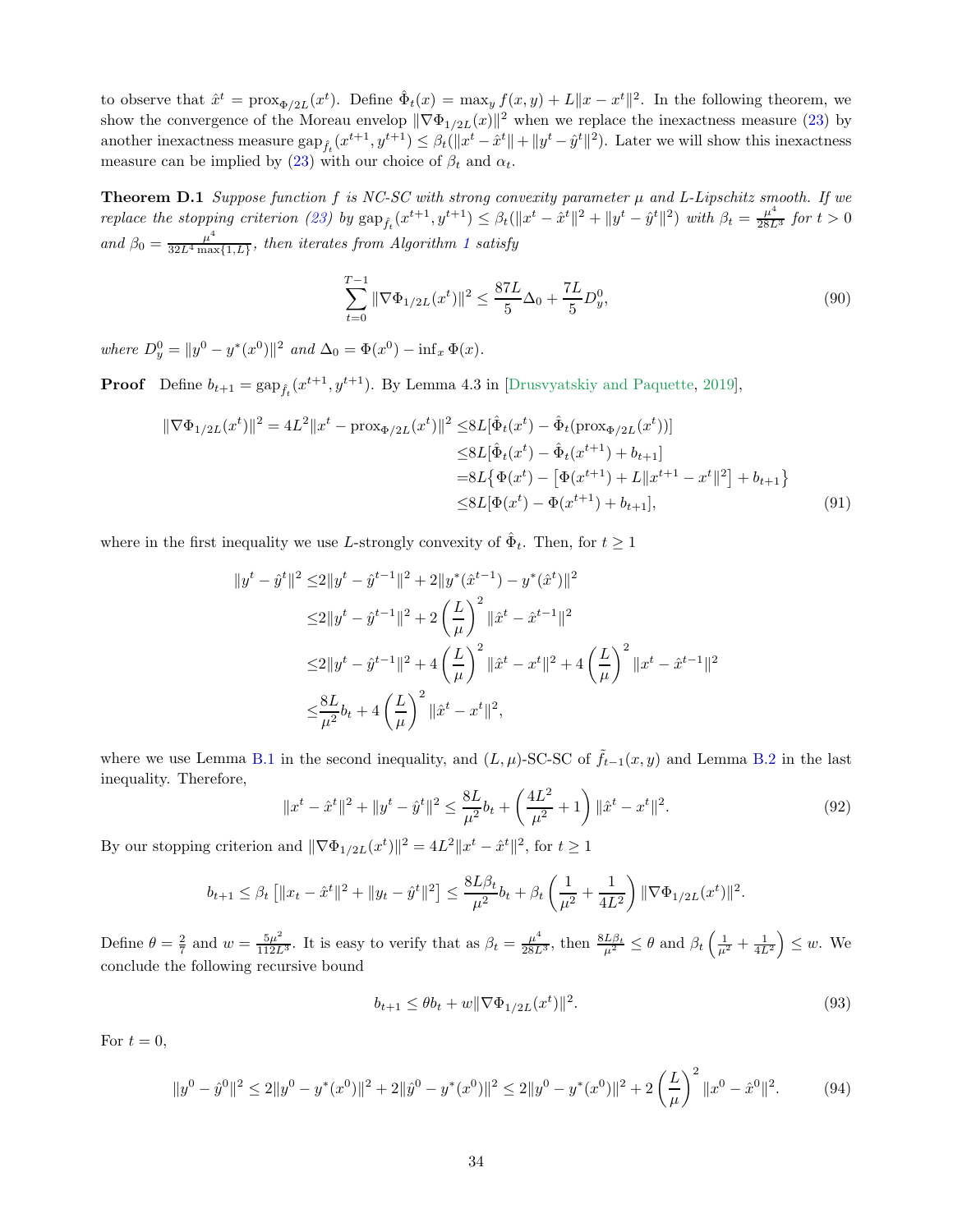Because  $\Phi(x) + L \|x - x^0\|^2$  is L-strongly convex, we have

$$
(\Phi(\hat{x}^0) + L \|\hat{x}^0 - x^0\|^2) + \frac{L}{2} \|\hat{x}^0 - x^0\|^2 \le \Phi(x^0) = \Phi^* + (\Phi(x^0) - \Phi^*) \le \Phi(\hat{x}^0) + (\Phi(x^0) - \Phi^*).
$$

This implies  $\|\hat{x}^0 - x^0\|^2 \le \frac{L}{2}(\Phi(x^0) - \Phi^*)$ . Then combining with [\(94\)](#page-33-0)

$$
||y^{0} - \hat{y}^{0}||^{2} + ||x^{0} - \hat{x}^{0}||^{2} \le \left(\frac{L^{3}}{\mu^{2}} + \frac{L}{2}\right)(\Phi(x^{0}) - \Phi^{*}) + 2||y^{0} - y^{*}(x^{0})||^{2}.
$$

Hence, by the stopping criterion,

$$
b_1 \leq \beta_0 \left(\frac{L^3}{\mu^2} + \frac{L}{2}\right) (\Phi(x^0) - \Phi^*) + 2\beta_0 \|y^0 - y^*(x^0)\|^2.
$$

Define  $\theta_0 = \frac{\mu^2}{16L^2}$ . With  $\beta_0 = \frac{\mu^4}{32L^4 \text{ max}}$  $\frac{\mu^4}{32L^4 \max\{1,L\}}, \beta_0 \left(\frac{L^3}{\mu^2} + \frac{L}{2}\right) \leq \theta_0$  and  $2\beta_0 \leq \theta_0$ . So we can write

$$
b_1 \leq \theta_0(\Phi(x^0) - \Phi^*) + \theta_0 \|y^0 - y^*(x^0)\|^2.
$$

Unravelling [\(93\)](#page-33-1), we have for  $t \geq 1$ 

$$
b_{t+1} \leq \theta^t b_1 + w \sum_{k=1}^t \theta^{t-k} \|\nabla \Phi_{1/2L}(x_k)\|^2 \leq \theta^t \theta_0(\Phi(x^0) - \Phi^*) + \theta^t \theta_0 \|y^0 - y^*(x^0)\|^2 + w \sum_{k=1}^t \theta^{t-k} \|\nabla \Phi_{1/2L}(x_k)\|^2.
$$
\n(95)

Summing from  $t = 0$  to  $T - 1$ ,

$$
\sum_{t=0}^{T-1} b_{t+1} = \sum_{t=1}^{T-1} b_t + b_1
$$
\n
$$
\leq \theta_0 \sum_{t=0}^{T-1} \theta^t [\Phi(x^0) - \Phi^*] + \theta_0 \sum_{t=0}^{T-1} \theta^t \|y^0 - y^*(x^0)\|^2 + w \sum_{t=1}^{T-1} \sum_{k=1}^t \theta^{t-k} \|\nabla \Phi_{1/2L}(x_k)\|^2
$$
\n
$$
\leq \theta_0 \sum_{t=0}^{T-1} \theta^t [\Phi(x^0) - \Phi^*] + \theta_0 \sum_{t=0}^{T-1} \theta^t \|y^0 - y^*(x^0)\|^2 + w \sum_{t=1}^{T-1} \frac{1}{1-\theta} \|\nabla \Phi_{1/2L}(x^t)\|^2, \tag{96}
$$

where we use  $\sum_{t=1}^{T-1} \sum_{k=1}^t \theta^{t-k} \|\nabla \Phi_{1/2L}(x_k)\|^2 = \sum_{k=1}^{T-1} \sum_{t=k}^T \theta^{t-k} \|\nabla \Phi_{1/2L}(x_k)\|^2 \leq \sum_{k=1}^{T-1} \frac{1}{1-\theta} \|\nabla \Phi_{1/2L}(x_k)\|^2$ . Now, by telescoping [\(91\)](#page-33-2),

$$
\frac{1}{8L} \sum_{t=0}^{T-1} \|\nabla \Phi_{1/2L}(x^t)\|^2 \le \Phi(x^0) - \Phi^* + \sum_{t=0}^{T-1} b_{t+1}.
$$

Plugging [\(96\)](#page-34-0) in,

$$
\frac{1}{8L} \sum_{t=0}^{T-1} \|\nabla \Phi_{1/2L}(x^t)\|^2 - w \sum_{t=1}^{T-1} \frac{1}{1-\theta} \|\nabla \Phi_{1/2L}(x^t)\|^2 \le \left(1 + \frac{\theta_0}{1-\theta}\right) \left[\Phi(x^0) - \Phi^*\right] + \frac{\theta_0}{1-\theta} \|y^0 - y^*(x^0)\|^2. \tag{97}
$$

Plugging in  $w \leq \frac{5}{112L}$ ,  $\frac{1}{1-\theta} = \frac{7}{5}$  and  $\theta_0 \leq \frac{1}{16}$ 

$$
\frac{1}{16L} \sum_{t=0}^{T-1} \|\nabla \Phi_{1/2L}(x^t)\|^2 \le \frac{87}{80} [\Phi(x^0) - \Phi^*] + \frac{7}{80} \|y^0 - y^*(x^0)\|^2.
$$

<span id="page-34-0"></span> $\blacksquare$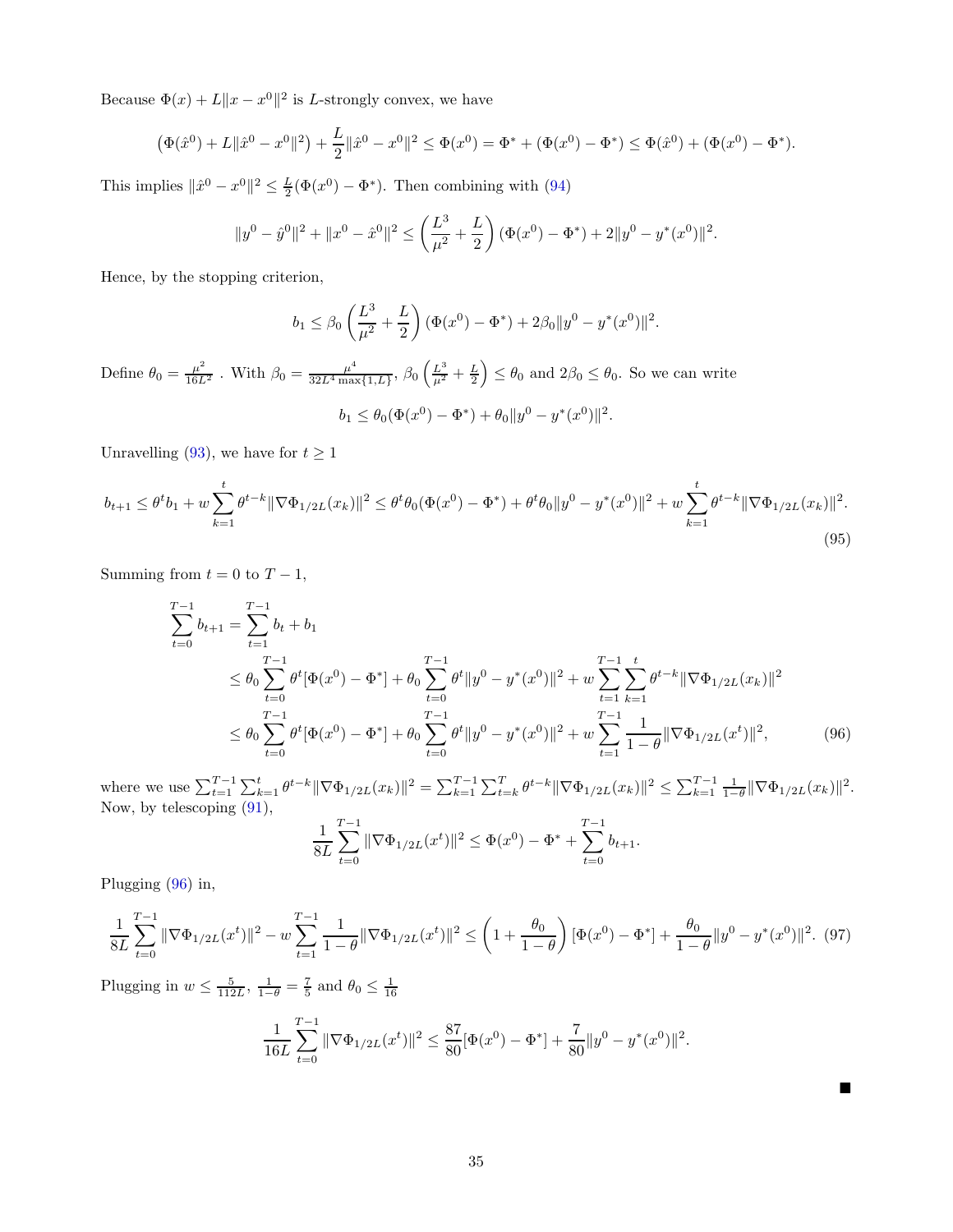#### Proof of Theorem [4.1](#page-11-1)

**Proof** We first show that criterion [\(23\)](#page-10-2) implies the criterion in Theorem [D.1.](#page-33-3) By Lemma [B.2,](#page-19-2) as  $\hat{f}_t$  is  $(L, \mu)$ -SC-SC and 3L-smooth,

$$
2\mu\text{gap}_{\hat{f}_t}(x^{t+1}, y^{t+1}) \leq \|\nabla \hat{f}_t(x^{t+1}, y^{t+1})\|^2 \leq \alpha_t \|\nabla \hat{f}_t(x^t, y^t)\|^2 \leq 36L^2\alpha_t (\|x^t - \hat{x}^t\|^2 + \|y^t - \hat{y}^t\|^2),
$$

therefore,

$$
\text{gap}_{\hat{f}_t}(x^{t+1}, y^{t+1}) \le \frac{18L^2\alpha_t}{\mu}(\|x^t - \hat{x}^t\|^2 + \|y^t - \hat{y}^t\|^2),
$$

which implies  $\exp_{\hat{f}_t}(x^{t+1}, y^{t+1}) \leq \beta_t(\|x^t - \hat{x}^t\|^2 + \|y^t - \hat{y}^t\|^2)$  by our choice of  $\{\beta_t\}_t$  and  $\{\alpha_t\}_t$ . We still use  $b_{t+1} = \text{gap}_{\hat{f}_t}(x^{t+1}, y^{t+1})$  as in the proof of Theorem [\(D.1\)](#page-33-3). First, note that

$$
\|\nabla\Phi(x^{t+1})\|^2 \le 2\|\nabla\Phi(x^{t+1}) - \nabla\Phi(\hat{x}^t)\|^2 + 2\|\nabla\Phi(\hat{x}^t)\|^2
$$
  
\n
$$
\le 2\left(\frac{2L^2}{\mu}\right) \|x^{t+1} - \hat{x}^t\|^2 + 2\|\nabla\Phi_{1/2L}(x^t)\|^2
$$
  
\n
$$
\le \frac{16L^3}{\mu^2} b_{t+1} + 2\|\nabla\Phi_{1/2L}(x^t)\|^2.
$$
 (98)

where in the second inequality we use Lemma [B.1](#page-19-1) and Lemma 4.3 in [\[Drusvyatskiy and Paquette](#page-15-17), [2019](#page-15-17)]. Summing from  $t = 0$  to  $T - 1$ , we have

<span id="page-35-0"></span>
$$
\sum_{t=0}^{T-1} \|\nabla \Phi(x^{t+1})\|^2 \le \frac{16L^3}{\mu^2} \sum_{t=0}^{T-1} b_{t+1} + 2 \sum_{t=0}^{T-1} \|\nabla \Phi_{1/2L}(x^t)\|^2.
$$
 (99)

.

П

Applying [\(96\)](#page-34-0), we have

$$
\frac{16L^3}{\mu^2}\sum_{t=0}^{T-1}b_{t+1}\leq \frac{16L^3\theta_0}{\mu^2}\sum_{t=0}^{T-1}\theta^t[\Phi(x^0)-\Phi^*]+\frac{16L^3\theta_0}{\mu^2}\sum_{t=0}^{T-1}\theta^t\|y^0-y^*(x^0)\|^2+\frac{16L^3w}{\mu^2}\sum_{t=1}^{T-1}\frac{1}{1-\theta}\|\nabla\Phi_{1/2L}(x^t)\|^2.
$$

Plugging in  $\theta_0 = \frac{\mu^2}{16L^2}$ ,  $\theta = \frac{2}{7}$  and  $w = \frac{5\mu^2}{112L^3}$ ,

$$
\frac{16L^3}{\mu^2} \sum_{t=0}^{T-1} b_{t+1} \le \frac{7L}{5} [\Phi(x^0) - \Phi^*] + \frac{7L}{5} ||y^0 - y^*(x^0)||^2 + \sum_{t=1}^{T-1} ||\nabla \Phi_{1/2L}(x^t)||^2
$$

Plugging back into [\(99\)](#page-35-0),

$$
\sum_{t=0}^{T-1} \|\nabla \Phi(x^{t+1})\|^2 \le \frac{7L}{5} [\Phi(x^0) - \Phi^*] + \frac{7L}{5} \|y^0 - y^*(x^0)\|^2 + 3\sum_{t=0}^{T-1} \|\nabla \Phi_{1/2L}(x^t)\|^2.
$$

Applying Theorem [D.1,](#page-33-3)

$$
\frac{1}{T} \sum_{t=1}^{T} \|\nabla \Phi(x^{t+1})\|^2 \le \frac{268L}{5T} [\Phi(x^0) - \Phi^*] + \frac{28L}{5T} \|y^0 - y^*(x^0)\|^2.
$$

# D.2 Complexity of solving auxiliary problem  $(\star)$  and proof of Theorem [4.2](#page-11-2)

In this layer, we apply an inexact proximal point algorithm to solve the  $(L, \mu)$ -SC-SC and 3L-smooth auxiliary problem:  $\min_x \max_y \hat{f}_t(x, y)$ . Throughout this subsection, we suppress the outer-loop index t without confusion,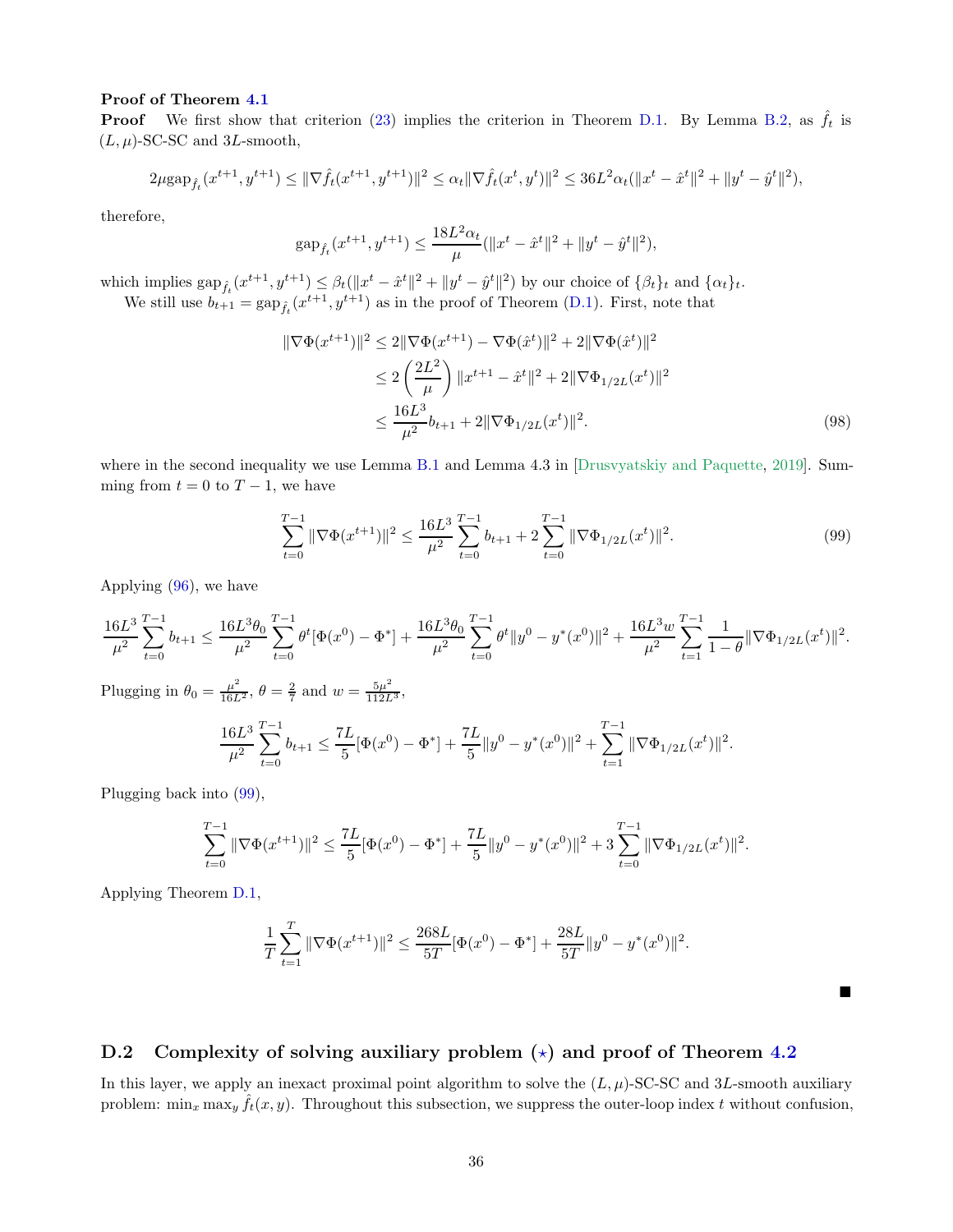i.e. we use  $\hat{f}$  instead of  $\hat{f}_t$  and  $\tilde{f}_k = \hat{f}(x, y) - \frac{\tau}{2} ||y - z_k||^2$  instead of  $\tilde{f}_{t,k}$ . Accordingly, we also omit the superscript in  $(x_k^t, y_k^t)$  and  $\epsilon_k^t$ .

Before we prove Theorem [4.2,](#page-11-2) we present a lemma from [\[Lin et al.,](#page-16-5) [2018a](#page-16-5)]. The inner loop to solve  $(\star)$  can be considered as applying Catalyst for strongly-convex minimization in [\[Lin et al.,](#page-16-5) [2018a\]](#page-16-5) to the function  $-\hat{\Psi}(y)$  =  $-\min_{x\in\mathbb{R}^d}\hat{f}(x,y)$ . The following lemma captures the convergence of Catalyst framework in minimization, which we present in Algorithm [2.](#page-36-0)

### <span id="page-36-0"></span>Algorithm 2 Catalyst for Strongly-Convex Minimization

**Input:** function h, initial point  $x_0$ , strong-convexity constant  $\mu$ , parameter  $\tau > 0$ 

- 1: Initialization:  $q = \frac{\mu}{\mu + \tau}$ ,  $z_1 = x_0$ ,  $\alpha_1 = \sqrt{q}$ .
- 2: for all  $k = 1, 2, ..., K$  do
- 3: Find an inexact solution  $x_k$  to the following problem with algorithm  $\mathcal M$

$$
\min_{x \in \mathbb{R}^d} \tilde{h}_k(x) \triangleq \left[ h(x) + \frac{\tau}{2} ||x - z_k||^2 \right]
$$

such that

$$
\tilde{h}_k(x_k) - \min_{x \in \mathbb{R}^d} \tilde{h}_k(x) \le \epsilon_k. \tag{100}
$$

4: Choose  $\alpha_{k+1} \in [0,1]$  such that  $\alpha_{k+1}^2 = (1 - \alpha_{k+1})\alpha_k^2 + q\alpha_{k+1}$ . 5:  $z_{k+1} = x_k + \beta_k (x_k - x_{k-1})$  where  $\beta_k = \frac{\alpha_k (1 - \alpha_k)}{\alpha_k^2 + \alpha_{k+1}}$ . 6: end for Output:  $x_K$ .

<span id="page-36-1"></span>**Lemma D.1** ([\[Lin et al.](#page-16-5), [2018a\]](#page-16-5)) Consider the problem  $\min_{x \in \mathbb{R}^d} h(x)$ . Assume function h is  $\mu$ -strongly convex. Define  $A_k = \prod_{i=1}^k (1 - \alpha_i)$ ,  $\eta_k = \frac{\alpha_k - q}{1 - q}$  and a sequence  $\{v_t\}_t$  with  $v_0 = x_0$  and  $v_k = x_{k-1} + \frac{1}{\alpha_k}(x_k - x_{k-1})$ for  $k > 1$ . Consider the potential function:  $S_k = h(x_k) - h(x^*) + \frac{\eta_{k+1}\alpha_{k+1}\tau}{2(1-\alpha_{k+1})}\|x^* - v_k\|^2$ , where  $x^*$  is the optimal solution. After running Algorithm [2](#page-36-0) for K iterations, we have

$$
\frac{1}{A_K} S_K \le \left(\sqrt{S_0} + 2\sum_{t=1}^K \sqrt{\frac{\epsilon_k}{A_k}}\right)^2.
$$
\n(101)

Before we step into the proof of Theorem [4.2,](#page-11-2) we introduce several notations. We denote the dual function of  $\hat{f}$  by  $\hat{\Psi}(y) = \min_x \hat{f}(x, y)$ . We denote the dual function of  $\tilde{f}_k(x, y)$  by  $\tilde{\Psi}_k(y) = \min_x \tilde{f}_k(x, y) - \min_x \hat{f}(x, y)$  $\frac{\tau}{2} \|y - z_k\|^2 = \hat{\Psi}(y) - \frac{\tau}{2} \|y - z_k\|^2$ . Let  $y_k^* = \operatorname{argmax}_y \tilde{\Psi}_k(y)$ . We also define  $(x^*, y^*)$  as the optimal solution to  $\min_x \max_y \hat{f}(x, y)$ 

#### Proof of Theorem [4.2](#page-11-2)

**Proof** When the criterion  $\|\nabla \tilde{f}_k(x^k, y^k)\|^2 \le \epsilon_k$  is satisfied, by Lemma [B.2,](#page-19-2)

$$
\text{gap}_{\tilde{f}_k}(x_k, y_k) \le \frac{1}{2\mu} \|\nabla \tilde{f}_k(x^k, y^k)\|^2 \le \frac{1}{2\mu} \epsilon_k = \frac{\sqrt{2}}{4} (1 - \rho)^k \text{gap}_{\hat{f}}(x_0, y_0) = \hat{\epsilon}_k,
$$

where we define  $\hat{\epsilon}_k = \frac{\sqrt{2}}{4} (1 - \rho)^k \text{gap}_{\hat{f}}(x_0, y_0)$ .

The auxiliary problem  $(\star \star)$  can be considered as  $\max_y \hat{\Psi}(y)$ . We see  $\sup_{\tilde{f}_k}(x_k, y_k) \leq \hat{\epsilon}_k$  implies  $\max_y \tilde{\Psi}_k(y)$  –  $\tilde{\Psi}_k(y_k) \leq \hat{\epsilon}_k$ . By choosing  $\alpha_1 = \sqrt{q}$  in Algorithm [2,](#page-36-0) it is easy to check that  $\alpha_k = \sqrt{q}$  and  $\beta_k = \frac{\sqrt{q}-q}{\sqrt{q}+q}$ , for all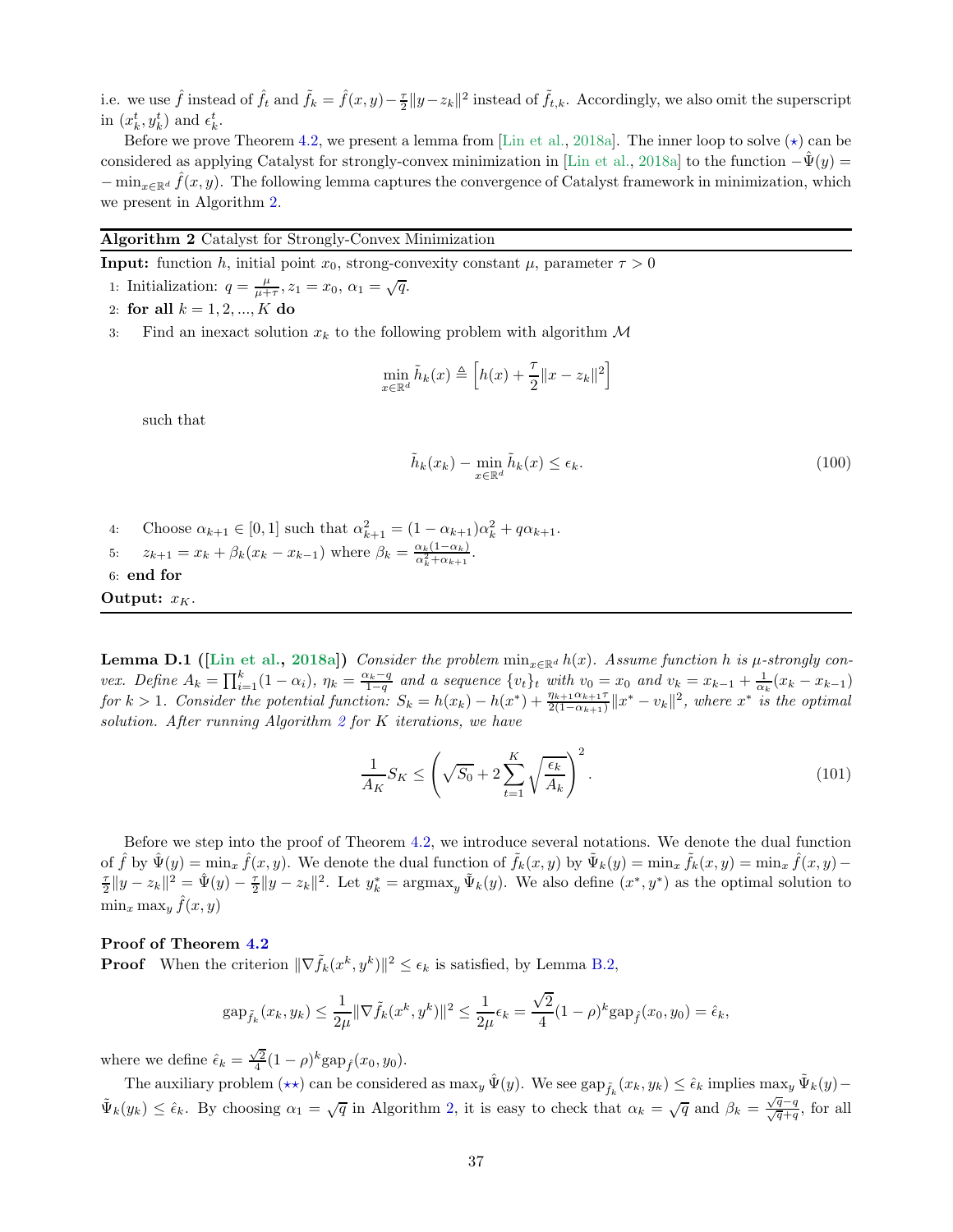k. So this inner loop can be considered as applying Algorithm [2](#page-36-0) to  $-\tilde{\Psi}(y)$  and Lemma [D.1](#page-36-1) can guarantee the convergence of the dual function. Define  $S_k = \hat{\Psi}(y^*) - \hat{\Psi}(y_k) + \frac{\eta_{t+1}\alpha_{t+1}\tau}{2(1-\alpha_{t+1})}\|y^* - v_k\|^2$  with  $\eta_k = \frac{\alpha_k - q}{1-q}$ . Lemma [D.1](#page-36-1) gives rise to

<span id="page-37-0"></span>
$$
\frac{1}{A_K} S_K \le \left(\sqrt{S_0} + 2\sum_{k=1}^K \sqrt{\frac{\hat{\epsilon}_k}{A_k}}\right)^2.
$$
\n(102)

Note that  $A_k = \prod_{i=1}^k (1 - \alpha_i) = (1 - \sqrt{q})^k$  and

$$
\frac{\eta_k \alpha_k \tau}{2(1-\alpha_k)} = \frac{\sqrt{q}-q}{1-q} \frac{\sqrt{q}\tau}{2(1-\sqrt{q})} = \frac{\sqrt{q}-q}{\tau/(\mu+\tau)} \frac{\sqrt{q}\tau}{2(1-\sqrt{q})} = \frac{q(\mu+\tau)}{2} = \frac{\mu}{2}.
$$

So  $S_0 = \hat{\Psi}(y^*) - \hat{\Psi}(y_0) + \frac{\mu}{2} ||y^* - y_0||^2 \leq 2(\hat{\Psi}(y^*) - \hat{\Psi}(y_0)).$  Then with  $\epsilon_k = \frac{\sqrt{2}}{4}(1-\rho)^k \text{gap}_{\hat{f}}(x_0, y_0)$ , and we have

Right-hand side of (102) 
$$
\leq \left(\sqrt{2(\hat{\Psi}(y^*) - \hat{\Psi}(y_0))} + \sum_{t=1}^T \sqrt{2\left(\frac{1-\rho}{1-\sqrt{q}}\right)^t \text{gap}_f(x_0, y_0)}\right)^2
$$
 (103)

$$
\leq 2 \left( 1 + \sum_{k=1}^{K} \left( \sqrt{\frac{1-\rho}{1-\sqrt{q}}} \right)^k \right)^2 \text{gap}_{\hat{f}}(x_0, y_0) \tag{104}
$$

$$
\leq 2 \left( \frac{\left( \sqrt{\frac{1-\rho}{1-\sqrt{q}}} \right)^{K+1}}{\sqrt{\frac{1-\rho}{1-\sqrt{q}}} - 1} \right)^2 \text{gap}_f(x_0, y_0) \leq 2 \left( \frac{\sqrt{\frac{1-\rho}{1-\sqrt{q}}} }{\sqrt{\frac{1-\rho}{1-\sqrt{q}}} - 1} \right)^2 \left( \frac{1-\rho}{1-\sqrt{q}} \right)^K \text{gap}_f(x_0, y_0). \tag{105}
$$

Plugging back into [\(102\)](#page-37-0),

<span id="page-37-1"></span>
$$
S_K \le 2\left(\frac{1}{\sqrt{1-\rho}-\sqrt{1-\sqrt{q}}}\right)^2 (1-\rho)^{K+1} \text{gap}_{\hat{f}}(x_0, y_0) \le \frac{8}{(\sqrt{q}-\rho)^2} (1-\rho)^{K+1} \text{gap}_{\hat{f}}(x_0, y_0),\tag{106}
$$

where the second inequality is due to  $\sqrt{1-x} + \frac{x}{2}$  is decreasing in [0, 1]. Note that

$$
||x_K - x^*||^2 \le 2||x_K - x^*(y_K)||^2 + 2||x^*(y_K) - x^*(y^*)||^2
$$
  
\n
$$
\le \frac{4}{L}[\hat{f}(x_K, y_K) - \hat{f}(x^*(y_K), y_K)] + 18||y_K - y^*||^2
$$
  
\n
$$
\le \frac{4}{L}\hat{\epsilon}_K + 18||y_K - y^*||^2.
$$
\n(107)

where in the second inequality we use Lemma [B.1.](#page-19-1) Then,

$$
||x_K - x^*||^2 + ||y_K - y^*||^2 \le 19||y_K - y^*||^2 + \frac{4}{L}\hat{\epsilon}_K.
$$
\n(108)

Because  $||y_K - y^*||^2 \leq \frac{2}{\mu} [\hat{\Psi}(y^*) - \hat{\Psi}(y_K)] \leq \frac{2}{\mu} S_K$ , by plugging in [\(106\)](#page-37-1) and the definition of  $\hat{\epsilon}_k$ , we get

$$
||x_K - x^*||^2 + ||y_K - y^*||^2 \le \left(\frac{306}{\mu(\sqrt{q} - \rho)^2} + \frac{\sqrt{2}}{L}\right) (1 - \rho)^K \text{gap}_{\hat{f}}(x_0, y_0).
$$

By Lemma [B.2,](#page-19-2) we have

$$
||x_K - x^*||^2 + ||y_K - y^*||^2 \ge \frac{1}{36L^2} ||\nabla \hat{f}(x_K, y_K)||^2
$$
 and  $gap_f(x_0, y_0) \le \frac{1}{2\mu} ||\nabla \hat{f}(x_0, y_0)||^2$ .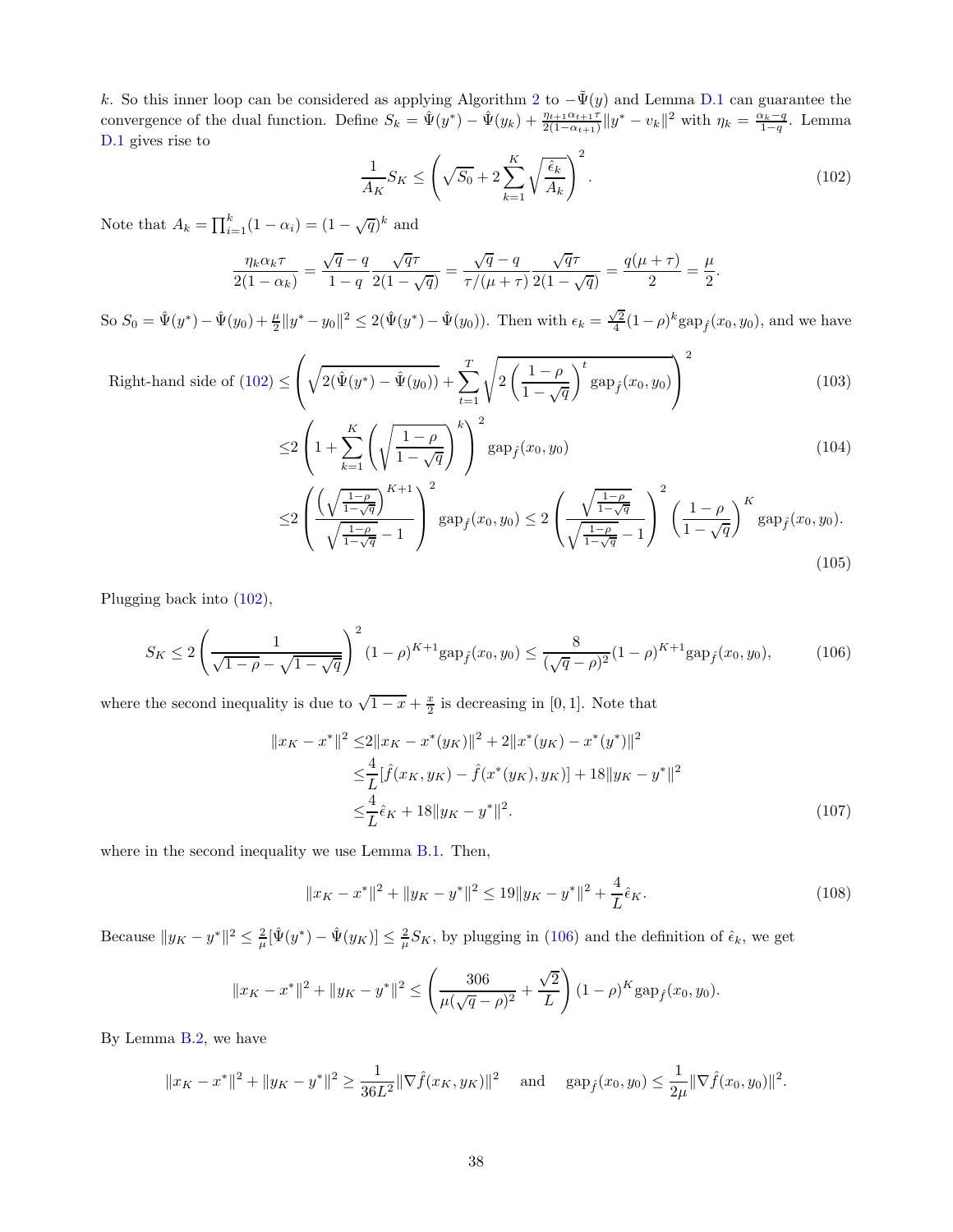Then we finish the proof.

### D.3 Complexity of solving subproblem  $(\star\star)$  and proof of Theorem [4.3](#page-11-3)

As in the previous subsection, we suppress the outer-loop index t. Define  $\hat{\Phi}(x) = \max_y \hat{f}(x, y)$ ,  $\hat{\Psi}(y) =$  $\min_x \hat{f}(x, y)$  and  $\hat{\Phi}^* = \min_x \hat{\Phi}(x) = \max_y \hat{\Psi}(y) = \hat{\Psi}^*$ . We still define  $\tilde{\Psi}_k(y) = \min_x \tilde{f}_k(x, y) = \min_x \hat{f}(x, y) - \hat{g}(x, y)$  $\frac{\tau}{2} \|y - z_k\|^2 = \hat{\Psi}(y) - \frac{\tau}{2} \|y - z_k\|^2$ , and  $\tilde{\Phi}_k(x) = \max_y \tilde{f}_k(x, y)$ . Let  $(x^*, y^*)$  be the optimal solution to  $\min_x \max_y \hat{f}(x, y)$  and  $(\bar{x}_k^*, y_k^*)$  the optimal solution to  $\min_x \max_y \tilde{f}_k(x, y)$ . Also, in this subsection, we denote  $x^*(y) = \operatorname{argmin}_x \hat{f}(x, y)$  and  $y^*(x) = \operatorname{argmax}_y \hat{f}(x, y)$ . Recall that we defined a potential function  $S_k = \hat{\Psi}(y^*) - \hat{\Psi}(y_k) + \frac{\mu}{2} ||y^* - v_k||^2$  in the proof of Theorem [4.2.](#page-11-2)

<span id="page-38-1"></span>The following lemma shows that the initial point we choose to solve  $(**)$  for M at iteration k is not far from the optimal solution of  $(\star \star)$  if the stopping criterion is satisfied for every iterations before k.

**Lemma D.2 (Initial distance of the warm-start)** Under the same assumptions as Theorem [4.2,](#page-11-2) with accuracy  $\epsilon_k$  specified in Theorem [4.2,](#page-11-2) we assume that for  $\forall i < k$ ,  $\|\nabla \tilde{f}_i(x_i, y_i)\|^2 \leq \epsilon_i$ . At iteration k, solving the subproblem  $(\star \star)$  from initial point  $(x_{k-1}, y_{k-1})$ , we have

$$
||x_{k-1} - x_k^*||^2 + ||y_{k-1} - y_k^*||^2 \le C_k \epsilon_k,
$$

where 
$$
C_1 = \left[\frac{72\sqrt{2}}{\mu^2} + \frac{74\sqrt{2}}{(2\tau+\mu)\mu}\right] \frac{1}{1-\rho}
$$
,  $C_t = \frac{2}{\mu \min\{L, \mu+\tau\}} \frac{1}{1-\rho} + \frac{288\sqrt{2}\tau^2 \max\{40L^2, 9\tau^2 + 4L^2\}}{(\mu+\tau)^2 L^2 \mu^2 (\sqrt{q}-\rho)^2} \frac{1}{(1-\rho)^2}$  for  $t > 1$ .

**Proof** We separate the proof into two cases:  $k = 1$  and  $k > 1$ . **Case**  $k = 1$ : Note that  $z_1 = y_0$ , and therefore the subproblem at the first iteration is

<span id="page-38-0"></span>
$$
\min_{x} \max_{y} \left[ \tilde{f}_1(x, y) = \hat{f}(x, y) - \frac{\tau}{2} ||y - y_0||^2 \right].
$$
\n(109)

Since  $x_1^* = \operatorname{argmin}_x \tilde{f}_1(x, y_1^*) = \operatorname{argmin}_x \hat{f}(x, y_1^*)$  and  $x^* = \operatorname{argmin}_x \hat{f}(x, y^*)$ , by Lemma [B.1](#page-19-1) we have  $||x^* - x_1^*|| \le$  $3||y^* - y_1^*||$ . Furthermore,

$$
||x_0 - x_1^*||^2 + ||y_0 - y_1^*||^2 \le 2||x_0 - x^*||^2 + 2||x^* - x_1^*||^2 + ||y_0 - y_1^*||^2
$$
  
\n
$$
\le 2||x_0 - x^*||^2 + 18||y^* - y_1^*||^2 + ||y_0 - y_1^*||^2
$$
  
\n
$$
\le 2||x_0 - x^*||^2 + 36||y_0 - y^*||^2 + 37||y_0 - y_1^*||^2
$$
  
\n
$$
\le \frac{72}{\mu} \text{gap}_{\hat{f}}(x_0, y_0) + 37||y_0 - y_1^*||^2,
$$
\n(110)

where in the last inequality we use Lemma [B.2.](#page-19-2) It remains to bound  $||y_0 - y_1^*||$ . Since  $\hat{\Psi}(y) - \frac{\tau}{2} ||y - y_0||^2$  is  $(\mu + \tau)$  strongly-concave w.r.t. y, we have

$$
\left(\hat{\Psi}(y_1^*) - \frac{\tau}{2} \|y_1^* - y_0\|^2\right) - \frac{\tau + \mu}{2} \|y_1^* - y_0\|^2 \ge \hat{\Psi}(y_0) = \hat{\Psi}^* - \left[\hat{\Psi}^* - \hat{\Psi}(y_0)\right] \ge \hat{\Psi}(y_1^*) - \left[\hat{\Psi}^* - \hat{\Psi}(y_0)\right],\tag{111}
$$

It further implies

$$
\left(\tau + \frac{\mu}{2}\right) \|y_1^* - y_0\|^2 \le \hat{\Psi}^* - \hat{\Psi}(y_0) \le \text{gap}_{\hat{f}}(x_0, y_0). \tag{112}
$$

Plugging back into [\(110\)](#page-38-0), we have

$$
||x_0 - x_1^*||^2 + ||y_0 - y_1^*||^2 \le \left[\frac{72}{\mu} + \frac{74}{2\tau + \mu}\right] \operatorname{gap}_{\hat{f}}(x_0, y_0)
$$
  

$$
\le \left[\frac{72\sqrt{2}}{\mu^2} + \frac{74\sqrt{2}}{(2\tau + \mu)\mu}\right] \frac{1}{1 - \rho} \epsilon_1.
$$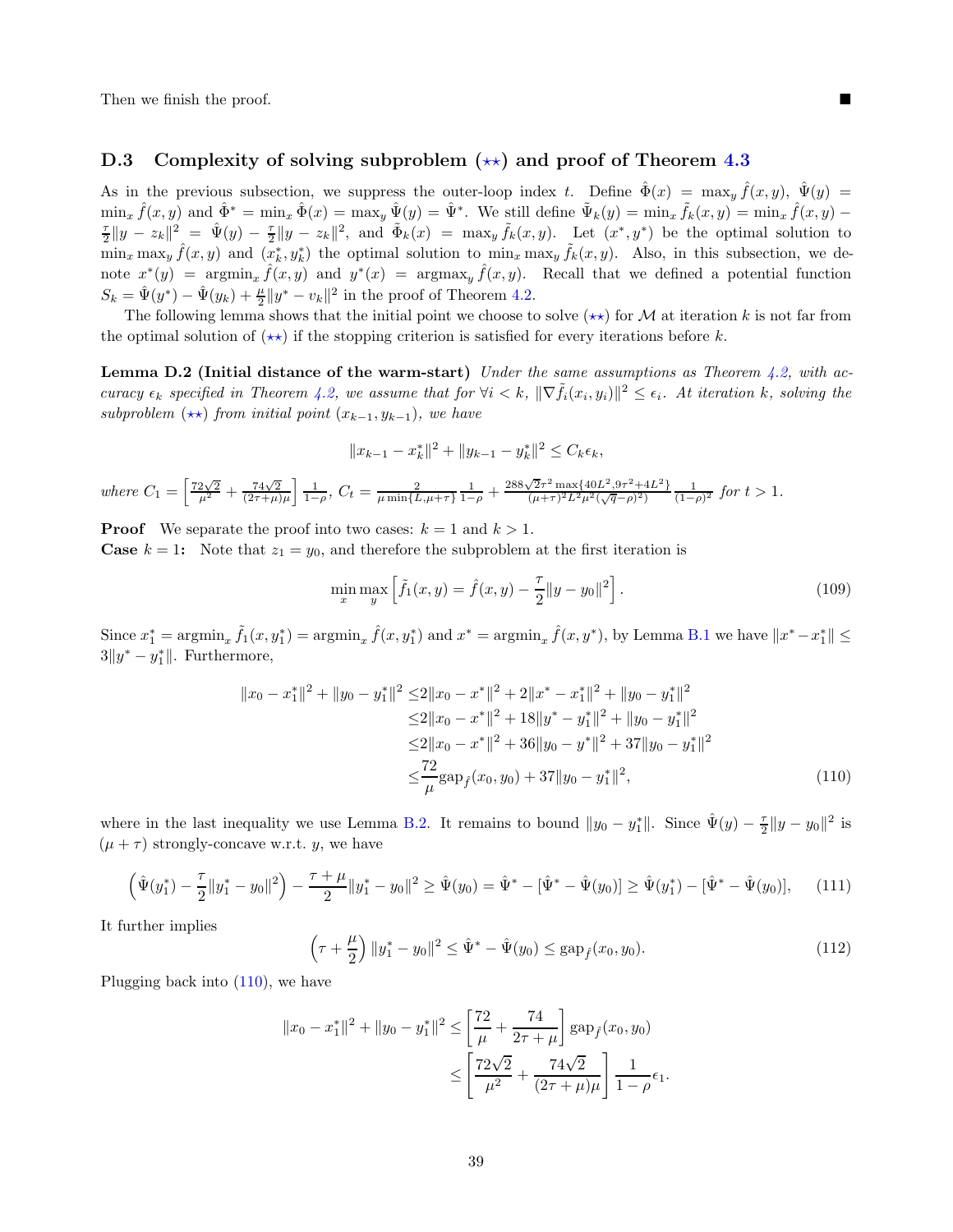**Case**  $k > 1$ : From the proof of Theorem [4.2,](#page-11-2) we see that  $\|\nabla \tilde{f}_i(x_i^t, y_i)\|^2 \leq \epsilon_i$  implies  $\text{gap}_{\tilde{f}_i}(x_i, y_i) \leq \hat{\epsilon}_i$  where  $\hat{\epsilon}_i = \frac{\sqrt{2}}{4}(1-\rho)^i \text{gap}_{\hat{f}}(x_0, y_0)$ . Note that  $\tilde{f}_k$  is  $(L, \mu + \tau)$ -SC-SC and  $(L + \max\{2L, \tau\})$ -smooth. Then

$$
||x_{k-1} - x_k^*||^2 \le 2||x_{k-1} - x^*(y_{k-1}^*)||^2 + 2||x^*(y_{k-1}^*) - x^*(y_k^*)||^2
$$
  
\n
$$
\le 2||x_{k-1} - x_{k-1}^*||^2 + 2\left(\frac{L + \max\{2L, \tau\}}{L}\right)^2 ||y_k^* - y_{k-1}^*||^2.
$$
\n(113)

Furthermore,

$$
||x_{k-1} - x_k^*||^2 + ||y_{k-1} - y_k^*||^2 \le ||x_{k-1} - x_k^*||^2 + 2||y_{k-1} - y_{k-1}^*||^2 + 2||y_{k-1}^* - y_k^*||^2
$$
  
\n
$$
\le 2||x_{k-1} - x_{k-1}^*||^2 + 2||y_{k-1} - y_{k-1}^*||^2 + 2\left[\left(\frac{L + \max\{2L, \tau\}}{L}\right)^2 + 1\right]||y_k^* - y_{k-1}^*||^2
$$
  
\n
$$
\le \frac{4\hat{\epsilon}_{k-1}}{\min\{L, \mu + \tau\}} + \max\left\{20, \frac{9\tau^2}{2L^2} + 2\right\}||y_k^* - y_{k-1}^*||^2.
$$
\n(114)

Now we want to bound  $||y_{k-1}^* - y_k^*||$ . By optimality condition, we have for  $\forall y$ ,

$$
(y - y_k^*)^\top \nabla \tilde{\Psi}_t(y_k^*) \le 0, \quad (y - y_{k-1}^*)^\top \nabla \tilde{\Psi}_{t-1}(y_{k-1}^*) \le 0. \tag{115}
$$

Choose y in the first inequality to be  $y_{k-1}^*$ , y in the second inequality to be  $y_k^*$ , and sum them together, we have

<span id="page-39-2"></span>
$$
(y_k^* - y_{k-1}^*)^\top (\nabla \tilde{\Psi}_{k-1}(y_{k-1}^*) - \nabla \tilde{\Psi}_k(y_k^*)) \le 0.
$$
\n(116)

Using  $\nabla \tilde{\Psi}_k(y) = \nabla_y \hat{f}(x^*(y), y) - \tau(y - z_k)$ , we have

<span id="page-39-0"></span>
$$
(y_k^* - y_{k-1}^*)^\top (\nabla_y \hat{f}(x^*(y_{k-1}^*), y_{k-1}^*) - \tau(y_{k-1}^* - z_{k-1}) - \nabla_y \hat{f}(x^*(y_k^*), y_k^*) + \tau(y_k^* - z_k)) \le 0. \tag{117}
$$

By strong concavity of  $\hat{\Psi}(y) = \max_x \hat{f}(x, y)$ , we have

$$
(y_k^* - y_{k-1}^*)^\top (\nabla \hat{\Psi}(y_k^*) - \nabla \hat{\Psi}(y_{k-1}^*)) \le -\mu \|y_k^* - y_{k-1}^*\|^2.
$$
\n(118)

Adding to [\(117\)](#page-39-0), we have

$$
(y_k^* - y_{k-1}^*)^\top [\tau (y_k^* - z_k) - \tau (y_{k-1}^* - z_{k-1})] \le -\mu \|y_k^* - y_{k-1}^*\|^2
$$
\n(119)

Rearranging,

$$
\frac{\tau}{\mu + \tau} (y_k^* - y_{k-1}^*)^\top (z_{k-1} - z_k) \ge ||y_k^* - y_{k-1}^*||^2.
$$
\n(120)

Further with  $(y_k^* - y_{k-1}^*)^\top (z_{k-1} - z_k) \le ||y_k^* - y_{k-1}^*|| ||z_{k-1} - z_k||$ , we have

<span id="page-39-1"></span>
$$
||y_k^* - y_{k-1}^*|| \le \frac{\tau}{\mu + \tau} ||z_{k-1} - z_k||. \tag{121}
$$

From updates of  $\{z_k\}_k$ , we have for  $t > 2$ 

$$
||z_{k} - z_{k-1}|| = \left||y_{k-1} + \frac{\sqrt{q} - q}{\sqrt{q} + q}(y_{k-1} - y_{k-2}) - y_{k-2} - \frac{\sqrt{q} - q}{\sqrt{q} + q}(y_{k-2} - y_{k-3})\right||
$$
  
\n
$$
\leq \left(1 + \frac{\sqrt{q} - q}{\sqrt{q} + q}\right) ||y_{k-1} - y_{k-2}|| + \frac{\sqrt{q} - q}{\sqrt{q} + q} ||y_{k-2} - y_{k-3}||
$$
  
\n
$$
\leq 2||y_{k-1} - y_{k-2}|| + ||y_{k-2} - y_{k-3}||
$$
  
\n
$$
\leq 6 \max\{||y_{k-1} - y^*||, ||y_{k-2} - y^*||, ||y_{k-3} - y^*||\}
$$
\n(122)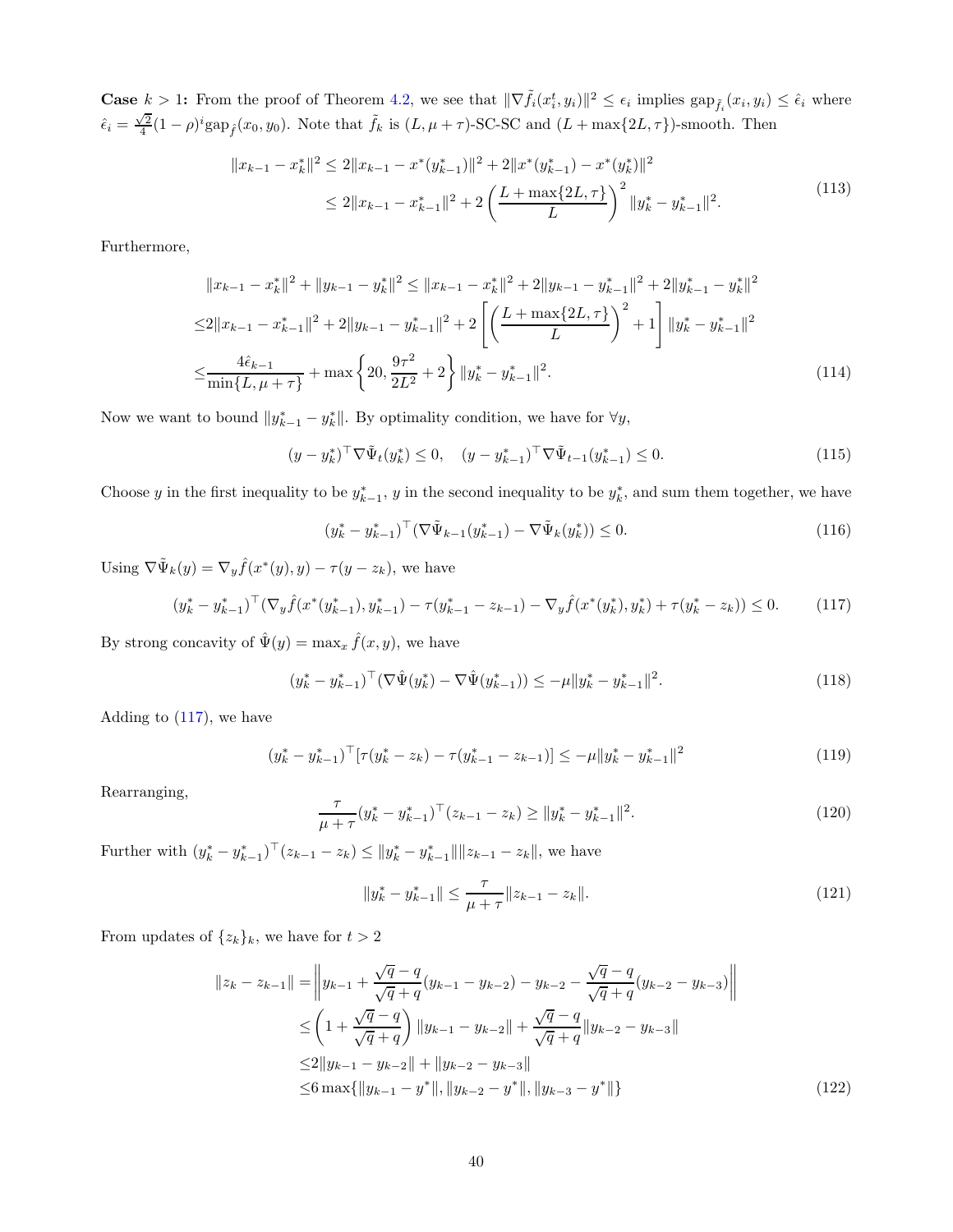Therefore,

$$
||z_{k} - z_{k-1}||^{2} \le 36 \max\{||y_{k-1} - y^{*}||^{2}, ||y_{k-2} - y^{*}||^{2}, ||y_{k-3} - y^{*}||^{2}\}
$$
  

$$
\le \frac{72}{\mu} \max\{\hat{\Psi}(y_{k-1}) - \hat{\Psi}^{*}, \hat{\Psi}(y_{k-2}) - \hat{\Psi}^{*}, \hat{\Psi}(y_{k-3}) - \hat{\Psi}^{*}\}
$$
  

$$
\le \frac{72}{\mu} \max\{S_{k-1}, S_{k-2}, S_{k-3}\},
$$

where in the second inequality we use strongly concavity of  $\hat{\Psi}$  and in the last we use  $\hat{\Psi}(y_k)-\hat{\Psi}^* \leq S_k$ . Combining with  $(121)$  and  $(114)$ , we have

$$
||x_{k-1} - x_k^*||^2 + ||y_{k-1} - y_k^*||^2 \le \frac{4\hat{\epsilon}_{k-1}}{\min\{L, \mu + \tau\}} + \frac{36\tau^2 \max\{40L^2, 9\tau^2 + 4L^2\}}{(\mu + \tau)^2 L^2 \mu} \max\{S_{k-1}, S_{k-2}, S_{k-3}\}. \tag{123}
$$

Plugging in  $S_k \n\t\leq \frac{8}{(\sqrt{q}-\rho)^2}(1-\rho)^{k+1} \text{gap}_{\hat{f}}(x_0, y_0)$  from the proof of Theorem [4.2](#page-11-2) and from definition of  $\epsilon_k$  and  $\hat{\epsilon}_k$ , we have

$$
||x_{k-1} - x_k^*||^2 + ||y_{k-1} - y_k^*||^2 \le \left\{ \frac{2}{\mu \min\{L, \mu + \tau\}} \frac{1}{1 - \rho} + \frac{288\sqrt{2}\tau^2 \max\{40L^2, 9\tau^2 + 4L^2\}}{(\mu + \tau)^2 L^2 \mu^2 (\sqrt{q} - \rho)^2} \frac{1}{(1 - \rho)^2} \right\} \epsilon_k. \tag{124}
$$

It is left to discuss the case  $t = 2$ . Similarly, we have

$$
||z_2 - z_1|| = \left||y_1 + \frac{\sqrt{q} - q}{\sqrt{q} + q}(y_1 - y_0) - y_0\right|| = \left(1 + \frac{\sqrt{q} - q}{\sqrt{q} + q}\right)||y_1 - y_0|| \le 4 \max\{||y_1 - y^*||, ||y_0 - y^*||\}
$$

Then

$$
||z_2 - z_1||^2 \le 16 \max\{||y_1 - y^*||^2, ||y_0 - y^*||^2\}
$$
  

$$
\le \frac{32}{\mu} \max\{\hat{\Psi}(y_1) - \hat{\Psi}^*, \hat{\Psi}(y_0) - \hat{\Psi}^*\} \le \frac{32}{\mu} \max\{S_1, \text{gap}_{\hat{f}}(x_0, y_0)\},
$$

Combining with [\(121\)](#page-39-1) and [\(114\)](#page-39-2), we have

$$
||x_1 - x_2^*||^2 + ||y_1 - y_2^*||^2 \le \frac{4\hat{\epsilon}_1}{\min\{L, \mu + \tau\}} + \frac{16\tau^2 \max\{40L^2, 9\tau^2 + 4L^2\}}{(\mu + \tau)^2 L^2 \mu} \max\{S_1, \text{gap}_{\hat{f}}(x_0, y_0)\}.
$$
 (125)

Plugging in  $S_1 \leq \frac{8}{(\sqrt{q}-\rho)^2} (1-\rho)^2 \text{gap}_{\hat{f}}(x_0, y_0)$  and definition of  $\epsilon_2$  and  $\hat{\epsilon}_1$ , we have

$$
||x_1 - x_2^*||^2 + ||y_1 - y_2^*||^2 \le \left\{ \frac{2}{\mu \min\{L, \mu + \tau\}} \frac{1}{1 - \rho} + \frac{128\sqrt{2}\tau^2 \max\{40L^2, 9\tau^2 + 4L^2\}}{(\mu + \tau)^2 L^2 \mu^2 (\sqrt{q} - \rho)^2)} \right\} \epsilon_2.
$$
 (126)

 $\blacksquare$ 

#### Proof of Theorem [4.3](#page-11-3)

**Proof** We separate our arguments for the deterministic and stochastic settings. Inside this proof,  $(x_{(i)}, y_{(i)})$ denotes the *i*-th iterate of M in solving the subproblem:  $\min_x \max_y \tilde{f}_k(x,y)$ . We use  $(x_k^*, y_k^*)$  to denote the optimal solution as before. We pick  $(x_{(0)}, y_{(0)})$  to be  $(x_{k-1}, y_{k-1})$ .